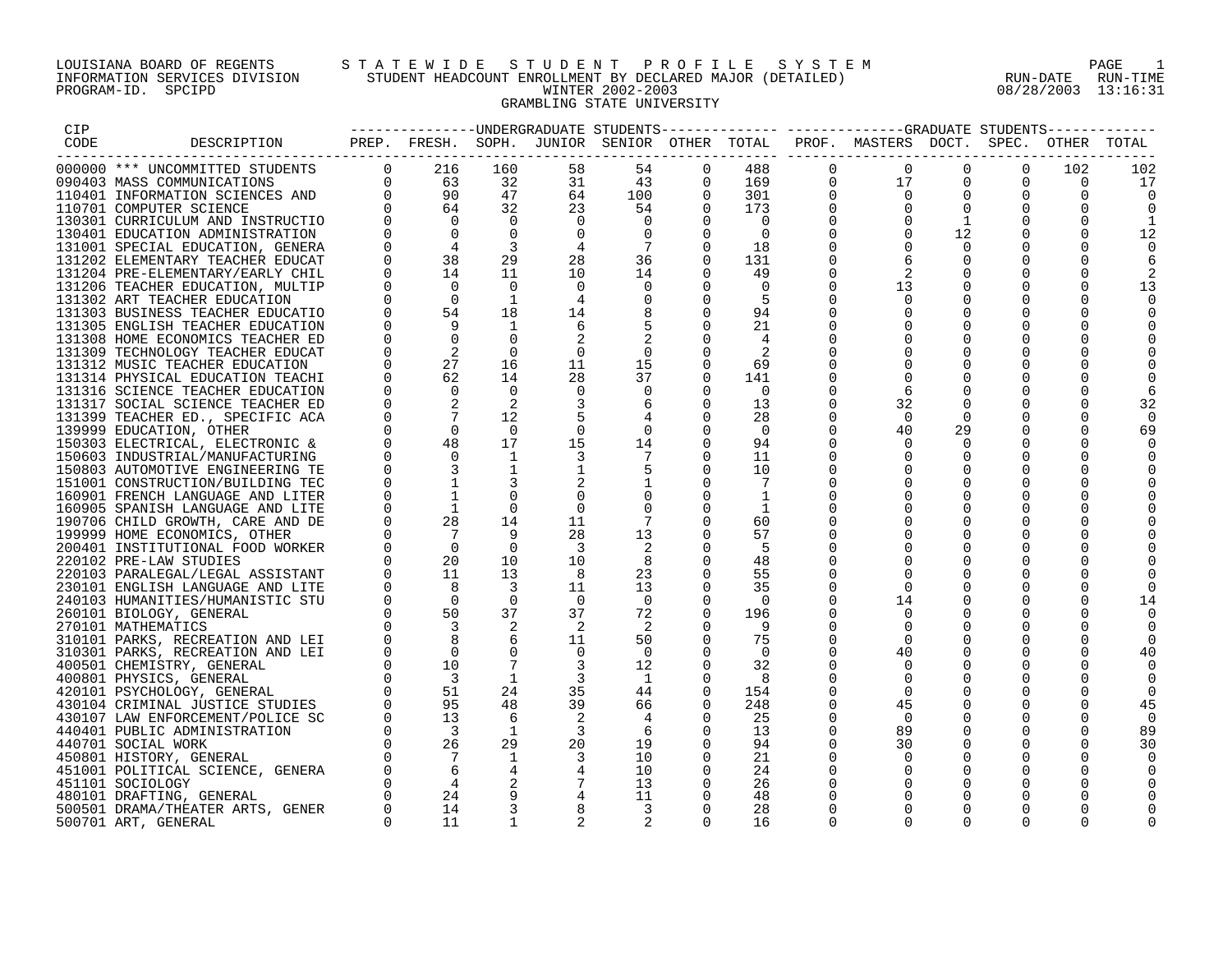## LOUISIANA BOARD OF REGENTS S T A T E W I D E S T U D E N T P R O F I L E S Y S T E M PAGE 2 INFORMATION SERVICES DIVISION STUDENT HEADCOUNT ENROLLMENT BY DECLARED MAJOR (DETAILED) RUN-DATE RUN-TIME PROGRAM-ID. SPCIPD WINTER 2002-2003 08/28/2003 13:16:31 GRAMBLING STATE UNIVERSITY

| CIP  |                                  |       |         |       |        | -UNDERGRADUATE STUDENTS-- |       |       |      |         |       | -GRADUATE STUDENTS- |       |       |
|------|----------------------------------|-------|---------|-------|--------|---------------------------|-------|-------|------|---------|-------|---------------------|-------|-------|
| CODE | DESCRIPTION                      | PREP. | FRESH.  | SOPH. | JUNIOR | SENIOR                    | OTHER | TOTAL | PROF | MASTERS | DOCT. | SPEC.               | OTHER | TOTAL |
|      | 500903 MUSIC - GENERAL PERFORMAN |       |         |       |        |                           |       |       |      |         |       |                     |       |       |
|      | 510203 SPEECH-LANGUAGE PATHOLOGY |       |         |       |        |                           |       | 20    |      |         |       |                     |       |       |
|      | 511601 NURSING (R.N. TRAINING)   |       | 134     | 58    |        |                           |       | 324   |      |         |       |                     |       |       |
|      | 511605 NURSING, FAMILY PRACTICE  |       |         |       |        |                           |       |       |      |         |       |                     |       | 32    |
|      | 520201 BUSINESS ADMINISTRATION A |       |         |       | 24     |                           |       | 148   |      |         |       |                     |       |       |
|      | 520301 ACCOUNTING                |       | 49      |       |        | 38                        |       | 117   |      |         |       |                     |       |       |
|      | 520601 BUSINESS/MANAGERIAL ECONO |       |         |       |        |                           |       | 16    |      |         |       |                     |       |       |
|      | 521401 BUSINESS MARKETING AND MA |       | _რ      | 20    | 20     | 34                        |       | 90    |      |         |       |                     |       |       |
|      | TOTAL STUDENTS                   |       | . . 372 | 764   |        | L.O25                     |       | 3.833 |      | 366     | 42    |                     | 102   | 510   |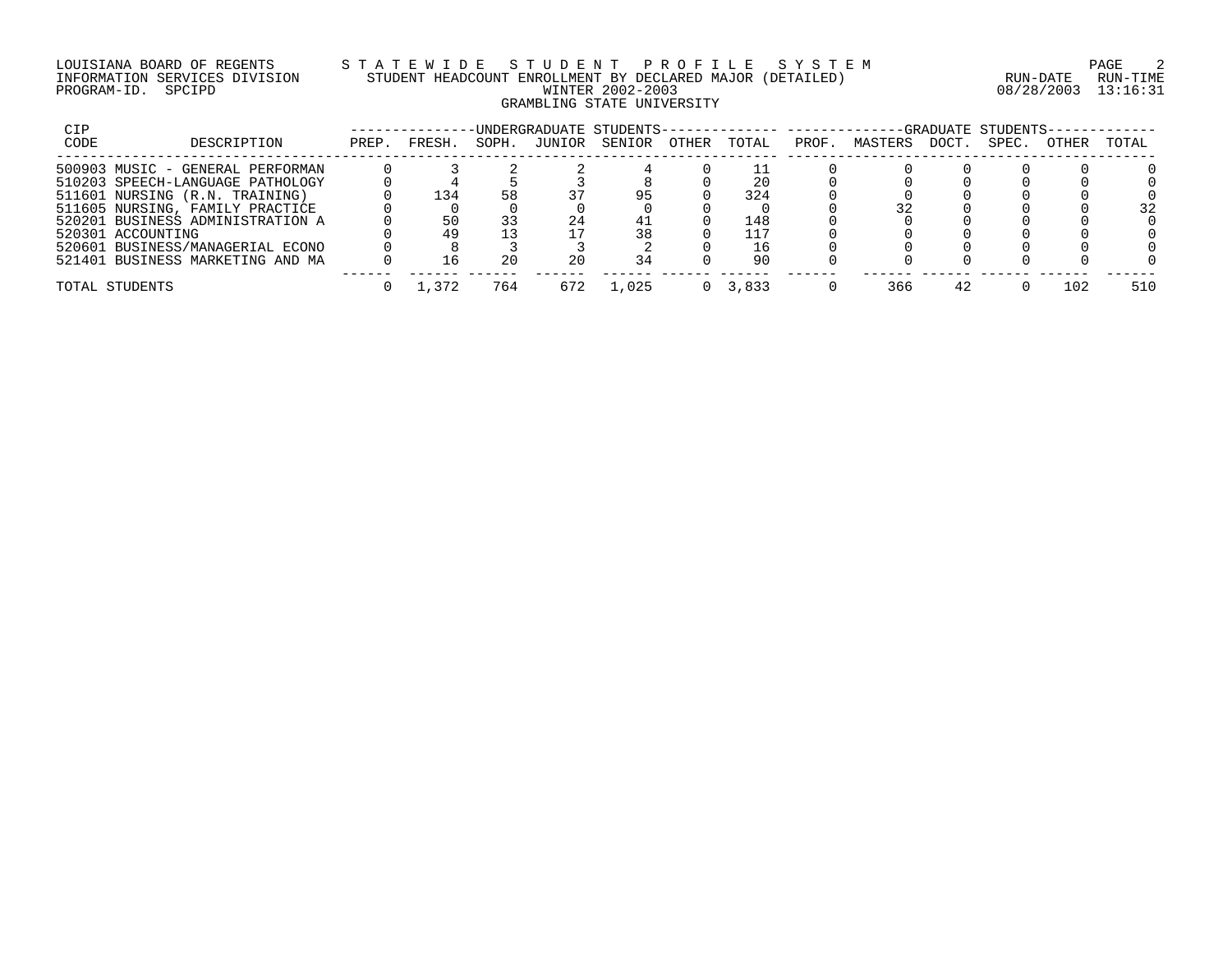## LOUISIANA BOARD OF REGENTS S T A T E W I D E S T U D E N T P R O F I L E S Y S T E M PAGE 3 INFORMATION SERVICES DIVISION STUDENT HEADCOUNT ENROLLMENT BY DECLARED MAJOR (DETAILED) RUN-DATE RUN-TIME PROGRAM-ID. SPCIPD WINTER 2002-2003 08/28/2003 13:16:31 LOUISIANA TECH UNIVERSITY

| CIP  |                                                                                                                                                                                                                                                     |             |                            |                         |                | ---------------UNDERGRADUATE STUDENTS        |          |                         |              | -------------GRADUATE STUDENTS------  |             |             |              |     |
|------|-----------------------------------------------------------------------------------------------------------------------------------------------------------------------------------------------------------------------------------------------------|-------------|----------------------------|-------------------------|----------------|----------------------------------------------|----------|-------------------------|--------------|---------------------------------------|-------------|-------------|--------------|-----|
| CODE | DESCRIPTION                                                                                                                                                                                                                                         |             |                            |                         |                | PREP. FRESH. SOPH. JUNIOR SENIOR OTHER TOTAL |          |                         |              | PROF. MASTERS DOCT. SPEC. OTHER TOTAL |             |             |              |     |
|      |                                                                                                                                                                                                                                                     |             |                            |                         |                |                                              |          |                         |              |                                       |             |             |              |     |
|      | 000000 *** UNCOMMITTED STUDENTS                                                                                                                                                                                                                     | 11          | 914                        | 217                     | 30             | 23                                           |          | 416 1,611               | $\mathbf{0}$ | $\mathbf 0$                           | $\Omega$    | $\Omega$    | 311          | 311 |
|      | 010101 AGRICULTURAL BUSINESS AND                                                                                                                                                                                                                    | $\Omega$    | $\frac{2}{27}$             | $\overline{7}$          | 7              | 24                                           | $\Omega$ | 40                      | $\mathbf 0$  | $\Omega$                              | $\Omega$    | $\Omega$    | $\Omega$     |     |
|      | 010101 AGRICULTURAL BUSINESS AND<br>020201 ANIMAL SCIENCES, GENERAL<br>020401 PLANT SCIENCES, GENERAL<br>030101 NATURAL RESOURCES CONSERV<br>030102 ENVIRONMENTAL SCIENCE/STU<br>030501 FORESTRY, GENERAL<br>040201 ARCHITECTURE<br>040501 INTERIOR | $\Omega$    |                            | 21                      | 18             | 22                                           | $\Omega$ | 88                      | $\Omega$     | $\Omega$                              | $\Omega$    | $\Omega$    | $\Omega$     |     |
|      |                                                                                                                                                                                                                                                     |             | $5^{\circ}$                | 8                       | $\overline{1}$ | 13                                           |          | 27                      | $\Omega$     | $\Omega$                              | $\Omega$    | $\Omega$    | $\Omega$     |     |
|      |                                                                                                                                                                                                                                                     |             | 10                         | 13                      | -6             | 20                                           | $\Omega$ | 49                      |              |                                       | $\Omega$    | $\Omega$    | $\Omega$     |     |
|      |                                                                                                                                                                                                                                                     |             | $\overline{\phantom{0}}^2$ | - 9                     | 12             | 18                                           | $\Omega$ | 41                      | $\Omega$     | $\Omega$                              | $\Omega$    | $\Omega$    | $\Omega$     |     |
|      |                                                                                                                                                                                                                                                     |             | 16                         | 23                      | 23             | 35                                           | $\Omega$ | 97                      | $\Omega$     | $\Omega$                              | $\Omega$    | $\Omega$    | $\Omega$     |     |
|      |                                                                                                                                                                                                                                                     |             | 60                         | 46                      | 34             | 55                                           | $\Omega$ | 195                     |              | $\Omega$                              | $\Omega$    | $\Omega$    | 0            |     |
|      |                                                                                                                                                                                                                                                     |             | 23                         | 13                      | 19             | 26                                           |          | 81                      |              | $\Omega$                              | $\Omega$    | $\Omega$    |              |     |
|      |                                                                                                                                                                                                                                                     |             | 20                         | 15                      | 23             | 16                                           | $\Omega$ | 74                      | $\Omega$     | $\Omega$                              | $\Omega$    | $\Omega$    | U            |     |
|      | 110701 COMPUTER SCIENCE                                                                                                                                                                                                                             |             | 81                         | 44                      | 21             | 46                                           | $\Omega$ | 193                     |              | 69                                    | $\Omega$    | $\Omega$    |              | 69  |
|      | 119999 COMPUTER AND INFORMATION                                                                                                                                                                                                                     |             | $\Omega$                   | $\Omega$                | $\Omega$       |                                              | $\Omega$ | $\Omega$                | $\Omega$     | $\Omega$                              | 29          | 0           | $\Omega$     | 29  |
|      | 130101 EDUCATION, GENERAL                                                                                                                                                                                                                           |             | $\Omega$                   | $\Omega$                |                |                                              |          | 0                       | $\Omega$     | 60                                    | 0           | 0           | 0            | 60  |
|      | 130301 CURRICULUM AND INSTRUCTIO                                                                                                                                                                                                                    |             |                            |                         |                |                                              |          |                         | $\Omega$     | 56                                    | 21          | $\Omega$    | $\Omega$     | 77  |
|      | 130401 EDUCATION ADMINISTRATION                                                                                                                                                                                                                     |             |                            | $\Omega$                |                |                                              |          | $\Omega$                | 0            | $\Omega$                              | 26          | $\Omega$    | $\Omega$     | 26  |
|      | 130802 EDUCATIONAL PSYCHOLOGY                                                                                                                                                                                                                       |             | $\Omega$                   | $\Omega$                |                |                                              |          | $\Omega$                |              |                                       | $\Omega$    | $\Omega$    | $\cap$       |     |
|      | 131001 SPECIAL EDUCATION, GENERA                                                                                                                                                                                                                    |             |                            |                         | $\Omega$       |                                              |          |                         | $\Omega$     | $\Omega$                              | $\Omega$    | $\Omega$    | $\Omega$     |     |
|      |                                                                                                                                                                                                                                                     |             |                            |                         |                |                                              |          | 12                      | $\Omega$     | $\Omega$                              | $\mathbf 0$ | $\mathbf 0$ | 0            |     |
|      | 131012 EDUCATION OF THE SPEECH I                                                                                                                                                                                                                    |             |                            |                         |                |                                              |          |                         |              |                                       |             |             |              |     |
|      | 131101 COUNSELOR EDUCATION COUNS                                                                                                                                                                                                                    | $\Omega$    | $\Omega$                   | $\Omega$                | $\Omega$       | $\overline{0}$                               |          | $\Omega$                | $\Omega$     | 154                                   | $\Omega$    | 0           | $\Omega$     | 154 |
|      | 131202 ELEMENTARY TEACHER EDUCAT                                                                                                                                                                                                                    | $\Omega$    | 55                         | 62                      | 53             | 82                                           | $\Omega$ | 252                     | $\Omega$     | $\Omega$                              | $\Omega$    | $\Omega$    | $\Omega$     |     |
|      | 131204 PRE-ELEMENTARY/EARLY CHIL                                                                                                                                                                                                                    | $\Omega$    | 2                          | $\Omega$                | -1             | $\Omega$                                     | $\Omega$ | $\overline{\mathbf{3}}$ |              | $\Omega$                              | $\Omega$    | $\Omega$    | $\Omega$     |     |
|      | 131205 SECONDARY TEACHER EDUCATI                                                                                                                                                                                                                    |             | 36                         | 28                      | 44             | 61                                           | $\Omega$ | 169                     | $\Omega$     | $\Omega$                              | $\Omega$    | $\Omega$    | $\Omega$     |     |
|      | 131302 ART TEACHER EDUCATION                                                                                                                                                                                                                        |             |                            |                         | 1              |                                              |          | 7                       | $\Omega$     | $\Omega$                              | $\Omega$    | $\Omega$    | 0            |     |
|      | 131312 MUSIC TEACHER EDUCATION                                                                                                                                                                                                                      |             |                            | 5                       | <sup>1</sup>   | 6                                            | $\Omega$ | 19                      | $\Omega$     | $\Omega$                              | $\Omega$    | $\Omega$    | $\Omega$     |     |
|      | 131314 PHYSICAL EDUCATION TEACHI                                                                                                                                                                                                                    |             | 18                         | 19                      | 25             | 41                                           | $\Omega$ | 103                     | $\Omega$     | 12                                    | $\Omega$    | $\Omega$    | 0            | 12  |
|      | 131325 FRENCH LANGUAGE TEACHER E                                                                                                                                                                                                                    | $\Omega$    | $\Omega$                   | $\Omega$                | $\Omega$       | 2                                            |          | 2                       | $\Omega$     | $\overline{0}$                        | $\Omega$    | $\Omega$    | $\Omega$     |     |
|      | 140101 ENGINEERING, GENERAL                                                                                                                                                                                                                         |             | $\Omega$                   | $\Omega$                | $\overline{0}$ | $\overline{0}$                               |          | $\Omega$                | $\Omega$     | 139                                   | 71          | 0           | 0            | 210 |
|      | 140501 BIOENGINEERING AND BIOMED                                                                                                                                                                                                                    |             | 44                         | 27                      | 25             | 43                                           |          | 139                     | $\Omega$     | $\Omega$                              | 18          | $\Omega$    | $\Omega$     | 18  |
|      | 140701 CHEMICAL ENGINEERING                                                                                                                                                                                                                         |             | 33                         | 26                      | 25             | 49                                           |          | 133                     | $\Omega$     | $\Omega$                              | $\Omega$    | $\Omega$    | $\Omega$     |     |
|      | 140801 CIVIL ENGINEERING, GENERA                                                                                                                                                                                                                    | $\Omega$    | 29                         | 31                      | 38             | 57                                           | $\Omega$ | 155                     | $\Omega$     | $\Omega$                              | $\Omega$    | $\Omega$    | $\Omega$     |     |
|      | 141001 ELECTRICAL, ELECTRONICS A                                                                                                                                                                                                                    | $\Omega$    | 67                         | 55                      | 47             | 58                                           | $\Omega$ | 227                     | $\Omega$     | $\Omega$                              | $\Omega$    | $\Omega$    | $\Omega$     |     |
|      | 141701 INDUSTRIAL/MANUFACTURING                                                                                                                                                                                                                     |             | $\overline{7}$             | 13                      | 7              | 20                                           |          | 47                      | $\Omega$     | $\Omega$                              | 0           | 0           | O            |     |
|      | 141901 MECHANICAL ENGINEERING                                                                                                                                                                                                                       |             | 73                         | 63                      | 67             | 104                                          | $\Omega$ | 307                     | $\Omega$     | $\Omega$                              | $\Omega$    | $\Omega$    | O            |     |
|      | 142701 SYSTEMS ENGINEERING                                                                                                                                                                                                                          |             | $\Omega$                   | $\Omega$                | $\Omega$       | $\Omega$                                     |          | $\Omega$                |              |                                       | $\Omega$    | $\Omega$    |              |     |
|      | 143001 ENGINEERING/INDUSTRIAL MA                                                                                                                                                                                                                    | $\Omega$    | $\overline{0}$             | $\overline{0}$          | $\Omega$       | $\overline{0}$                               | $\Omega$ | $\Omega$                |              |                                       | $\Omega$    | $\Omega$    | $\Omega$     |     |
|      | 150201 CIVIL ENGINEERING/CIVIL T                                                                                                                                                                                                                    |             | 14                         | 19                      | 11             | 28                                           | $\Omega$ | 72                      |              | $\Omega$                              | $\Omega$    | $\Omega$    | $\Omega$     |     |
|      | 150303 ELECTRICAL, ELECTRONIC &                                                                                                                                                                                                                     |             | 9                          | 19                      | 17             | 33                                           |          | 78                      |              | $\Omega$                              | $\Omega$    | $\Omega$    | $\Omega$     |     |
|      | 160901 FRENCH LANGUAGE AND LITER                                                                                                                                                                                                                    |             | $\Omega$                   | $\mathbf 1$             | 1              |                                              |          | 4                       |              | $\Omega$                              | $\Omega$    | $\Omega$    |              |     |
|      | 160905 SPANISH LANGUAGE AND LITE                                                                                                                                                                                                                    |             |                            | 1                       |                |                                              |          | 10                      |              | $\Omega$                              |             | $\Omega$    | <sup>0</sup> |     |
|      | 190101 HOME ECONOMICS, GENERAL                                                                                                                                                                                                                      | $\Omega$    |                            | $\mathbf 0$             | $\overline{0}$ | 0                                            |          | $\Omega$                | $\Omega$     | 17                                    | 0           | 0           | 0            | 17  |
|      | 190402 CONSUMER ECONOMICS AND SC                                                                                                                                                                                                                    |             |                            | 13                      | 18             | 14                                           |          | 54                      | $\Omega$     | $\Omega$                              | $\Omega$    | $\Omega$    | O            |     |
|      | 190503 DIETETICS/HUMAN NUTRITION                                                                                                                                                                                                                    | $\mathbf 0$ | 6                          | 10                      | 10             | 23                                           |          | 49                      | $\Omega$     | 29                                    | $\Omega$    | $\Omega$    | $\Omega$     | 29  |
|      | 190706 CHILD GROWTH, CARE AND DE                                                                                                                                                                                                                    | $\Omega$    | 21                         | 35                      | 35             | 56                                           | $\Omega$ | 147                     | $\Omega$     | $\Omega$                              | $\Omega$    | $\Omega$    | $\Omega$     |     |
|      |                                                                                                                                                                                                                                                     | $\Omega$    | 14                         | 14                      |                |                                              | $\Omega$ |                         | $\Omega$     |                                       |             | $\Omega$    | $\Omega$     |     |
|      | 230101 ENGLISH LANGUAGE AND LITE                                                                                                                                                                                                                    |             |                            |                         | 14             | 27                                           |          | 69                      | $\Omega$     | 21                                    | $\Omega$    |             |              | 21  |
|      | 231001 SPEECH AND RHETORICAL STU                                                                                                                                                                                                                    |             | - 9                        | 26                      | 20             | 24                                           |          | 79                      |              | 7                                     | $\mathbf 0$ | $\mathbf 0$ | $\Omega$     |     |
|      | 240000 *** TRANSFER STUDENTS ***                                                                                                                                                                                                                    |             | $\overline{0}$             | $\Omega$                | $\overline{0}$ | 44                                           |          | 44                      | $\Omega$     | $\Omega$                              | $\Omega$    | 0           | $\Omega$     |     |
|      | 240102 GENERAL STUDIES                                                                                                                                                                                                                              |             | 366                        | 99                      | 133            | 236                                          |          | 834                     | $\Omega$     | $\Omega$                              | $\Omega$    | $\Omega$    | $\Omega$     |     |
|      | 260101 BIOLOGY, GENERAL                                                                                                                                                                                                                             | $\Omega$    | 130                        | 84                      | 74             | 94                                           |          | 382                     | $\Omega$     | 24                                    | $\Omega$    | $\Omega$    | $\Omega$     | 24  |
|      | 270101 MATHEMATICS                                                                                                                                                                                                                                  |             | $\overline{\phantom{a}}$   | $\overline{\mathbf{3}}$ | - 6            | -6                                           |          | 18                      | $\Omega$     | 5                                     | $\Omega$    | $\Omega$    |              |     |
|      | 310501 HEALTH AND PHYSICAL EDUCA                                                                                                                                                                                                                    |             | 17                         | 29                      | 21             | 38                                           | $\Omega$ | 105                     | $\Omega$     | $\Omega$                              | $\Omega$    | $\Omega$    |              |     |
|      | 400501 CHEMISTRY, GENERAL                                                                                                                                                                                                                           | $\Omega$    |                            |                         | $\mathcal{F}$  | 12                                           | $\Omega$ | 24                      | $\Omega$     | 5                                     | $\Omega$    | $\Omega$    | $\Omega$     |     |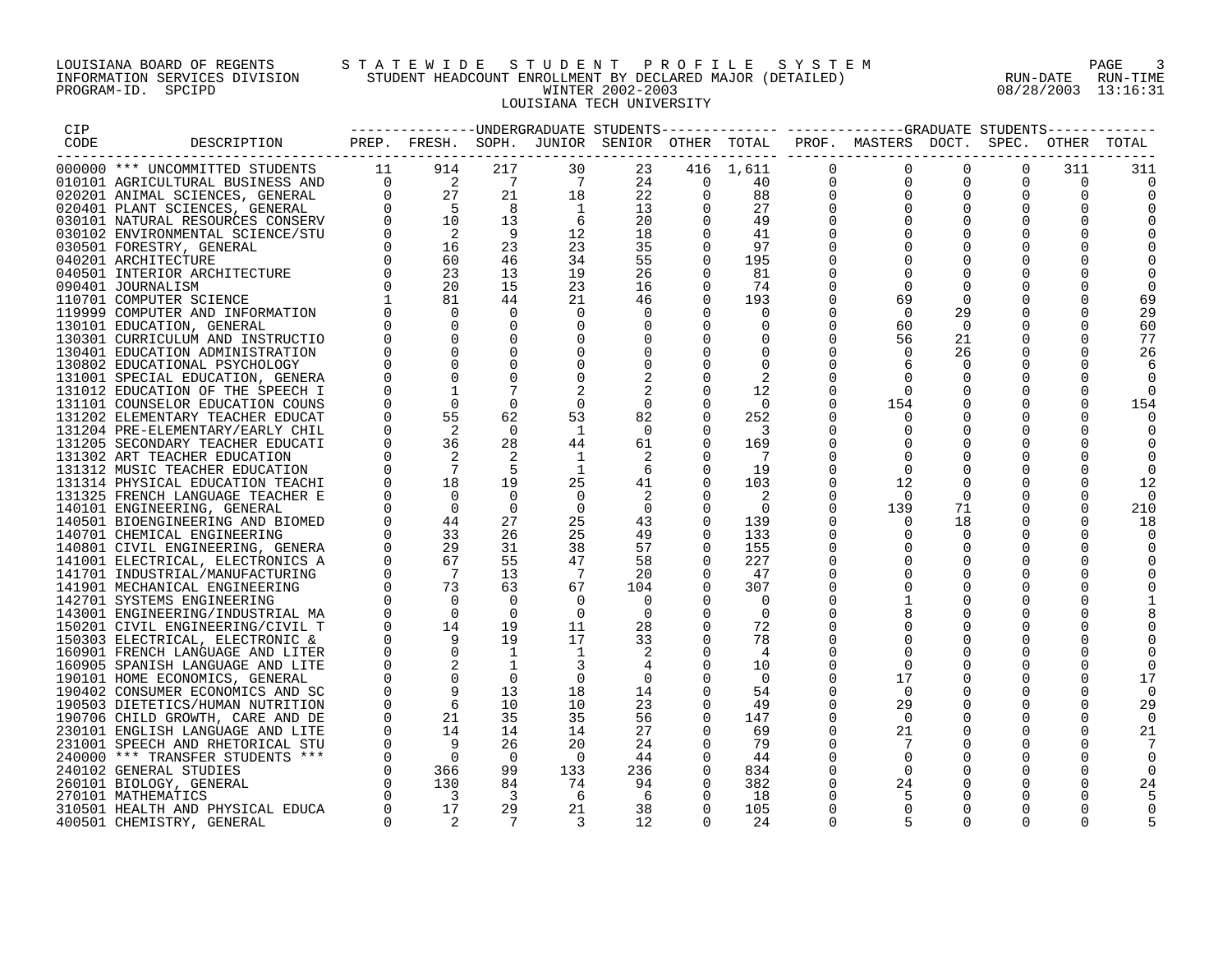## LOUISIANA BOARD OF REGENTS S T A T E W I D E S T U D E N T P R O F I L E S Y S T E M PAGE 4 INFORMATION SERVICES DIVISION STUDENT HEADCOUNT ENROLLMENT BY DECLARED MAJOR (DETAILED) RUN-DATE RUN-TIME PROGRAM-ID. SPCIPD WINTER 2002-2003 08/28/2003 13:16:31 LOUISIANA TECH UNIVERSITY

| <b>CIP</b> |                                  |    |                                              |             |       |       |           | -------------UNDERGRADUATE STUDENTS-------------- -------------GRADUATE STUDENTS- |     |          |     |       |
|------------|----------------------------------|----|----------------------------------------------|-------------|-------|-------|-----------|-----------------------------------------------------------------------------------|-----|----------|-----|-------|
| CODE       | DESCRIPTION                      |    | PREP. FRESH. SOPH. JUNIOR SENIOR OTHER TOTAL |             |       |       |           | PROF. MASTERS DOCT. SPEC. OTHER TOTAL                                             |     |          |     |       |
|            | 400601 GEOLOGY                   |    |                                              |             |       |       | 14        |                                                                                   |     |          |     |       |
|            | 400801 PHYSICS, GENERAL          |    |                                              |             |       |       | 18        |                                                                                   |     |          |     |       |
|            | 420101 PSYCHOLOGY, GENERAL       |    | 54                                           | 52          | 44    | 52    | 202       |                                                                                   |     |          |     |       |
|            | 420601 COUNSELING PSYCHOLOGY     |    |                                              |             |       |       |           |                                                                                   |     |          |     |       |
|            | 420901 INDUSTRIAL AND ORGANIZATI |    |                                              |             |       |       |           | 119                                                                               |     |          |     | 119   |
|            | 450701 GEOGRAPHY                 |    |                                              |             |       |       |           |                                                                                   |     |          |     |       |
|            | 450801 HISTORY, GENERAL          |    | 15                                           | 11          |       | 19    | 62        | 28                                                                                |     |          |     | 28    |
|            | 451001 POLITICAL SCIENCE, GENERA |    | 38                                           | 20          | 19    | 38    | 115       |                                                                                   |     |          |     |       |
|            | 451101 SOCIOLOGY                 |    | 10                                           | 22          | 42    | 57    | 131       |                                                                                   |     |          |     |       |
|            | 490101 AVIATION AND AIRWAY SCIEN |    | 50                                           | 54          | 41    | 67    | 212       |                                                                                   |     |          |     |       |
|            | 490104 AVIATION MANAGEMENT       |    |                                              | 6           |       | 22    | 39        |                                                                                   |     |          |     |       |
|            | 500402 GRAPHIC DESIGN, COMMERCIA |    | 49                                           | 52          | 61    | 63    | 225       |                                                                                   |     |          |     |       |
|            | 500605 PHOTOGRAPHY               |    | 12                                           | 11          | 11    | 23    | 57        |                                                                                   |     |          |     |       |
|            | 500701 ART, GENERAL              |    |                                              | 10          | 10    | 21    | 48        | 10                                                                                |     |          |     |       |
|            | 500901 MUSIC, GENERAL            |    |                                              |             |       |       | 13        |                                                                                   |     |          |     |       |
|            | 500903 MUSIC - GENERAL PERFORMAN |    |                                              |             |       |       |           |                                                                                   |     |          |     |       |
|            | 510204 SPEECH-LANGUAGE PATHOLOGY |    | 18                                           | 12          |       |       | 50        | 22                                                                                |     |          |     |       |
|            | 510706 MEDICAL RECORDS ADMINISTR |    |                                              | 10          | 18    | 29    | 66        |                                                                                   |     |          |     |       |
|            | 510707 MEDICAL RECORDS TECHNOLOG |    |                                              |             |       |       | 16        |                                                                                   |     |          |     |       |
|            | 511005 MEDICAL TECHNOLOGY        |    | 18                                           | 19          | 27    | 27    | 91        |                                                                                   |     |          |     |       |
|            | 511601 NURSING (R.N. TRAINING)   |    | 112                                          | 81          | 48    | 66    | 307       |                                                                                   |     |          |     |       |
|            | 520201 BUSINESS ADMINISTRATION A |    | 16                                           | 76          | 71    | 100   | 263       | 94                                                                                | 33  |          |     | 127   |
|            | 520205 OPERATIONS MANAGEMENT AND |    | $\Omega$                                     | $\Omega$    |       |       | 6         |                                                                                   |     |          |     |       |
|            | 520301 ACCOUNTING                |    | 16                                           | 40          | 35    | 56    | 147       | 17                                                                                |     |          |     |       |
|            | 520601 BUSINESS/MANAGERIAL ECONO |    |                                              |             |       |       | 15        |                                                                                   |     |          |     |       |
|            | 520801 FINANCE, GENERAL          |    |                                              | 22          | 35    | 30    | 94        |                                                                                   |     |          |     |       |
|            | 521001 HUMAN RESOURCES MANAGEMEN |    |                                              | 6           |       | 22    | 35        |                                                                                   |     |          |     |       |
|            | 521201 MANAGEMENT INFO. SYSTEMS  |    | 17                                           | 77          | 102   | 141   | 337       |                                                                                   |     |          |     |       |
|            | 521401 BUSINESS MARKETING AND MA |    | 10                                           | 31          | 63    | 46    | 150       |                                                                                   |     |          |     |       |
|            | TOTAL STUDENTS                   | 12 |                                              | 2,619 1,749 | 1,578 | 2,399 | 416 8,773 | 908                                                                               | 229 | $\Omega$ | 311 | 1,448 |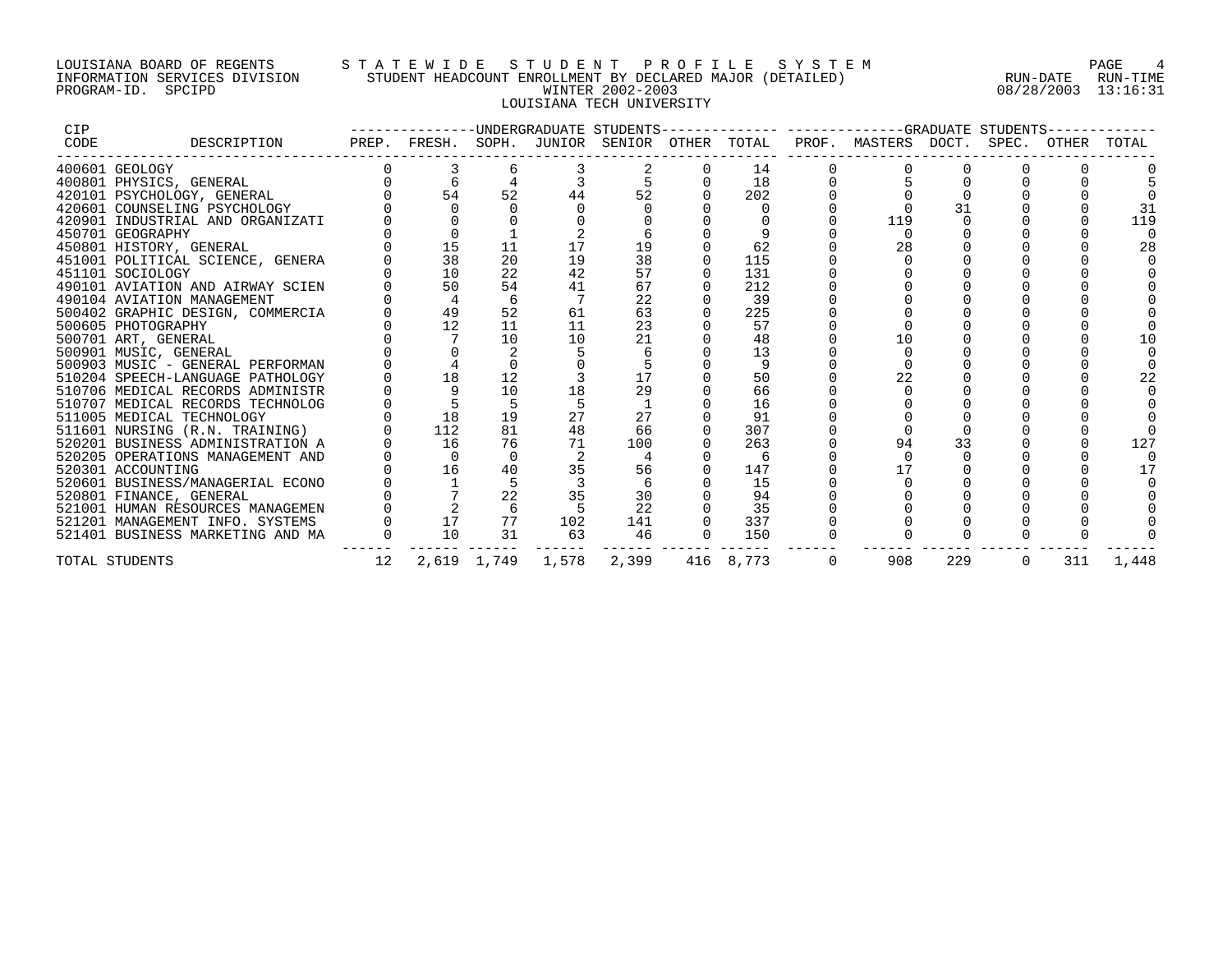# LOUISIANA BOARD OF REGENTS STA TEWIDE STUDENT PROFILE SYSTEM NAGE 5 INFORMATION SERVICES DIVISION STUDENT HEADCOUNT ENROLLMENT BY DECLARED MAJOR (DETAILED) RUN-DATE RUN-DATE RUN-TIME<br>PROGRAM-ID. SPCIPD 808/28/2003 13:16:31 PROGRAM-ID. SPCIPD WINTER 2002-2003 08/28/2003 13:16:31 MCNEESE STATE UNIVERSITY

| CIP  |                                  |                |                                                                                                                                          |                |                                            |                         |                |                |             | --------------UNDERGRADUATE STUDENTS------------- -----------GRADUATE STUDENTS----------- |             |                |          |                  |
|------|----------------------------------|----------------|------------------------------------------------------------------------------------------------------------------------------------------|----------------|--------------------------------------------|-------------------------|----------------|----------------|-------------|-------------------------------------------------------------------------------------------|-------------|----------------|----------|------------------|
| CODE | DESCRIPTION                      |                |                                                                                                                                          |                |                                            |                         |                |                |             | PREP. FRESH. SOPH. JUNIOR SENIOR OTHER TOTAL PROF. MASTERS DOCT. SPEC. OTHER TOTAL        |             |                |          |                  |
|      |                                  |                |                                                                                                                                          |                |                                            |                         |                |                |             |                                                                                           |             |                |          |                  |
|      | 000000 *** UNCOMMITTED STUDENTS  |                |                                                                                                                                          |                | $\Omega$                                   | $\Omega$                | 66             | 464            | $\Omega$    | $\mathbf 0$                                                                               | $\Omega$    | $\Omega$       | 278      | 278              |
|      | 020101 AGRICULTURE/AGRICULTURAL  |                |                                                                                                                                          |                | 32                                         |                         |                | 141            | 0           | $\mathbf{0}$                                                                              |             | $\Omega$       | $\Omega$ |                  |
|      | 030601 WILDLIFE AND WILDLANDS MA |                |                                                                                                                                          |                | 11                                         |                         |                | 39             | $\mathbf 0$ |                                                                                           | 0           | 0              | $\Omega$ |                  |
|      | 090403 MASS COMMUNICATIONS       |                | $\begin{array}{cccc} & & 99 & & 299 & & 0 \ 0 & & 35 & & 29 \ 0 & & 8 & & 9 \ 3 & & 0 & & 70 & & 55 \ 3 & & 0 & & 16 & & 16 \end{array}$ |                | 35                                         |                         |                | 200            | $\Omega$    | $\Omega$                                                                                  | $\Omega$    | $\Omega$       | $\Omega$ |                  |
|      | 110301 DATA PROCESSING TECHNOLOG |                |                                                                                                                                          |                | 13                                         |                         |                | 50             |             |                                                                                           |             | 0              |          |                  |
|      | 110701 COMPUTER SCIENCE          | $\Omega$       | 49                                                                                                                                       | 23             | 15                                         |                         |                | 127            | $\Omega$    | $\bigcap$                                                                                 |             | $\overline{0}$ |          | $\Omega$         |
|      | 130101 EDUCATION, GENERAL        |                | $\overline{0}$                                                                                                                           | $\bigcap$      | $\Omega$                                   |                         |                | $\Omega$       | $\Omega$    | 132                                                                                       | $\Omega$    | $\overline{0}$ | $\Omega$ | 132              |
|      | 130401 EDUCATION ADMINISTRATION  |                | $\overline{0}$                                                                                                                           | $\Omega$       | $\Omega$                                   | $\Omega$                | $\Omega$       | $\Omega$       | $\Omega$    | 59                                                                                        | $\Omega$    | 41             | $\Omega$ | 100              |
|      | 130501 EDUCATIONAL/INSTRUCTIONAL | $\mathbf 0$    | $\overline{0}$                                                                                                                           | $\Omega$       | $\mathbf{0}$                               | $\overline{0}$          | $\overline{0}$ | $\overline{0}$ | $\mathbf 0$ | 100                                                                                       | $\Omega$    | $\overline{0}$ |          | 100              |
|      | 131001 SPECIAL EDUCATION, GENERA | $\mathbf 0$    | 13                                                                                                                                       | 13             | 12                                         | 25                      | $\overline{0}$ | 63             | 0           | - 0                                                                                       | $\Omega$    | 0              |          | $\left( \right)$ |
|      | 131101 COUNSELOR EDUCATION COUNS |                | $\overline{0}$                                                                                                                           | $\bigcirc$     | $\overline{0}$                             | $\overline{0}$          | $\Omega$       | $\overline{0}$ | $\Omega$    | 24                                                                                        | $\Omega$    | $\Omega$       | $\Omega$ | 24               |
|      | 131202 ELEMENTARY TEACHER EDUCAT | $\Omega$       | 73                                                                                                                                       | 82             | 72                                         | 119                     | $\Omega$       | 346            | $\Omega$    |                                                                                           |             | $\Omega$       |          |                  |
|      | 131204 PRE-ELEMENTARY/EARLY CHIL | $\mathbf 0$    | 70                                                                                                                                       | 69             | 56                                         | 66                      | 0              | 261            | 0           |                                                                                           |             | $\mathbf 0$    |          |                  |
|      | 131205 SECONDARY TEACHER EDUCATI | $\Omega$       | 53                                                                                                                                       | 46             | 46                                         | 75                      |                | 220            |             |                                                                                           | $\Omega$    | $\mathbf 0$    |          |                  |
|      | 131308 HOME ECONOMICS TEACHER ED | $\mathbf 0$    | $\overline{1}$                                                                                                                           | $\mathbf{1}$   | 8                                          | 24                      |                | 34             |             |                                                                                           |             |                |          |                  |
|      | 131312 MUSIC TEACHER EDUCATION   | $\Omega$       | 16                                                                                                                                       | 15             | 6                                          | 22                      | $\Omega$       | 59             | 0           |                                                                                           |             | $\Omega$       |          |                  |
|      | 131314 PHYSICAL EDUCATION TEACHI | $\mathbf 0$    | 112                                                                                                                                      | 77             | 61                                         | 108                     | $\overline{0}$ | 358            | 0           | 14                                                                                        | $\mathbf 0$ | $\mathbf 0$    | 0        | 14               |
|      | 140101 ENGINEERING, GENERAL      |                | 120                                                                                                                                      | 70             | 41                                         | 112                     |                | 344            | $\Omega$    | 50                                                                                        |             | 0              |          | 50               |
|      | 150303 ELECTRICAL, ELECTRONIC &  |                | $\overline{0}$                                                                                                                           | $\mathbf{1}$   | $\begin{array}{cc} & 1 \\ & 1 \end{array}$ | 10                      | $\Omega$       | 12             | $\Omega$    | $\Omega$                                                                                  | $\Omega$    | $\Omega$       |          |                  |
|      | 150404 INSTRUMENTATION TECHNOLOG |                | $\overline{0}$                                                                                                                           | $\overline{0}$ |                                            | $\overline{0}$          | $\Omega$       | $\mathbf{1}$   | $\Omega$    |                                                                                           | $\Omega$    | $\Omega$       |          |                  |
|      | 159999 ENGINEERING-RELATED TECHN | $\Omega$       | 33                                                                                                                                       | 52             | 38                                         | 23                      | $\mathbf 0$    | 146            | $\Omega$    |                                                                                           | $\Omega$    | $\mathbf 0$    |          |                  |
|      | 160901 FRENCH LANGUAGE AND LITER | $\mathbf 0$    |                                                                                                                                          | 2              | $\overline{1}$                             |                         |                |                |             |                                                                                           |             | $\mathbf 0$    |          |                  |
|      | 160905 SPANISH LANGUAGE AND LITE | $\mathbf 0$    | $\overline{0}$                                                                                                                           | $\mathbf{1}$   | 1                                          | $\overline{\mathbf{3}}$ |                | -5             |             |                                                                                           |             | $\mathbf 0$    |          |                  |
|      | 190101 HOME ECONOMICS, GENERAL   |                | 36                                                                                                                                       | 30             | 27                                         | 45                      | $\Omega$       | 138            |             |                                                                                           |             | $\Omega$       |          |                  |
|      | 220103 PARALEGAL/LEGAL ASSISTANT | $\mathbf 0$    | 25                                                                                                                                       | 22             |                                            | $\overline{7}$          | $\Omega$       | 62             | $\Omega$    | $\Omega$                                                                                  |             | $\mathbf 0$    |          |                  |
|      | 230101 ENGLISH LANGUAGE AND LITE | $\overline{0}$ | 13                                                                                                                                       | 14             | 9                                          | 11                      | $\Omega$       | 47             | $\Omega$    | 20                                                                                        | 0           | 0              | O        | 20               |
|      | 230501 ENGLISH CREATIVE WRITING  |                | $\overline{0}$                                                                                                                           | $\overline{0}$ | $\overline{0}$                             | $\bigcirc$              |                | $\Omega$       | 0           | 19                                                                                        | $\Omega$    | $\mathbf 0$    | $\Omega$ | 19               |
|      | 231001 SPEECH AND RHETORICAL STU |                | $\overline{1}$                                                                                                                           | 6              | 9                                          | 22                      | $\Omega$       | 38             |             |                                                                                           |             | $\Omega$       |          |                  |
|      | 240000 *** TRANSFER STUDENTS *** |                | $\overline{4}$                                                                                                                           | 3              | $\mathbf 0$                                | $\Omega$                |                |                |             |                                                                                           | $\Omega$    | $\Omega$       |          |                  |
|      | 240102 GENERAL STUDIES           |                | 40                                                                                                                                       | 29             | 8                                          | - 2                     | $\Omega$       | 79             |             |                                                                                           | $\Omega$    | 0              |          |                  |
|      | 240103 HUMANITIES/HUMANISTIC STU |                |                                                                                                                                          | 40             | 37                                         | 43                      | $\Omega$       | 145            |             |                                                                                           |             | $\Omega$       |          |                  |
|      | 260101 BIOLOGY, GENERAL          |                |                                                                                                                                          | 62             | 25                                         | 59                      | $\Omega$       | 228            |             |                                                                                           |             | $\Omega$       |          |                  |
|      | 260603 ECOLOGY                   |                |                                                                                                                                          | 7              |                                            | 14                      |                | 36             | $\Omega$    | 6                                                                                         |             | $\Omega$       |          |                  |
|      | 270101 MATHEMATICS               |                |                                                                                                                                          |                | 6                                          |                         | $\Omega$       | 20             | $\Omega$    | 37                                                                                        | $\Omega$    | 0              |          | 37               |
|      | 400501 CHEMISTRY, GENERAL        |                |                                                                                                                                          |                |                                            |                         | $\Omega$       | 27             | $\Omega$    | - 7                                                                                       |             | $\Omega$       |          |                  |
|      | 400599 CHEMISTRY, OTHER          |                |                                                                                                                                          | $\Omega$       | $\mathbf 0$                                |                         | $\Omega$       | $\Omega$       | $\Omega$    | 21                                                                                        | 0           | $\mathbf 0$    | 0        | 21               |
|      | 400801 PHYSICS, GENERAL          |                |                                                                                                                                          | 1              |                                            | $\overline{2}$          | $\Omega$       | 7              | $\Omega$    | - 0                                                                                       |             | $\Omega$       | $\Omega$ |                  |
|      | 420101 PSYCHOLOGY, GENERAL       |                |                                                                                                                                          | 53             | 43                                         | 68                      | $\Omega$       | 228            | $\Omega$    | 65                                                                                        | $\Omega$    | $\Omega$       | $\Omega$ | 65               |
|      | 430104 CRIMINAL JUSTICE STUDIES  |                |                                                                                                                                          | 49             | 51                                         | 99                      | $\Omega$       | 261            | $\Omega$    | $\Omega$                                                                                  | $\Omega$    | $\Omega$       |          |                  |
|      | 450801 HISTORY, GENERAL          |                |                                                                                                                                          | 12             | 6                                          |                         |                | 39             | $\Omega$    |                                                                                           | $\mathbf 0$ | $\mathbf 0$    |          |                  |
|      | 451001 POLITICAL SCIENCE, GENERA |                |                                                                                                                                          | - 9            | 4                                          | - 9                     | $\Omega$       | 37             |             |                                                                                           | $\Omega$    | $\Omega$       |          |                  |
|      | 451101 SOCIOLOGY                 |                |                                                                                                                                          | 32             | 22                                         | 40                      | $\Omega$       | 111            | $\Omega$    |                                                                                           | $\Omega$    | $\Omega$       |          |                  |
|      | 480101 DRAFTING, GENERAL         |                |                                                                                                                                          | $\overline{1}$ |                                            | $\overline{0}$          | $\Omega$       | 3              |             |                                                                                           | $\Omega$    | $\Omega$       |          |                  |
|      | 500501 DRAMA/THEATER ARTS, GENER |                |                                                                                                                                          | 2              | $\overline{7}$                             | 6                       |                | 26             |             |                                                                                           |             | $\mathbf 0$    |          |                  |
|      |                                  |                |                                                                                                                                          | 34             | 22                                         | 43                      | $\Omega$       | 148            |             |                                                                                           |             | 0              |          |                  |
|      | 500701 ART, GENERAL              |                |                                                                                                                                          | 6              | 8                                          | 12                      | $\Omega$       | 40             | $\Omega$    | $\Omega$                                                                                  | $\Omega$    | $\Omega$       |          |                  |
|      | 500903 MUSIC - GENERAL PERFORMAN |                |                                                                                                                                          | 48             | 28                                         | 35                      | $\Omega$       | 178            | $\Omega$    |                                                                                           | $\Omega$    | $\Omega$       |          |                  |
|      | 510907 MEDICAL RADIOLOGIC TECHNO |                |                                                                                                                                          | $5^{\circ}$    |                                            |                         |                |                |             |                                                                                           |             | $\mathbf 0$    |          |                  |
|      | 511005 MEDICAL TECHNOLOGY        |                |                                                                                                                                          |                | 6                                          | 11                      | $\overline{0}$ | 28             |             |                                                                                           |             |                |          |                  |
|      | 511601 NURSING (R.N. TRAINING)   |                |                                                                                                                                          | 142            | 112                                        | 173                     | $\mathbf{0}$   | 702            |             |                                                                                           |             | $\Omega$       |          |                  |
|      | 511603 NURSING, ADULT HEALTH (PO |                |                                                                                                                                          | $\bigcap$      | $\overline{0}$                             | $\overline{0}$          | $\Omega$       | $\overline{0}$ |             | 40                                                                                        |             | $\Omega$       |          |                  |
|      | 520201 BUSINESS ADMINISTRATION A | $\overline{0}$ | 148                                                                                                                                      | 142            | 107                                        | 137                     | $\Omega$       | 534            | $\Omega$    | 87                                                                                        | $\Omega$    | $\Omega$       | ∩        | 87               |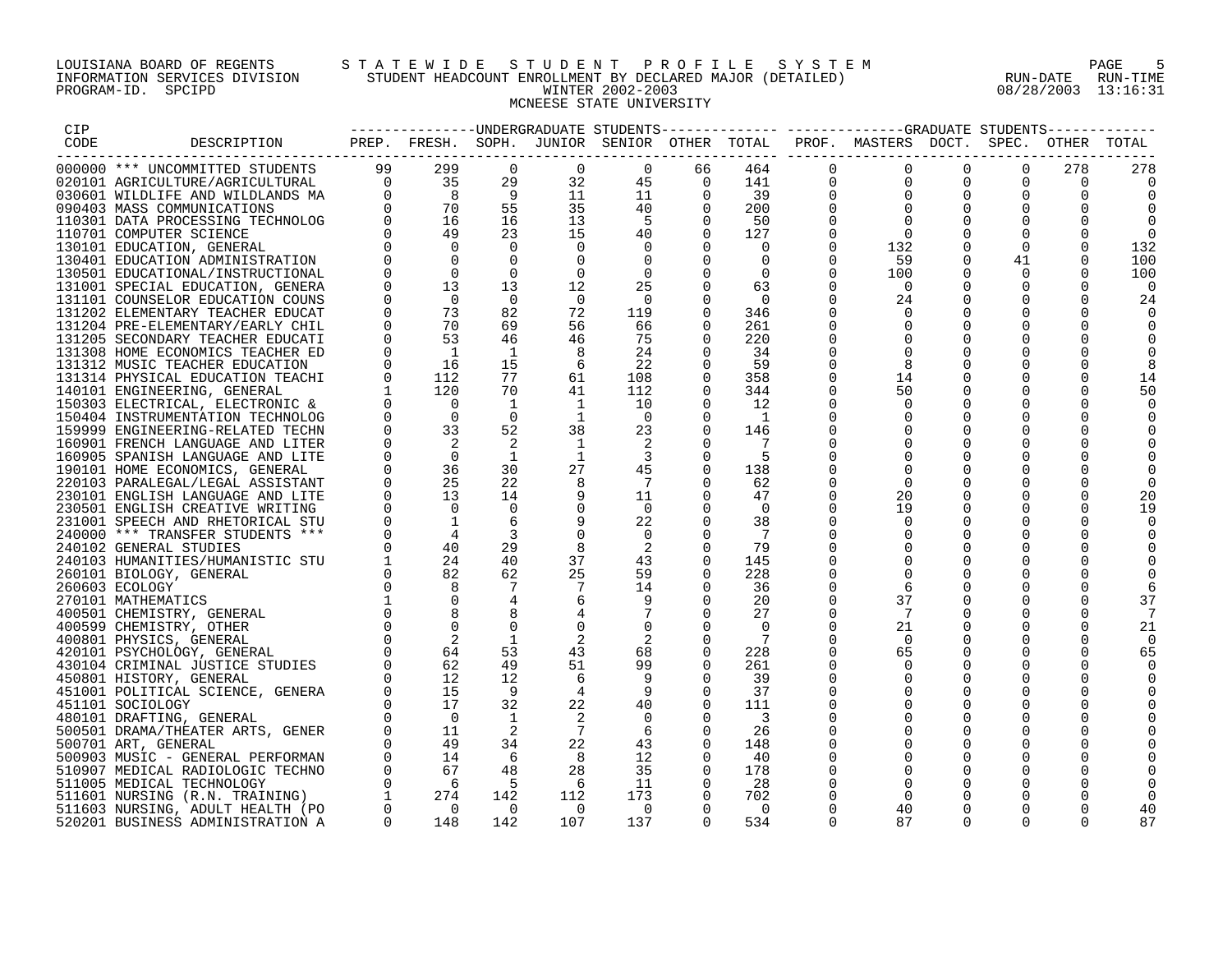## LOUISIANA BOARD OF REGENTS S T A T E W I D E S T U D E N T P R O F I L E S Y S T E M PAGE 6 INFORMATION SERVICES DIVISION STUDENT HEADCOUNT ENROLLMENT BY DECLARED MAJOR (DETAILED) RUN-DATE RUN-TIME PROGRAM-ID. SPCIPD WINTER 2002-2003 08/28/2003 13:16:31 MCNEESE STATE UNIVERSITY

| CIP  |                                  |       |        |             |         | -UNDERGRADUATE STUDENTS-------------- ------- |       |          |      |         |       | -GRADUATE STUDENTS-- |       |       |
|------|----------------------------------|-------|--------|-------------|---------|-----------------------------------------------|-------|----------|------|---------|-------|----------------------|-------|-------|
| CODE | DESCRIPTION                      | PREP. | FRESH. | SOPH.       | JUNIOR  | SENIOR                                        | OTHER | TOTAL    | PROF | MASTERS | DOCT. | SPEC.                | OTHER | TOTAL |
|      | 520301 ACCOUNTING                |       | 56     | 68          | 56      | 102                                           |       | 282      |      |         |       |                      |       |       |
|      | 520401 ADMINISTRATIVE ASSISTANT/ |       |        |             |         |                                               |       |          |      |         |       |                      |       |       |
|      | 520801 FINANCE, GENERAL          |       |        | 25          |         | 26                                            |       | 86       |      |         |       |                      |       |       |
|      | 521401 BUSINESS MARKETING AND MA |       | 38     | 49          | 29      | 51                                            |       | 167      |      |         |       |                      |       |       |
|      | TOTAL STUDENTS                   | 103   |        | 2,060 1,464 | . . 120 | 1.774                                         |       | 66 6,587 |      | 689     |       |                      |       | L,008 |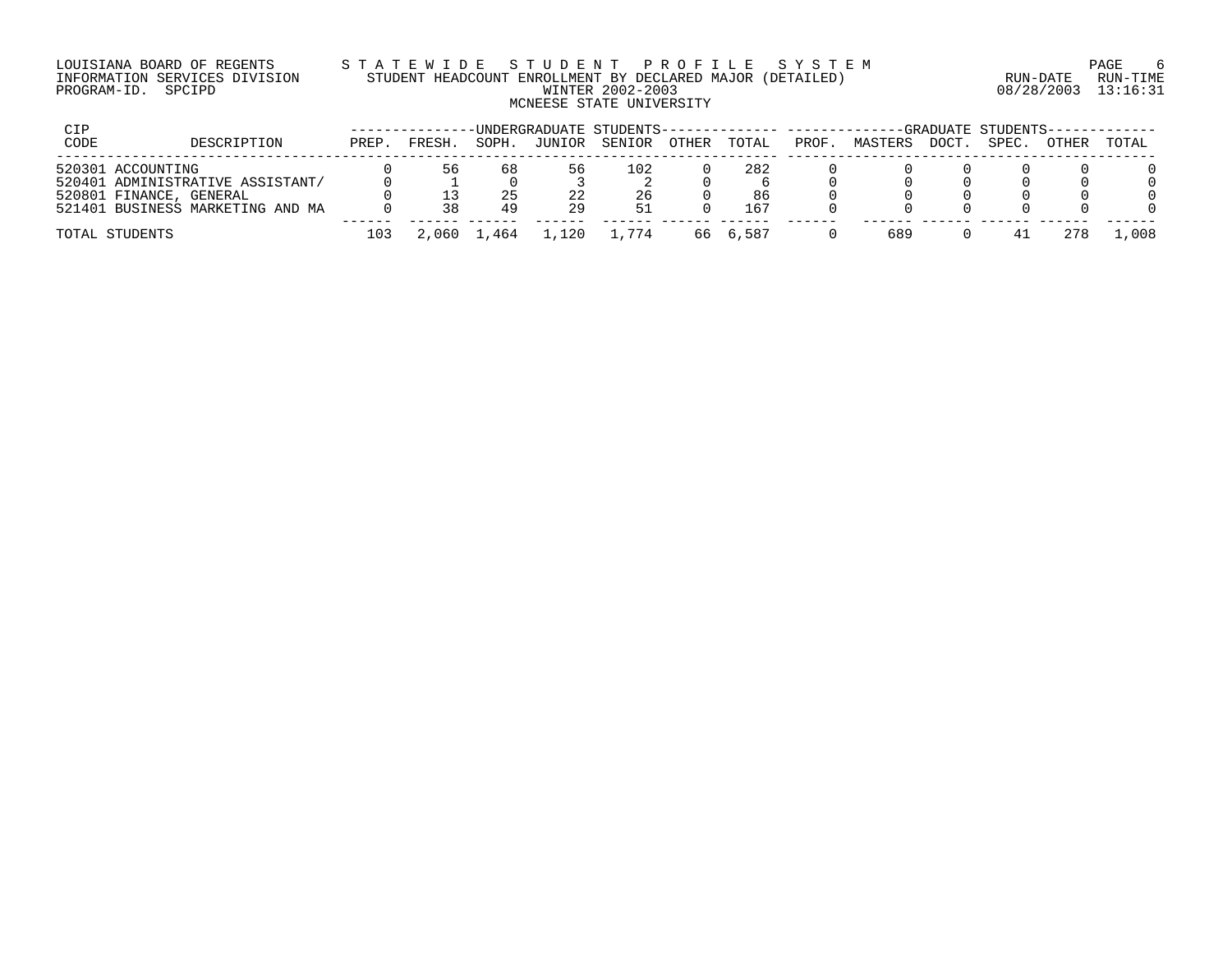## LOUISIANA BOARD OF REGENTS S T A T E W I D E S T U D E N T P R O F I L E S Y S T E M PAGE 7 INFORMATION SERVICES DIVISION STUDENT HEADCOUNT ENROLLMENT BY DECLARED MAJOR (DETAILED) RUN-DATE RUN-TIME PROGRAM-ID. SPCIPD WINTER 2002-2003 08/28/2003 13:16:31 NICHOLLS STATE UNIVERSITY

| CIP  |                                                                |                                                     |                                                                                                                                                                                                 |                                  |                 | --------------DNDERGRADUATE STUDENTS-------- |                |                |                      | -------------GRADUATE STUDENTS-                                                    |                      |                      |                      |          |
|------|----------------------------------------------------------------|-----------------------------------------------------|-------------------------------------------------------------------------------------------------------------------------------------------------------------------------------------------------|----------------------------------|-----------------|----------------------------------------------|----------------|----------------|----------------------|------------------------------------------------------------------------------------|----------------------|----------------------|----------------------|----------|
| CODE | DESCRIPTION                                                    |                                                     |                                                                                                                                                                                                 |                                  |                 |                                              |                |                |                      | PREP. FRESH. SOPH. JUNIOR SENIOR OTHER TOTAL PROF. MASTERS DOCT. SPEC. OTHER TOTAL |                      |                      |                      |          |
|      |                                                                |                                                     |                                                                                                                                                                                                 |                                  |                 |                                              |                |                |                      |                                                                                    |                      |                      |                      |          |
|      | 000000 *** UNCOMMITTED STUDENTS                                |                                                     | $\begin{array}{ccc} 0 & \hspace{.1cm} 0 & \hspace{.1cm} \\ 0 & \hspace{.1cm} 11 & \hspace{.1cm} \\ 0 & \hspace{.1cm} 39 & \hspace{.1cm} \\ 9 & \hspace{.1cm} 43 & \hspace{.1cm} \\ \end{array}$ | $\Omega$<br>12 <sup>°</sup>      | $\Omega$<br>13  | $\Omega$<br>15                               | 46<br>$\Omega$ | 46<br>51       | $\Omega$<br>$\Omega$ | $\Omega$<br>$\Omega$                                                               | $\Omega$<br>$\Omega$ | $\Omega$<br>$\Omega$ | 309<br>$\Omega$      | 309      |
|      | 010101 AGRICULTURAL BUSINESS AND<br>090403 MASS COMMUNICATIONS |                                                     |                                                                                                                                                                                                 | 23                               | 31              | 40                                           | $\Omega$       | 133            | $\Omega$             | $\Omega$                                                                           | $\Omega$             | $\Omega$             | $\Omega$             | $\Omega$ |
|      | 110701 COMPUTER SCIENCE                                        | $\begin{matrix} 0 \\ 0 \\ 0 \\ 0 \\ 0 \end{matrix}$ |                                                                                                                                                                                                 | 14                               | 17              | 20                                           | $\Omega$       | 94             | $\Omega$             | $\Omega$                                                                           | $\Omega$             | $\Omega$             | $\Omega$             |          |
|      | 120503 CULINARY ARTS/CHEF TRAINI                               |                                                     |                                                                                                                                                                                                 |                                  | $\overline{3}$  | 3                                            |                | 39             |                      | $\Omega$                                                                           |                      | $\Omega$             |                      |          |
|      | 130401 EDUCATION ADMINISTRATION                                |                                                     | $\overline{0}$                                                                                                                                                                                  | $\Omega$                         | $\Omega$        | $\Omega$                                     |                | $\Omega$       | $\Omega$             | 123                                                                                | $\Omega$             | $\Omega$             | $\Omega$             | 123      |
|      | 130802 EDUCATIONAL PSYCHOLOGY                                  | $\Omega$                                            | $\overline{0}$                                                                                                                                                                                  | $\Omega$                         | $\overline{0}$  | 0                                            | $\Omega$       | $\Omega$       | $\Omega$             | $\cap$                                                                             | $\Omega$             | 21                   | $\Omega$             | 21       |
|      | 131001 SPECIAL EDUCATION, GENERA                               |                                                     | 14                                                                                                                                                                                              | 13                               | 23              | 40                                           | $\Omega$       | 90             | $\Omega$             | $\cap$                                                                             | $\Omega$             | $\Omega$             | $\Omega$             | 0        |
|      | 131101 COUNSELOR EDUCATION COUNS                               | $\Omega$                                            | $\overline{0}$                                                                                                                                                                                  | $\overline{0}$                   | $\overline{0}$  | $\Omega$                                     | $\Omega$       | $\Omega$       | $\Omega$             | 38                                                                                 | $\Omega$             | $\Omega$             | $\Omega$             | 38       |
|      | 131202 ELEMENTARY TEACHER EDUCAT                               | $\mathbf 0$                                         | 147                                                                                                                                                                                             | 103                              | 76              | 108                                          | $\Omega$       | 434            |                      | 48                                                                                 |                      | $\Omega$             | $\Omega$             | 48       |
|      | 131205 SECONDARY TEACHER EDUCATI                               | $\Omega$                                            | 77                                                                                                                                                                                              | 67                               | 47              | 80                                           |                | 271            | $\Omega$             | 6                                                                                  | $\Omega$             | $\Omega$             | $\Omega$             | 6        |
|      | 131312 MUSIC TEACHER EDUCATION                                 | $\Omega$                                            | 13                                                                                                                                                                                              | 9                                |                 | 6                                            |                | 31             | $\Omega$             | $\Omega$                                                                           | $\Omega$             | $\Omega$             | $\Omega$             |          |
|      | 131315 READING TEACHER EDUCATION                               |                                                     | $\overline{0}$                                                                                                                                                                                  | $\Omega$                         | 0               | $\Omega$                                     | $\Omega$       | $\Omega$       | $\Omega$             | 16                                                                                 | $\Omega$             | $\Omega$             | $\Omega$             | 16       |
|      | 150603 INDUSTRIAL/MANUFACTURING                                | $\Omega$                                            | 6                                                                                                                                                                                               | 7                                | $7\phantom{.0}$ | 15                                           | $\Omega$       | 35             | $\Omega$             | $\Omega$                                                                           | $\Omega$             | $\Omega$             | $\Omega$             |          |
|      | 150903 PETROLEUM TECHNOLOGY/TECH                               | $\mathbf 0$                                         | 34                                                                                                                                                                                              | 26                               | 27              | 30                                           | $\Omega$       | 117            |                      |                                                                                    |                      | 0                    | $\Omega$             |          |
|      | 160901 FRENCH LANGUAGE AND LITER                               | $\Omega$                                            | $\bigcirc$                                                                                                                                                                                      | $\overline{3}$                   | $\Omega$        | $\overline{0}$                               | $\Omega$       | -3             | $\Omega$             | $\Omega$                                                                           | $\Omega$             | $\Omega$             |                      |          |
|      | 190101 HOME ECONOMICS, GENERAL                                 | $\mathbf 0$                                         | 18                                                                                                                                                                                              | 34                               | 28              | 58                                           | $\Omega$       | 138            |                      | $\Omega$                                                                           | 0                    | 0                    | O                    |          |
|      | 190503 DIETETICS/HUMAN NUTRITION                               |                                                     | $\overline{7}$                                                                                                                                                                                  | - 9                              | 12              | 14                                           | $\Omega$       | 42             |                      | $\Omega$                                                                           | $\Omega$             | $\Omega$             |                      |          |
|      | 200203 CHILD CARE SERVICES MANAG                               |                                                     | 26                                                                                                                                                                                              | 28                               | 19              | - 8                                          | $\Omega$       | 81             | $\Omega$             | $\Omega$                                                                           | $\Omega$             | $\Omega$             |                      |          |
|      | 200401 INSTITUTIONAL FOOD WORKER                               |                                                     | 42                                                                                                                                                                                              | 28                               | 26              | 45                                           | 0              | 141            |                      |                                                                                    |                      | 0                    |                      |          |
|      | 220103 PARALEGAL/LEGAL ASSISTANT                               |                                                     | 21                                                                                                                                                                                              | 13                               | 12              | $\overline{4}$                               |                | 50             |                      | $\Omega$                                                                           | $\Omega$             | $\mathbf 0$          |                      |          |
|      | 230101 ENGLISH LANGUAGE AND LITE                               |                                                     | 17                                                                                                                                                                                              | 12                               | -8              | 15                                           | 0              | 52             |                      |                                                                                    | $\Omega$             | 0                    |                      |          |
|      | 240000 *** TRANSFER STUDENTS ***                               |                                                     | 75                                                                                                                                                                                              | 23                               | - 8             | $\overline{7}$                               | $\Omega$       | 113            |                      | $\Omega$                                                                           | $\Omega$             | $\Omega$             |                      |          |
|      | 240102 GENERAL STUDIES                                         |                                                     | 514                                                                                                                                                                                             | 119                              | 70              | 123                                          | $\Omega$       | 826            | $\Omega$             | $\Omega$                                                                           | $\Omega$             | $\Omega$             |                      |          |
|      | 260101 BIOLOGY, GENERAL                                        |                                                     | 98                                                                                                                                                                                              | 49                               | 29              | 45                                           | $\Omega$       | 221            |                      | $\Omega$                                                                           |                      | $\Omega$             | ∩                    |          |
|      | 260607 MARINE/AQUATIC BIOLOGY                                  |                                                     | $\overline{0}$                                                                                                                                                                                  | $\Omega$                         | $\mathbf 0$     | $\Omega$                                     |                | $\bigcap$      | $\Omega$             | 12                                                                                 | $\Omega$             | $\Omega$             | $\Omega$             | 12       |
|      | 270101 MATHEMATICS                                             |                                                     | 3                                                                                                                                                                                               |                                  | 5               | 8                                            | $\Omega$       | 22             | $\Omega$             | $\Omega$                                                                           | $\Omega$             | $\Omega$             | $\Omega$             |          |
|      | 270301 APPLIED MATHEMATICS, GENE                               |                                                     |                                                                                                                                                                                                 | $\Omega$                         | $\overline{0}$  | $\Omega$                                     | $\Omega$       | $\bigcap$      | $\Omega$             | 19                                                                                 | $\Omega$             | $\Omega$             | $\Omega$             | 19       |
|      | 400501 CHEMISTRY, GENERAL                                      |                                                     |                                                                                                                                                                                                 |                                  |                 | 13                                           | $\Omega$       | 36             | $\Omega$             | $\Omega$                                                                           | $\Omega$             | $\Omega$             | $\Omega$             |          |
|      | 410301 CHEMICAL TECHNOLOGY/TECHN                               |                                                     | $\Omega$                                                                                                                                                                                        | $\Omega$                         | <sup>1</sup>    | $\Omega$                                     | $\Omega$       | $\overline{1}$ |                      | $\Omega$                                                                           | $\Omega$             | $\Omega$             | $\Omega$             |          |
|      | 420101 PSYCHOLOGY, GENERAL                                     |                                                     | 52                                                                                                                                                                                              | 35                               | 26              | 30                                           | $\Omega$       | 143            | $\Omega$             | $\Omega$                                                                           | $\Omega$             | $\Omega$             | $\Omega$             | $\Omega$ |
|      | 420601 COUNSELING PSYCHOLOGY                                   |                                                     | $\overline{0}$                                                                                                                                                                                  | $\Omega$                         | $\overline{0}$  | 0                                            |                | $\Omega$       | $\Omega$             | 33                                                                                 | $\Omega$             | $\Omega$             | $\Omega$             | 33       |
|      | 430107 LAW ENFORCEMENT/POLICE SC                               |                                                     | 53                                                                                                                                                                                              | 32                               | 16              | - 6                                          | $\Omega$       | 107            | $\Omega$             | $\Omega$                                                                           | $\Omega$             | $\Omega$             | $\Omega$             |          |
|      | 450801 HISTORY, GENERAL                                        |                                                     | 11                                                                                                                                                                                              | 14                               | 6               | 15                                           | $\Omega$       | 46             | $\Omega$             | $\Omega$                                                                           | $\Omega$             | $\Omega$             | $\Omega$             |          |
|      | 451001 POLITICAL SCIENCE, GENERA                               |                                                     | 36                                                                                                                                                                                              | 33                               | 25              | 40                                           | $\Omega$       | 134            |                      |                                                                                    | $\Omega$             | $\Omega$             | $\Omega$             |          |
|      | 451101 SOCIOLOGY                                               |                                                     | $\overline{\phantom{0}}$ 8                                                                                                                                                                      | 6                                | $\overline{9}$  | 18                                           | $\Omega$       | 41             | $\Omega$             | $\Omega$                                                                           | $\mathbf 0$          | $\mathbf 0$          |                      |          |
|      | 500701 ART, GENERAL                                            |                                                     | 28                                                                                                                                                                                              | 22                               | 15              | 42                                           | $\Omega$       | 107            |                      | $\Omega$                                                                           | $\Omega$             | $\Omega$             |                      |          |
|      | 500901 MUSIC, GENERAL                                          |                                                     | $\overline{7}$                                                                                                                                                                                  | $-5$                             | $\overline{4}$  | 8                                            | $\Omega$       | 24             |                      | $\Omega$                                                                           | $\Omega$             | $\Omega$             |                      |          |
|      | 510204 SPEECH-LANGUAGE PATHOLOGY                               |                                                     | $\overline{8}$                                                                                                                                                                                  | 10                               | 17              | 18                                           | $\Omega$       | 53             | $\Omega$             | $\Omega$                                                                           | $\Omega$             | $\Omega$             |                      |          |
|      | 510904 EMERGENCY MEDICAL TECHNOL                               |                                                     | 14                                                                                                                                                                                              |                                  | -2              |                                              |                | 21             |                      |                                                                                    | $\Omega$             | 0                    |                      |          |
|      | 510908 RESPIRATORY THERAPY TECHN                               |                                                     | 15                                                                                                                                                                                              | 7                                | $\overline{1}$  | $\overline{\phantom{a}}$ 3                   |                | 26             |                      | $\Omega$                                                                           | $\mathbf 0$          | $\mathbf 0$          |                      |          |
|      | 511601 NURSING (R.N. TRAINING)                                 |                                                     | 245                                                                                                                                                                                             | 171                              | 124             | 196                                          | $\Omega$       | 736            |                      |                                                                                    | $\Omega$             | $\Omega$             |                      |          |
|      | 519999 HEALTH PROFESSIONS AND RE                               |                                                     | 49                                                                                                                                                                                              | 42                               | 39              | 67                                           | 0              | 197            | $\Omega$             |                                                                                    | $\Omega$             | $\Omega$             |                      |          |
|      | 520101 BUSINESS, GENERAL                                       |                                                     | 96                                                                                                                                                                                              | 44                               | 21              | $\overline{\phantom{0}}^2$                   | $\Omega$       | 163            | $\Omega$             | $\Omega$                                                                           | $\Omega$             | $\Omega$             | $\Omega$             |          |
|      | 520201 BUSINESS ADMINISTRATION A                               |                                                     | 122                                                                                                                                                                                             | 114                              | 115             | 112                                          | $\Omega$       | 463            | 0                    | 122                                                                                | 0                    | 0                    | 0                    | 122      |
|      | 520301 ACCOUNTING                                              | $\mathbf{0}$<br>$\overline{0}$                      | 50<br>$\overline{0}$                                                                                                                                                                            | 52<br>$\overline{\phantom{0}}^2$ | 47              | 81                                           | $\Omega$       | 230            | 0                    | 0<br>$\Omega$                                                                      | $\mathbf 0$<br>0     | 0<br>0               | $\Omega$<br>$\Omega$ |          |
|      | 520401 ADMINISTRATIVE ASSISTANT/<br>520801 FINANCE, GENERAL    |                                                     | 15                                                                                                                                                                                              | 13                               | 4<br>15         | $\overline{\phantom{0}}^2$<br>24             | $\Omega$       | -8<br>67       |                      |                                                                                    | $\Omega$             | 0                    |                      |          |
|      | 521201 MANAGEMENT INFO. SYSTEMS                                | $\mathbf 0$                                         | 34                                                                                                                                                                                              | 36                               | 35              | 40                                           | $\Omega$       | 145            | $\Omega$             | $\Omega$                                                                           | $\Omega$             | $\Omega$             |                      |          |
|      | 521401 BUSINESS MARKETING AND MA                               | 0                                                   | 22                                                                                                                                                                                              | 33                               | 46              | 51                                           | $\Omega$       | 152            | 0                    | $\Omega$                                                                           | $\Omega$             | 0                    | O                    | 0        |
|      |                                                                |                                                     |                                                                                                                                                                                                 |                                  |                 |                                              |                |                |                      |                                                                                    |                      |                      |                      |          |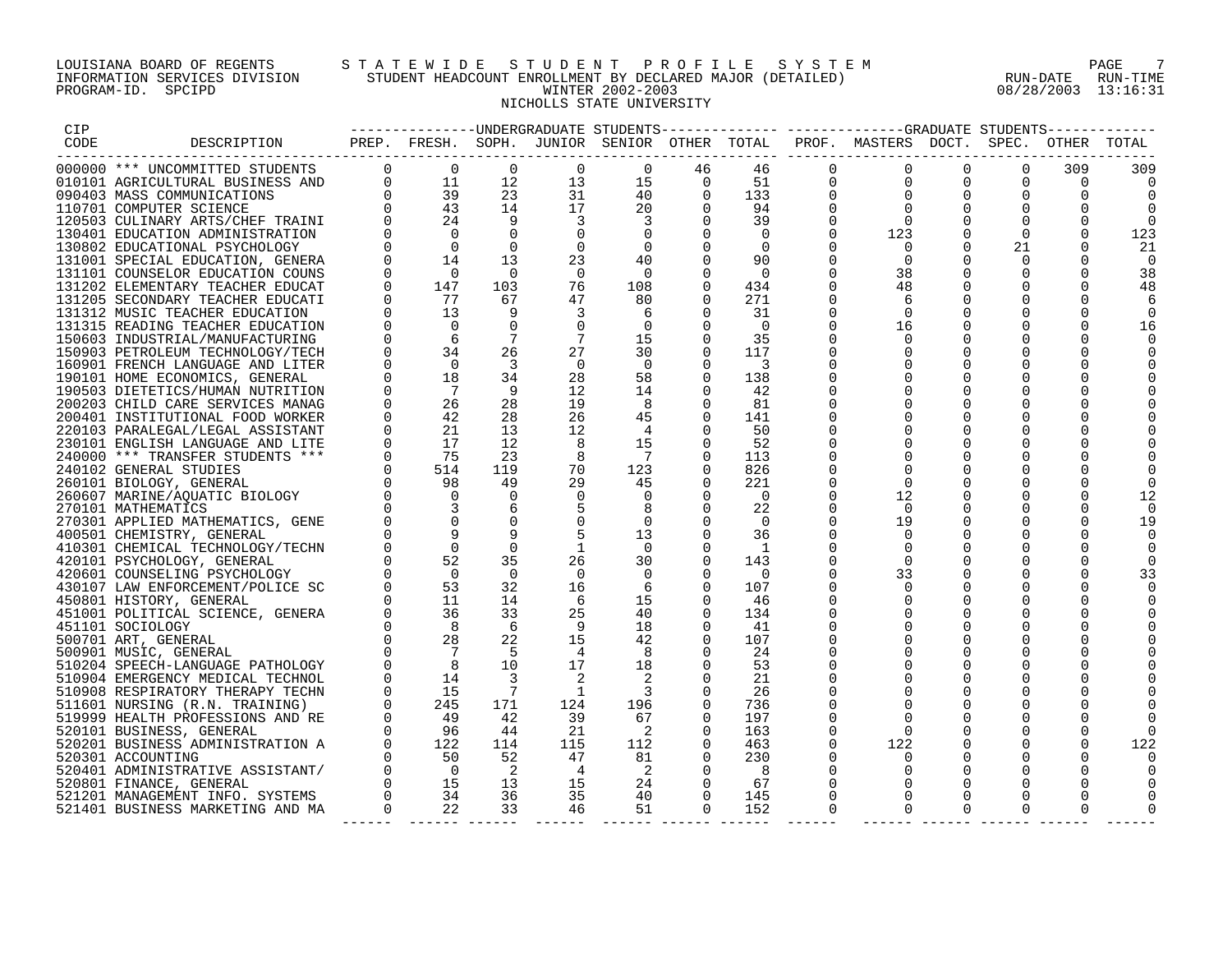| LOUISIANA BOARD OF REGENTS<br>INFORMATION SERVICES DIVISION<br>PROGRAM-ID. SPCIPD |             |       | STATEWIDE STUDENT PROFILE SYSTEM<br>STUDENT HEADCOUNT ENROLLMENT BY DECLARED MAJOR (DETAILED) |  | WINTER 2002-2003<br>NICHOLLS STATE UNIVERSITY |  |       |                                                                                                        | RUN-DATE    |       | PAGE<br>RUN-TIME<br>08/28/2003 13:16:31 | - 8 |
|-----------------------------------------------------------------------------------|-------------|-------|-----------------------------------------------------------------------------------------------|--|-----------------------------------------------|--|-------|--------------------------------------------------------------------------------------------------------|-------------|-------|-----------------------------------------|-----|
| CIP<br>CODE                                                                       | DESCRIPTION | PREP. | FRESH.                                                                                        |  | SOPH. JUNIOR SENIOR OTHER TOTAL               |  | PROF. | --------------UNDERGRADUATE STUDENTS------------- ------------GRADUATE STUDENTS------------<br>MASTERS | DOCT. SPEC. | OTHER | TOTAL                                   |     |

| TOTAL | STUDENTS |
|-------|----------|

TOTAL STUDENTS 0 2,103 1,290 1,037 1,454 46 5,930 0 417 0 21 309 747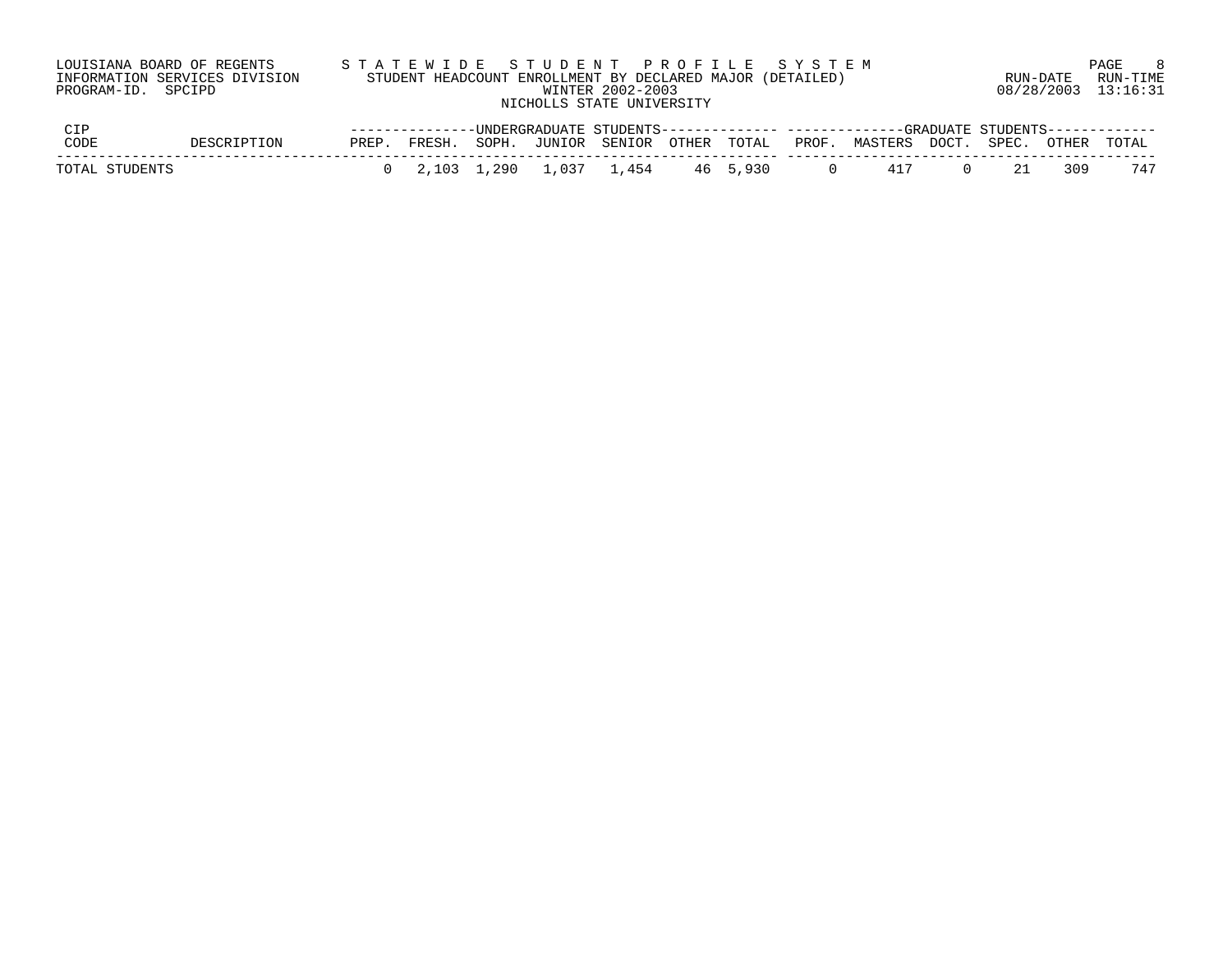#### LOUISIANA BOARD OF REGENTS S T A T E W I D E S T U D E N T P R O F I L E S Y S T E M PAGE 9 INFORMATION SERVICES DIVISION STUDENT HEADCOUNT ENROLLMENT BY DECLARED MAJOR (DETAILED) RUN-DATE RUN-TIME PROGRAM-ID. SPCIPD WINTER 2002-2003 08/28/2003 13:16:31 UNIVERSITY OF LA. IN MONROE

| CIP  |                                                                      |                                                                |                                        |                   |                         | --------------UNDERGRADUATE STUDENTS------------- |                      |                  |                      | -------------GRADUATE STUDENTS- |                         |                      |                      |             |
|------|----------------------------------------------------------------------|----------------------------------------------------------------|----------------------------------------|-------------------|-------------------------|---------------------------------------------------|----------------------|------------------|----------------------|---------------------------------|-------------------------|----------------------|----------------------|-------------|
| CODE | DESCRIPTION                                                          |                                                                |                                        |                   |                         | PREP. FRESH. SOPH. JUNIOR SENIOR OTHER TOTAL      |                      |                  |                      | PROF. MASTERS DOCT.             |                         | SPEC.                |                      | OTHER TOTAL |
|      | 000000 *** UNCOMMITTED STUDENTS                                      | 10                                                             | 331                                    | 98                | 34                      | 80                                                | 1                    | 554              | $\Omega$             | $\mathbf 0$                     | $\Omega$                | $\Omega$             | 225                  | 225         |
|      | 010101 AGRICULTURAL BUSINESS AND                                     |                                                                | $\begin{array}{c} 10 \\ 0 \end{array}$ | 11                | 12                      | 18                                                | 0                    | 51               | $\Omega$             | $\Omega$                        | $\Omega$                | $\Omega$             | 0                    |             |
|      | 029999 AGRICULTURE/AGRICULTURAL                                      |                                                                | $\overline{0}$                         | $\overline{0}$    | $\overline{0}$          | 1                                                 | $\Omega$             | $\overline{1}$   | $\mathbf 0$          | $\overline{0}$                  | $\mathbf 0$             | $\mathbf 0$          | $\Omega$             |             |
|      | 090101 COMMUNICATIONS, GENERAL                                       |                                                                | $\Omega$                               | $\Omega$          | $\Omega$                | $\overline{0}$                                    | $\Omega$             | $\Omega$         | $\Omega$             | 14                              | $\Omega$                | $\Omega$             | $\Omega$             | 14          |
|      | 090401 JOURNALISM                                                    |                                                                | $\Omega$                               | $\Omega$          | $\Omega$                | 1                                                 | $\Omega$             | $\overline{1}$   |                      | $\Omega$                        | $\Omega$                | $\Omega$             | $\Omega$             |             |
|      | 090403 MASS COMMUNICATIONS                                           |                                                                | 33                                     | 32                | 19                      | 40                                                | $\Omega$             | 125              |                      | $\Omega$                        | $\Omega$                | $\Omega$             | $\Omega$             |             |
|      | 090701 RADIO AND TELEVISION BROA                                     | $\begin{array}{c}\n 0 \\  0 \\  0 \\  0 \\  1\nu\n\end{array}$ | $\Omega$                               | $\Omega$          | $\Omega$                | 4                                                 |                      | 4                |                      | $\Omega$                        | $\Omega$                | $\Omega$             |                      |             |
|      | 110701 COMPUTER SCIENCE                                              |                                                                | 31                                     | 18                |                         | 19                                                | $\Omega$             | 76               |                      | $\Omega$                        | $\Omega$                | $\Omega$             |                      |             |
|      | 130301 CURRICULUM AND INSTRUCTIO                                     |                                                                | $\Omega$                               | $\Omega$          | $\Omega$                | $\Omega$                                          |                      | $\Omega$         | $\Omega$             | $\Omega$                        | 19                      | 15                   |                      | 34          |
|      | 130401 EDUCATION ADMINISTRATION                                      |                                                                |                                        | $\Omega$          | 0                       |                                                   |                      | $\Omega$         | $\Omega$             | 57                              | 22                      | - 0                  | O                    | 79          |
|      | 130802 EDUCATIONAL PSYCHOLOGY                                        |                                                                |                                        |                   |                         |                                                   |                      |                  | $\Omega$             | $\Omega$                        | $\Omega$                | 18                   |                      | 18          |
|      | 131001 SPECIAL EDUCATION, GENERA                                     |                                                                |                                        |                   | $\Omega$                |                                                   |                      |                  |                      | 60                              | $\Omega$                | $\Omega$             | $\Omega$             | 60          |
|      | 131101 COUNSELOR EDUCATION COUNS                                     |                                                                | $\Omega$                               | $\Omega$          | $\Omega$                | $\Omega$                                          |                      | $\Omega$         | $\Omega$             | 45                              | $\Omega$                | 4                    |                      | 49          |
|      | 131202 ELEMENTARY TEACHER EDUCAT                                     | $\Omega$                                                       | 78                                     | 45                | 46                      | 88                                                | $\Omega$             | 257              | $\Omega$             | 84                              | $\Omega$                | $\Omega$             | $\Omega$             | 84          |
|      | 131204 PRE-ELEMENTARY/EARLY CHIL                                     |                                                                | 61                                     | 55                | 31                      | 61                                                | $\Omega$             | 208              |                      | $\Omega$                        | 0                       | 0                    | 0                    |             |
|      | 131205 SECONDARY TEACHER EDUCATI                                     | $\Omega$                                                       | $\bigcirc$                             | $\Omega$          | $\Omega$                |                                                   |                      | $\Omega$         | $\Omega$             | 42                              | $\Omega$                | $\Omega$             | $\Omega$             | 42          |
|      | 131302 ART TEACHER EDUCATION                                         |                                                                | <sup>1</sup><br>12                     | $\Omega$<br>10    | $\Omega$<br>10          |                                                   | $\Omega$<br>$\Omega$ | 6<br>35          |                      | $\Omega$<br>$\Omega$            | $\Omega$<br>$\Omega$    | $\Omega$<br>$\Omega$ | $\Omega$<br>$\Omega$ |             |
|      | 131305 ENGLISH TEACHER EDUCATION                                     |                                                                | $\Omega$                               | $\Omega$          | $\mathbf 0$             |                                                   |                      |                  |                      | $\Omega$                        | $\mathbf 0$             | $\mathbf 0$          |                      |             |
|      | 131306 FOREIGN LANGUAGES TEACHER<br>131311 MATHEMATICS TEACHER EDUCA |                                                                | .5                                     | 2                 |                         | .5                                                |                      | - 1<br>14        |                      |                                 |                         | $\Omega$             | 0                    |             |
|      | 131312 MUSIC TEACHER EDUCATION                                       |                                                                | 19                                     | 14                | 5                       | 17                                                |                      | 55               |                      | $\Omega$                        | $\Omega$                | $\Omega$             | U                    |             |
|      | 131314 PHYSICAL EDUCATION TEACHI                                     | $\Omega$                                                       | 39                                     | 34                | 27                      | 40                                                | $\Omega$             | 140              | $\Omega$             | $\Omega$                        | $\Omega$                | $\Omega$             |                      |             |
|      | 131315 READING TEACHER EDUCATION                                     |                                                                | $\Omega$                               | $\Omega$          | $\Omega$                | $\Omega$                                          |                      | $\Omega$         |                      |                                 | $\Omega$                | $\Omega$             | O                    |             |
|      | 131316 SCIENCE TEACHER EDUCATION                                     |                                                                | 3                                      | 2                 |                         | 6                                                 |                      | 14               |                      | $\Omega$                        | $\Omega$                | $\Omega$             | O                    |             |
|      | 131318 SOCIAL STUDIES TEACHER ED                                     | 0                                                              | 11                                     | 8                 | 10                      | 16                                                | $\Omega$             | 45               |                      |                                 |                         | $\Omega$             |                      |             |
|      | 131331 SPEECH TEACHER EDUCATION                                      |                                                                | $\mathbf{1}$                           | 1                 | $\overline{0}$          | $\Omega$                                          |                      | 2                |                      | $\Omega$                        | $\Omega$                | $\Omega$             |                      |             |
|      | 151001 CONSTRUCTION/BUILDING TEC                                     | $\Omega$                                                       | 40                                     | 40                | 44                      | 65                                                | $\Omega$             | 189              | $\Omega$             | $\Omega$                        | $\Omega$                | $\Omega$             | O                    |             |
|      | 160901 FRENCH LANGUAGE AND LITER                                     |                                                                |                                        | 1                 |                         |                                                   | $\Omega$             | 10               |                      | $\Omega$                        | $\Omega$                | $\Omega$             | O                    |             |
|      | 160905 SPANISH LANGUAGE AND LITE                                     | $\Omega$                                                       | $\overline{4}$                         | $\overline{4}$    |                         |                                                   |                      | 21               |                      | $\Omega$                        | $\Omega$                | $\Omega$             |                      |             |
|      | 190101 HOME ECONOMICS, GENERAL                                       |                                                                | 19                                     | 12                | 13                      | 31                                                |                      | 75               |                      | $\Omega$                        | $\Omega$                | $\Omega$             |                      |             |
|      | 190703 FAMILY AND MARRIAGE COUNS                                     |                                                                | $\Omega$                               | $\Omega$          | 0                       | 0                                                 | $\Omega$             | $\Omega$         |                      | 26                              | 20                      | $\Omega$             |                      |             |
|      | 190705 GERONTOLOGICAL SERVICES                                       |                                                                | $\Omega$                               | $\Omega$          | 0                       |                                                   | $\Omega$             | $\Omega$         | $\Omega$             | $\Omega$                        | $\Omega$                | $\Omega$             |                      |             |
|      | 200203 CHILD CARE SERVICES MANAG                                     |                                                                | 10                                     |                   |                         |                                                   |                      | 25               |                      | $\Omega$                        |                         | $\Omega$             |                      |             |
|      | 220102 PRE-LAW STUDIES                                               |                                                                | $\bigcirc$                             |                   | 6                       |                                                   |                      | 17               | $\Omega$             | $\Omega$                        | $\Omega$                | $\Omega$             | $\cap$               |             |
|      | 230101 ENGLISH LANGUAGE AND LITE                                     |                                                                | 16                                     | 11                | 18                      | 26                                                |                      | 71               | $\Omega$             | 12                              |                         | 0                    | $\Omega$             |             |
|      | 231001 SPEECH AND RHETORICAL STU                                     |                                                                | 9                                      | -6                | 11                      | 18                                                | $\Omega$             | 44               | $\Omega$             | $\Omega$                        |                         | $\Omega$             |                      |             |
|      | 240000 *** TRANSFER STUDENTS ***                                     |                                                                | $\overline{\phantom{0}}^2$             | 2                 | $\overline{0}$          | - 0                                               | $\Omega$             | 4                | $\Omega$             | $\Omega$                        | 0                       | 0                    | $\Omega$             |             |
|      | 240102 GENERAL STUDIES                                               |                                                                | 84                                     | 65                | 68                      | 153                                               | $\Omega$             | 370              |                      | $\Omega$                        |                         | $\Omega$             |                      |             |
|      | 260101 BIOLOGY, GENERAL                                              | $\Omega$                                                       | 66                                     | 44                | 25                      | 60                                                |                      | 195              | $\Omega$             | 24                              | $\Omega$                | $\Omega$             | U                    |             |
|      | 260612 TOXICOLOGY                                                    |                                                                |                                        | 3<br>$\mathbf{1}$ | 1                       | 23                                                | $\Omega$             | 34               | $\Omega$             | $\Omega$                        | $\Omega$                | $\Omega$             | ∩                    |             |
|      | 270101 MATHEMATICS                                                   |                                                                | $\Omega$                               | $\Omega$          | 3<br>$\overline{0}$     | -8<br>$\overline{0}$                              | $\Omega$             | 17<br>$\bigcirc$ | $\Omega$<br>$\Omega$ | $\Omega$<br>18                  | $\Omega$<br>$\mathbf 0$ | $\Omega$<br>0        | $\Omega$             |             |
|      | 301101 GERONTOLOGY<br>310501 HEALTH AND PHYSICAL EDUCA               |                                                                | 16                                     | 13                | 26                      | 50                                                | $\Omega$             | 105              | $\Omega$             | $\Omega$                        | $\Omega$                | $\Omega$             | 0<br>$\Omega$        | 18          |
|      | 310505 EXERCISE SCIENCES/PHYSIOL                                     |                                                                | $\bigcap$                              | $\Omega$          | $\overline{0}$          | $\Omega$                                          |                      | $\Omega$         |                      | 15                              | $\Omega$                | $\Omega$             | $\Omega$             | 15          |
|      | 400401 ATMOSPHERIC SCIENCES AND                                      |                                                                | 13                                     |                   | 10                      | 16                                                | $\Omega$             | 44               | $\Omega$             | $\Omega$                        | $\Omega$                | $\Omega$             |                      |             |
|      | 400501 CHEMISTRY, GENERAL                                            |                                                                |                                        | 3                 | $\overline{\mathbf{3}}$ | 2                                                 | $\Omega$             | 13               | 0                    |                                 | $\mathbf 0$             | 0                    |                      |             |
|      | 400601 GEOLOGY                                                       |                                                                | $\Omega$                               | 2                 | 1                       | -1                                                |                      | 4                |                      | 8                               | 0                       | $\Omega$             |                      |             |
|      | 420101 PSYCHOLOGY, GENERAL                                           |                                                                | 55                                     | 45                | 36                      | 71                                                | 0                    | 207              |                      | 34                              | 0                       | $\Omega$             | $\Omega$             | 34          |
|      | 430104 CRIMINAL JUSTICE STUDIES                                      |                                                                | 72                                     | 43                | 36                      | 56                                                | $\Omega$             | 207              | $\Omega$             | 31                              |                         | $\Omega$             |                      | 31          |
|      | 430107 LAW ENFORCEMENT/POLICE SC                                     | $\Omega$                                                       | 15                                     | 13                | 2                       | -3                                                | $\Omega$             | 33               | $\Omega$             | $\Omega$                        | $\Omega$                | $\Omega$             | $\Omega$             |             |
|      | 440701 SOCIAL WORK                                                   | $\Omega$                                                       | 28                                     | 19                | 25                      | 38                                                | $\cap$               | 110              | $\cap$               | $\cap$                          | $\cap$                  | $\cap$               |                      | 0           |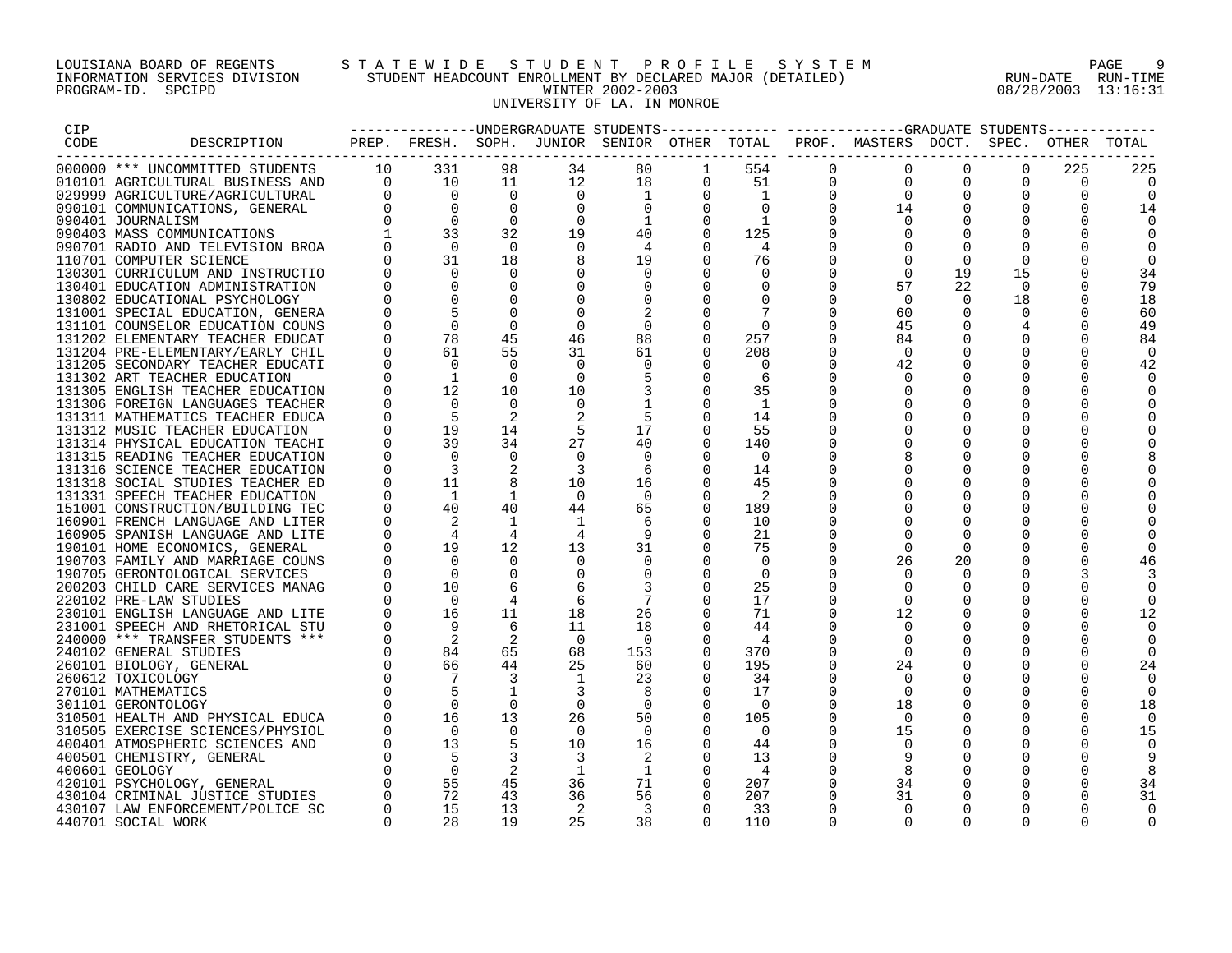## LOUISIANA BOARD OF REGENTS S T A T E W I D E S T U D E N T P R O F I L E S Y S T E M PAGE 10 INFORMATION SERVICES DIVISION STUDENT HEADCOUNT ENROLLMENT BY DECLARED MAJOR (DETAILED) RUN-DATE RUN-TIME PROGRAM-ID. SPCIPD WINTER 2002-2003 08/28/2003 13:16:31 UNIVERSITY OF LA. IN MONROE

| <b>CIP</b> |                                  |    | -------------UNDERGRADUATE STUDENTS-         |             |       |       |          |     |                     |     | -GRADUATE STUDENTS |       |       |
|------------|----------------------------------|----|----------------------------------------------|-------------|-------|-------|----------|-----|---------------------|-----|--------------------|-------|-------|
| CODE       | DESCRIPTION                      |    | PREP. FRESH. SOPH. JUNIOR SENIOR OTHER TOTAL |             |       |       |          |     | PROF. MASTERS DOCT. |     | SPEC.              | OTHER | TOTAL |
|            | 450701 GEOGRAPHY                 |    |                                              |             |       |       |          |     |                     |     |                    |       |       |
|            | 450801 HISTORY, GENERAL          |    |                                              | 13          | 10    | 16    | 48       |     | 11                  |     |                    |       |       |
|            | 451001 POLITICAL SCIENCE, GENERA |    |                                              |             |       |       | 27       |     |                     |     |                    |       |       |
|            | 451101 SOCIOLOGY                 |    |                                              |             |       | 25    | 44       |     |                     |     |                    |       |       |
|            | 490101 AVIATION AND AIRWAY SCIEN |    | 10                                           | 14          |       | 20    | 58       |     |                     |     |                    |       |       |
|            | 490106 FLIGHT ATTENDANT          |    |                                              |             |       |       |          |     |                     |     |                    |       |       |
|            | 500701 ART, GENERAL              |    | 24                                           | 14          |       | 26    | 68       |     |                     |     |                    |       |       |
|            | 500901 MUSIC, GENERAL            |    | $\Omega$                                     |             |       |       |          |     |                     |     |                    |       |       |
|            | 500903 MUSIC - GENERAL PERFORMAN |    | 11                                           |             |       |       | 26       |     |                     |     |                    |       |       |
|            | 510204 SPEECH-LANGUAGE PATHOLOGY |    | 14                                           | 11          | 16    | 23    | 64       |     |                     |     |                    |       |       |
|            | 510602 DENTAL HYGIENIST          |    | 27                                           | 26          | 24    | 45    | 122      |     |                     |     |                    |       |       |
|            | 510803 OCCUPATIONAL THERAPY ASSI |    | 22                                           | 15          | 12    | 18    | 67       |     |                     |     |                    |       |       |
|            | 510907 MEDICAL RADIOLOGIC TECHNO |    | 79                                           | 47          | 42    | 75    | 243      |     |                     |     |                    |       |       |
|            | 511005 MEDICAL TECHNOLOGY        |    | 23                                           |             | 13    | 49    | 90       |     |                     |     |                    |       |       |
|            | 511199 HEALTH AND MEDICAL PREPAR |    |                                              |             |       |       |          |     |                     |     |                    |       |       |
|            | 511501 ALCOHOL/DRUG ABUSE COUNSE |    |                                              |             |       |       |          |     |                     |     |                    |       |       |
|            | 511601 NURSING (R.N. TRAINING)   |    | 190                                          | 131         | 101   | 221   | 643      |     |                     |     |                    |       |       |
|            | 512001 PHARMACY (B. PHARM., PHAR |    | 165                                          | 60          | 50    | 63    | 338      | 370 |                     |     |                    |       | 370   |
|            | 512003 MEDICAL PHARMACOLOGY AND  |    | $\overline{0}$                               | $\Omega$    |       |       | $\Omega$ |     | 16                  | 42  |                    |       | 58    |
|            | 512306 OCCUPATIONAL THERAPY      |    | 59                                           | 34          | 28    | 59    | 180      |     |                     |     |                    |       |       |
|            | 520201 BUSINESS ADMINISTRATION A |    | 135                                          | 86          | 66    | 111   | 398      |     | 89                  |     |                    |       | 89    |
|            | 520301 ACCOUNTING                |    | 56                                           | 30          |       | 87    | 214      |     |                     |     |                    |       |       |
|            | 520601 BUSINESS/MANAGERIAL ECONO |    |                                              |             |       |       | - 6      |     |                     |     |                    |       |       |
|            | 520801 FINANCE, GENERAL          |    | 13                                           | 12          | 10    | 32    | 67       |     |                     |     |                    |       |       |
|            | 520805 INSURANCE AND RISK MANAGE |    |                                              |             |       |       | 24       |     |                     |     |                    |       |       |
|            | 521203 BUSINESS SYSTEMS ANALYSIS |    | 79                                           | 70          | 47    | 89    | 285      |     |                     |     |                    |       |       |
|            | 521401 BUSINESS MARKETING AND MA |    | 32                                           | 28          | 29    | 35    | 124      |     |                     |     |                    |       |       |
|            | 529999 BUSINESS MANAGEMENT AND A |    |                                              |             |       |       |          |     |                     |     |                    |       |       |
|            | TOTAL STUDENTS                   | 11 |                                              | 2,080 1,290 | 1,076 | 2,078 | 1 6,536  | 370 | 657                 | 103 | 37                 | 228   | 1,395 |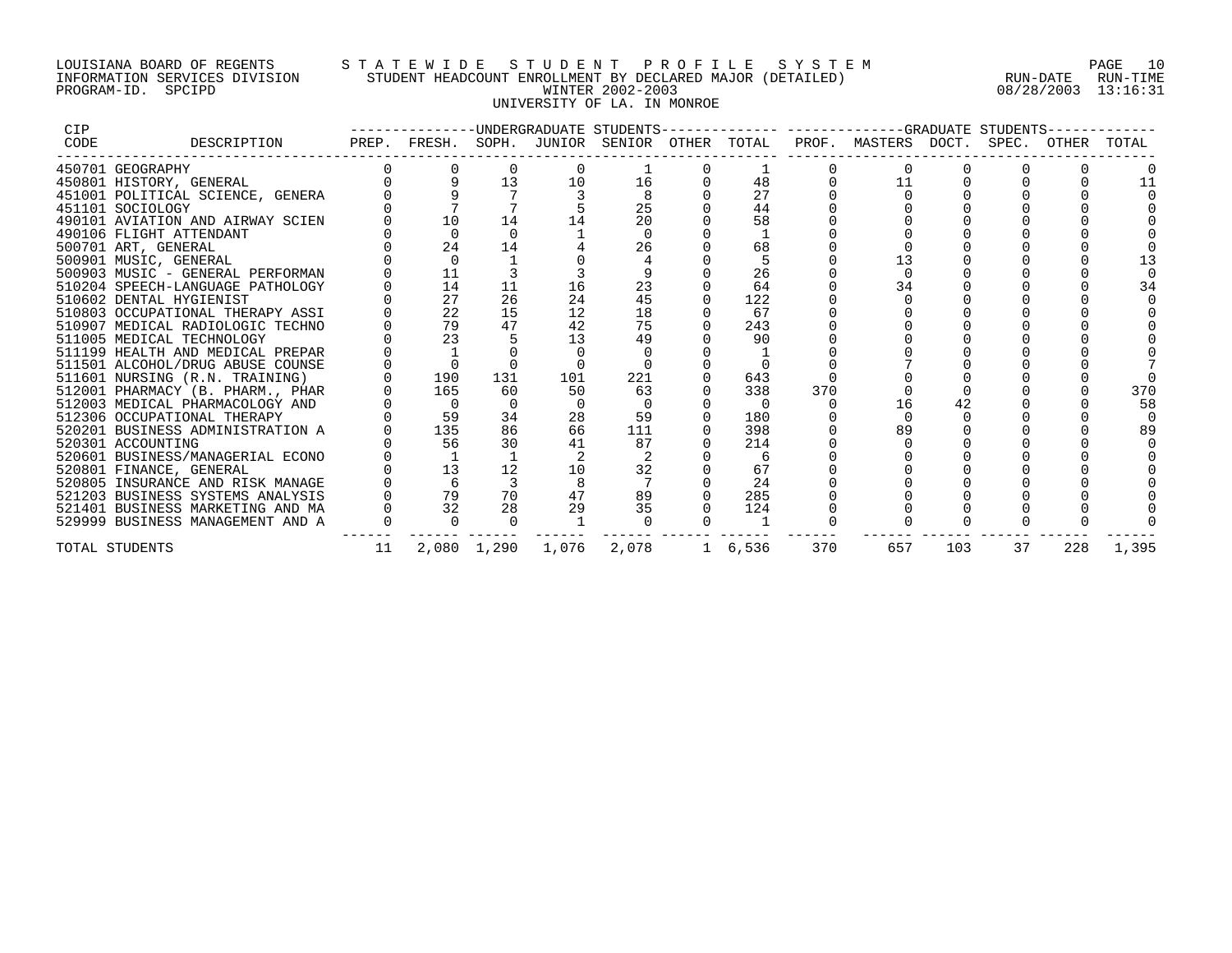## LOUISIANA BOARD OF REGENTS S T A T E W I D E S T U D E N T P R O F I L E S Y S T E M PAGE 11 INFORMATION SERVICES DIVISION STUDENT HEADCOUNT ENROLLMENT BY DECLARED MAJOR (DETAILED) RUN-DATE RUN-TIME PROGRAM-ID. SPCIPD WINTER 2002-2003 08/28/2003 13:16:31 NORTHWESTERN STATE UNIVERSITY

| CIP  |                                                                                                                                                                                                                              |    |  |                         |         |                      |                                     |                      |                |                |                |
|------|------------------------------------------------------------------------------------------------------------------------------------------------------------------------------------------------------------------------------|----|--|-------------------------|---------|----------------------|-------------------------------------|----------------------|----------------|----------------|----------------|
| CODE |                                                                                                                                                                                                                              |    |  |                         |         |                      |                                     |                      |                |                |                |
|      |                                                                                                                                                                                                                              |    |  |                         |         | $\Omega$             | $\Omega$                            | $\Omega$             | $\Omega$       | 351            | 351            |
|      |                                                                                                                                                                                                                              |    |  |                         |         | $\mathbf{0}$         |                                     | $\Omega$             | $\Omega$       | $\Omega$       |                |
|      |                                                                                                                                                                                                                              |    |  |                         |         | $\mathsf{O}$         | $\begin{matrix}0\\0\end{matrix}$    | $\mathbf 0$          | $\overline{0}$ | $\overline{0}$ | $\overline{0}$ |
|      |                                                                                                                                                                                                                              |    |  |                         |         | $\mathbf{0}$         | $\begin{array}{c}0\\470\end{array}$ | $\overline{0}$       | $\overline{0}$ | $\mathbf 0$    | 470            |
|      |                                                                                                                                                                                                                              |    |  |                         |         | $\Omega$             | $\overline{0}$                      | $\Omega$             | 83             | $\Omega$       | 83             |
|      |                                                                                                                                                                                                                              |    |  |                         |         | $\Omega$             | $\overline{0}$                      | $\Omega$             | $\Omega$       | $\mathbf 0$    |                |
|      |                                                                                                                                                                                                                              |    |  |                         |         | $\Omega$             | 34                                  | $\Omega$             | $\Omega$       | $\Omega$       | 34             |
|      |                                                                                                                                                                                                                              |    |  |                         |         | $\Omega$             | $\Omega$                            | $\Omega$             | $\Omega$       | $\mathbf 0$    |                |
|      |                                                                                                                                                                                                                              |    |  |                         |         | $\Omega$             | $\Omega$                            | $\Omega$             | $\Omega$       | $\Omega$       |                |
|      |                                                                                                                                                                                                                              |    |  |                         |         | $\Omega$             | $\overline{0}$                      | $\Omega$             | $\Omega$       | $\Omega$       |                |
|      |                                                                                                                                                                                                                              |    |  |                         |         |                      | $\overline{0}$                      | $\mathbf 0$          | $\mathbf 0$    | 0              |                |
|      |                                                                                                                                                                                                                              |    |  |                         |         | $\Omega$             | 36                                  | $\mathbf 0$          | $\overline{0}$ | 0              | 36             |
|      |                                                                                                                                                                                                                              |    |  |                         |         | $\Omega$             | $\Omega$                            | 1                    | $\Omega$       | 0              |                |
|      |                                                                                                                                                                                                                              |    |  |                         |         | $\Omega$             |                                     | $\mathbf 0$          | $\mathbf 0$    | 0              |                |
|      |                                                                                                                                                                                                                              |    |  |                         |         | $\Omega$             | $\Omega$                            | $\mathbf 0$          | $\mathbf 0$    | 0              |                |
|      |                                                                                                                                                                                                                              |    |  |                         |         |                      | $\Omega$                            | $\Omega$             | $\Omega$       | $\Omega$       |                |
|      |                                                                                                                                                                                                                              |    |  |                         |         | $\Omega$             | $\Omega$                            | $\Omega$             | $\Omega$       | $\mathbf 0$    |                |
|      |                                                                                                                                                                                                                              |    |  |                         |         | $\Omega$             | 18                                  | $\Omega$             | $\Omega$       | $\mathbf 0$    | 18             |
|      |                                                                                                                                                                                                                              |    |  |                         |         | $\Omega$             | $\Omega$                            | $\Omega$             | $\Omega$       | $\Omega$       |                |
|      |                                                                                                                                                                                                                              |    |  |                         |         | $\mathbf 0$          | $\mathbf 0$                         | $\mathbf 0$          | $\overline{0}$ | 0              |                |
|      |                                                                                                                                                                                                                              |    |  |                         |         | $\Omega$             | $\Omega$                            | $\mathbf 0$          | $\overline{0}$ | $\mathbf 0$    |                |
|      |                                                                                                                                                                                                                              |    |  |                         |         | $\Omega$             | $\Omega$                            | $\Omega$             | $\Omega$       | 0              |                |
|      |                                                                                                                                                                                                                              |    |  |                         |         |                      | $\Omega$                            | $\mathbf 0$          | $\mathbf 0$    | 0              |                |
|      |                                                                                                                                                                                                                              |    |  |                         |         |                      | $\Omega$                            | $\Omega$             | $\Omega$       | 0              |                |
|      |                                                                                                                                                                                                                              |    |  |                         |         |                      | $\Omega$                            | $\Omega$             | $\Omega$       | $\Omega$       |                |
|      |                                                                                                                                                                                                                              |    |  |                         |         | $\Omega$             |                                     | $\Omega$             | $\Omega$       |                |                |
|      |                                                                                                                                                                                                                              |    |  |                         |         |                      | 26                                  |                      |                | $\mathbf 0$    | 26             |
|      |                                                                                                                                                                                                                              |    |  |                         |         | $\Omega$<br>$\Omega$ | $\Omega$                            | $\Omega$<br>$\Omega$ | $\Omega$       | 0              |                |
|      |                                                                                                                                                                                                                              |    |  |                         |         |                      | $\Omega$                            |                      | $\Omega$       | 0              |                |
|      |                                                                                                                                                                                                                              |    |  |                         |         |                      |                                     | $\mathbf 0$          | $\mathbf 0$    | 0              |                |
|      |                                                                                                                                                                                                                              |    |  |                         |         | $\Omega$             |                                     | $\Omega$             | $\Omega$       | 0              |                |
|      |                                                                                                                                                                                                                              |    |  |                         |         | $\Omega$             |                                     | $\Omega$             | $\Omega$       | 0              |                |
|      |                                                                                                                                                                                                                              |    |  |                         |         | $\Omega$             |                                     | $\mathbf 0$          | $\Omega$       | 0              |                |
|      |                                                                                                                                                                                                                              |    |  |                         |         | $\Omega$             | $\Omega$                            | $\Omega$             | $\Omega$       | 0              |                |
|      |                                                                                                                                                                                                                              |    |  |                         |         |                      | $\Omega$                            | $\Omega$             | $\Omega$       | 0              |                |
|      |                                                                                                                                                                                                                              |    |  |                         |         | $\Omega$             | $\Omega$                            | $\Omega$             | $\Omega$       | 0              |                |
|      |                                                                                                                                                                                                                              |    |  |                         |         |                      | $\Omega$                            | $\Omega$             | $\Omega$       | $\Omega$       |                |
|      |                                                                                                                                                                                                                              |    |  |                         |         | $\Omega$             | 10                                  | $\mathbf 0$          | $\mathbf 0$    | 0              | 10             |
|      |                                                                                                                                                                                                                              |    |  |                         |         |                      | $\Omega$                            |                      | $\Omega$       | 0              |                |
|      |                                                                                                                                                                                                                              |    |  |                         |         |                      |                                     | $\Omega$             | $\Omega$       | $\Omega$       |                |
|      |                                                                                                                                                                                                                              |    |  |                         |         |                      |                                     | $\mathbf 0$          | $\mathbf 0$    | 0              |                |
|      |                                                                                                                                                                                                                              |    |  |                         |         |                      | $\Omega$                            | $\Omega$             | $\Omega$       | 0              |                |
|      |                                                                                                                                                                                                                              |    |  |                         |         |                      | $\Omega$                            | $\Omega$             | $\Omega$       | $\Omega$       |                |
|      |                                                                                                                                                                                                                              |    |  |                         |         | 0                    | $\Omega$                            | $\mathbf 0$          | $\Omega$       | 0              |                |
|      |                                                                                                                                                                                                                              |    |  |                         |         | $\Omega$             | $7\overline{7}$                     | $\overline{0}$       | $\Omega$       | $\Omega$       | 77             |
|      |                                                                                                                                                                                                                              |    |  |                         |         | $\Omega$             | $\Omega$                            | $\Omega$             | $\Omega$       |                |                |
|      |                                                                                                                                                                                                                              |    |  |                         |         | $\overline{0}$       | $\overline{0}$                      | $\mathbf 0$          | $\overline{0}$ | $\Omega$       |                |
|      | CHE (1990) (1990) (1990) (1990) (1990) (1990) (1990) (1990) (1990) (1990) (1990) (1990) (1990) (1990) (1990) (1990) (1990) (1990) (1990) (1990) (1990) (1990) (1990) (1990) (1990) (1990) (1990) (1990) (1990) (1990) (1990) |    |  |                         |         | $\overline{0}$       | $\overline{0}$                      | $\Omega$             | $\overline{0}$ |                |                |
|      | TOTAL STUDENTS                                                                                                                                                                                                               | 49 |  | 2,972 1,925 1,547 2,116 | 0 8,609 | $\overline{0}$       | 683                                 | $\overline{1}$       | 83             | 351            | 1,118          |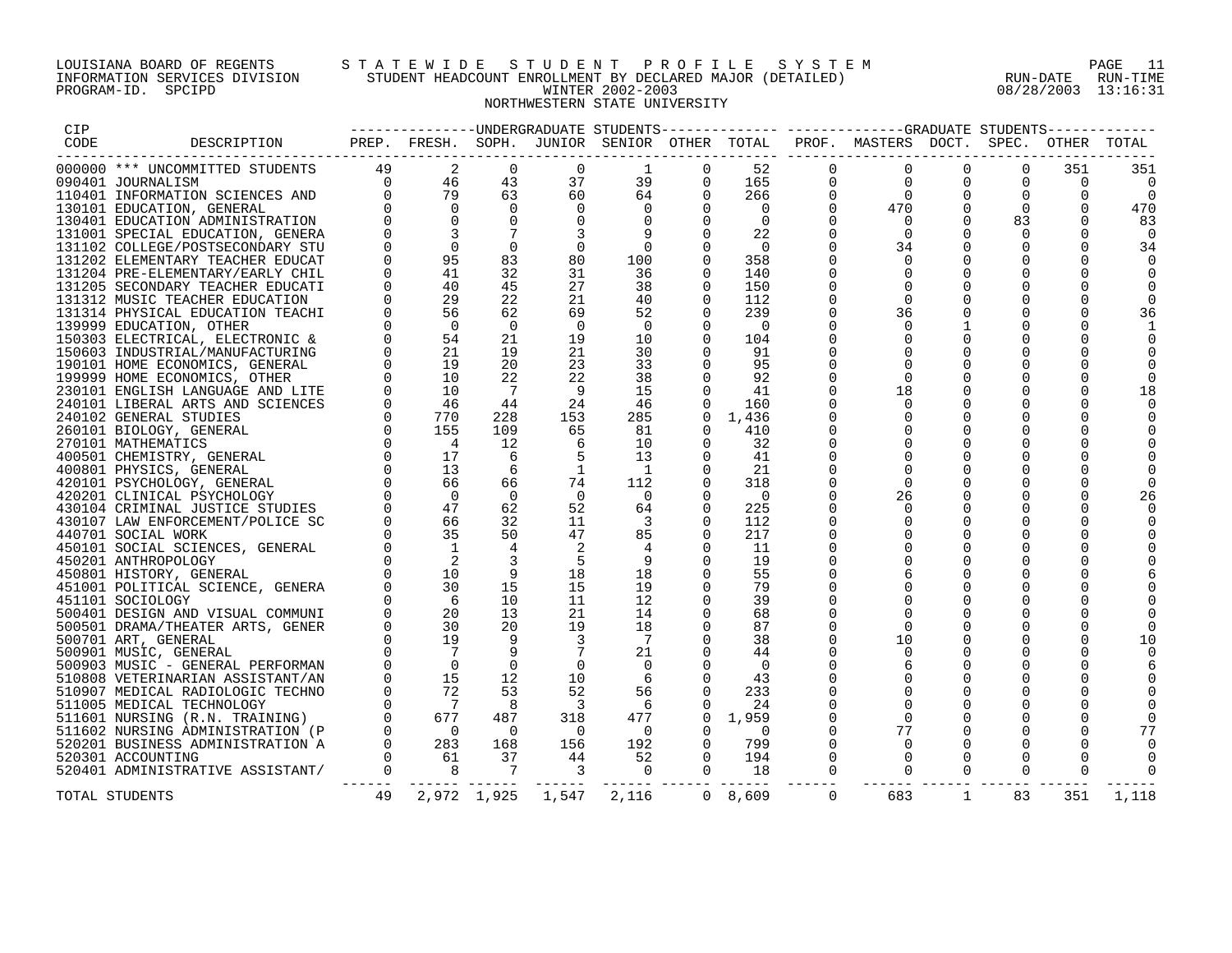## LOUISIANA BOARD OF REGENTS S T A T E W I D E S T U D E N T P R O F I L E S Y S T E M PAGE 12 INFORMATION SERVICES DIVISION STUDENT HEADCOUNT ENROLLMENT BY DECLARED MAJOR (DETAILED) RUN-DATE RUN-TIME PROGRAM-ID. SPCIPD WINTER 2002-2003 08/28/2003 13:16:31 SOUTHEASTERN LA. UNIVERSITY

| CIP  |                                                                  |                   |                                        |                                            |                          |                                           |                      |                          |                      | ----------------UNDERGRADUATE STUDENTS------------- -----------GRADUATE STUDENTS------------ |          |                      |          |                          |
|------|------------------------------------------------------------------|-------------------|----------------------------------------|--------------------------------------------|--------------------------|-------------------------------------------|----------------------|--------------------------|----------------------|----------------------------------------------------------------------------------------------|----------|----------------------|----------|--------------------------|
| CODE | DESCRIPTION                                                      |                   |                                        |                                            |                          |                                           |                      |                          |                      | PREP. FRESH. SOPH. JUNIOR SENIOR OTHER TOTAL PROF. MASTERS DOCT. SPEC. OTHER TOTAL           |          |                      |          |                          |
|      |                                                                  |                   |                                        | 340                                        | 75                       | 29                                        |                      | 9 1,861                  | $\mathbf 0$          | $\overline{0}$                                                                               | $\Omega$ | $\Omega$             | 639      | 639                      |
|      |                                                                  |                   |                                        | 8                                          | $\overline{1}$           | - 9                                       | $\Omega$             | 24                       | $\overline{0}$       | $\Omega$                                                                                     |          | $\Omega$             | $\Omega$ |                          |
|      |                                                                  |                   |                                        | 65                                         | 98                       | 91                                        | $\Omega$             | 340                      | $\overline{0}$       | $\overline{0}$                                                                               | $\Omega$ | $\Omega$             | $\Omega$ | $\Omega$                 |
|      |                                                                  |                   |                                        | $\overline{0}$                             | $\overline{0}$           | $\overline{0}$                            | $\Omega$             | $\overline{0}$           | $\Omega$             | 32                                                                                           | $\Omega$ | $\Omega$             | $\Omega$ | 32                       |
|      |                                                                  |                   |                                        | 87                                         | 48                       | 69                                        |                      | $0 \t346$                | 0                    | $\overline{0}$                                                                               |          | 0                    | $\Omega$ | $\overline{\phantom{0}}$ |
|      |                                                                  |                   |                                        | $\Omega$                                   | $\overline{\phantom{0}}$ | $\overline{\phantom{0}}$                  |                      | $\overline{0}$           | $\Omega$             | 148                                                                                          |          | $\mathbf 0$          |          | 148                      |
|      | 130401 EDUCATION ADMINISTRATION                                  | $0 \qquad \qquad$ | $\overline{0}$                         | $\Omega$                                   | $\overline{0}$           | $\Omega$                                  | $\Omega$             | $\overline{0}$           | $\Omega$             | 139                                                                                          |          | $\mathbf 0$          | $\Omega$ | 139                      |
|      | 131001 SPECIAL EDUCATION, GENERA                                 |                   | 21                                     | 21                                         | 32                       | 42                                        |                      | $0 \t 116$               | $\Omega$             | 89                                                                                           |          | $\Omega$             | $\Omega$ | 89                       |
|      | 131012 EDUCATION OF THE SPEECH I                                 |                   | 18                                     | 23                                         | 16                       | 30                                        | $\Omega$             | 88                       | $\Omega$             | $\Omega$                                                                                     |          | $\Omega$             | $\Omega$ | $\Omega$                 |
|      | 131101 COUNSELOR EDUCATION COUNS                                 | 0                 | $\overline{\phantom{0}}$               | $\bigcirc$                                 | $\overline{0}$           | $\overline{0}$                            | 0                    | $\overline{\phantom{0}}$ | 0                    | 86                                                                                           | 0        | 0                    | $\Omega$ | 86                       |
|      | 131202 ELEMENTARY TEACHER EDUCAT                                 |                   | 252                                    | 258                                        | 208                      | 360                                       | $\overline{0}$       | 1,080                    | $\Omega$             | $\bigcirc$                                                                                   |          | $\mathbf 0$          | $\Omega$ | $\Omega$                 |
|      | 131206 TEACHER EDUCATION, MULTIP                                 |                   | $\begin{array}{c} 0 \\ 13 \end{array}$ | $\bigcirc$<br>13                           | $\Omega$<br>6            | $\overline{\mathbf{0}}$<br>$\overline{9}$ | $\Omega$<br>$\Omega$ | $\Omega$<br>41           | $\Omega$<br>$\Omega$ | 302                                                                                          |          | $\Omega$<br>$\Omega$ |          | 302                      |
|      | 131302 ART TEACHER EDUCATION<br>131305 ENGLISH TEACHER EDUCATION |                   | 32                                     | 24                                         | 27                       | 23                                        | $\Omega$             | 107                      | $\Omega$             | $\Omega$                                                                                     | $\Omega$ | $\Omega$             |          |                          |
|      | 131311 MATHEMATICS TEACHER EDUCA                                 |                   | 17                                     | 14                                         | 6                        | 19                                        | $\Omega$             | 56                       |                      |                                                                                              |          |                      |          |                          |
|      | 131312 MUSIC TEACHER EDUCATION                                   |                   | 19                                     | 6                                          |                          | -11                                       | $\Omega$             | 39                       | $\Omega$             | $\Omega$                                                                                     | $\Omega$ | 0                    |          |                          |
|      | 131314 PHYSICAL EDUCATION TEACHI                                 |                   | 111                                    | 84                                         | 87                       | 146                                       | $\Omega$             | 428                      | $\Omega$             | 51                                                                                           | $\Omega$ | $\Omega$             |          | 51                       |
|      | 131316 SCIENCE TEACHER EDUCATION                                 |                   | 10                                     | 6                                          | $\overline{4}$           | 10                                        | $\Omega$             | 30                       | $\Omega$             | $\Omega$                                                                                     | 0        | $\Omega$             |          |                          |
|      | 131318 SOCIAL STUDIES TEACHER ED                                 | $\Omega$          | 24                                     | 37                                         | 29                       | 48                                        | $\Omega$             | 138                      | $\Omega$             |                                                                                              | $\Omega$ | $\Omega$             |          |                          |
|      | 131325 FRENCH LANGUAGE TEACHER E                                 |                   | 2                                      | $\Omega$                                   | $\Omega$                 |                                           |                      |                          |                      |                                                                                              |          | $\Omega$             |          |                          |
|      |                                                                  |                   |                                        | $\Omega$                                   |                          |                                           | $\Omega$             |                          |                      |                                                                                              | $\Omega$ | $\Omega$             |          |                          |
|      |                                                                  |                   |                                        | 2                                          | 2                        | 6                                         |                      | 16                       |                      |                                                                                              |          | $\Omega$             |          |                          |
|      |                                                                  |                   |                                        | 91                                         | 98                       | 115                                       | 0                    | 410                      |                      |                                                                                              | 0        | 0                    |          |                          |
|      |                                                                  |                   |                                        | $\overline{7}$                             |                          | $\overline{\phantom{a}}$                  |                      | 15                       |                      |                                                                                              |          | $\Omega$             |          |                          |
|      |                                                                  |                   |                                        | $\overline{4}$                             | - 5                      | 12                                        | $\Omega$             | 25                       |                      |                                                                                              |          | $\Omega$             |          |                          |
|      |                                                                  |                   |                                        | 42                                         | 40                       | 65                                        | $\Omega$             | 168                      |                      | $\Omega$                                                                                     |          | $\Omega$             |          |                          |
|      |                                                                  |                   |                                        | 20                                         | 28                       | 34                                        | $\Omega$             | 100                      | $\Omega$             | 37                                                                                           | $\Omega$ | $\Omega$             |          | 37                       |
|      |                                                                  |                   |                                        | 72                                         | 108                      | 199                                       | $\overline{0}$       | 465                      | 0                    |                                                                                              |          | 0                    |          |                          |
|      |                                                                  |                   |                                        | 10                                         | 13                       | 18                                        | $\Omega$             | 55                       | $\Omega$             | $\Omega$                                                                                     |          | $\Omega$             |          |                          |
|      |                                                                  |                   |                                        | 161                                        | 138                      | 199                                       | $\overline{0}$       | 768                      | $\Omega$             | 29                                                                                           |          | $\Omega$             | O        | 29                       |
|      |                                                                  |                   |                                        | $\overline{\phantom{a}}$<br>$\overline{0}$ | 13<br>$\overline{0}$     | 13                                        | $\Omega$             | 38                       | 0                    | $\Omega$                                                                                     |          | $\Omega$<br>$\Omega$ | ∩        |                          |
|      |                                                                  |                   |                                        | 30                                         | 20                       | $\overline{\phantom{0}}$<br>14            | $\Omega$<br>$\Omega$ | $\Omega$<br>101          | $\Omega$             | 32                                                                                           | $\Omega$ |                      |          | 32                       |
|      |                                                                  |                   |                                        | 15                                         | 13                       | 20                                        | 0                    | 88                       |                      |                                                                                              | $\Omega$ | 0                    |          |                          |
|      |                                                                  |                   |                                        | 29                                         | 12                       | $-5$                                      | $\Omega$             | 80                       |                      | $\Omega$                                                                                     |          | $\Omega$             |          |                          |
|      |                                                                  |                   |                                        | 106                                        | 80                       | 92                                        |                      | 401                      |                      | 23                                                                                           | $\Omega$ | $\Omega$             |          | 23                       |
|      |                                                                  |                   |                                        | 112                                        | 76                       | 94                                        | $\Omega$             | 400                      |                      |                                                                                              | $\Omega$ | $\Omega$             |          |                          |
|      |                                                                  |                   |                                        | 19                                         | - 9                      | $\overline{\phantom{0}}^2$                |                      | 50                       |                      |                                                                                              |          |                      |          |                          |
|      |                                                                  |                   |                                        | 53                                         | 60                       | 90                                        | $\Omega$             | 256                      | 0                    | $\Omega$                                                                                     |          | $\Omega$             |          |                          |
|      |                                                                  |                   |                                        | 23                                         | 26                       | 46                                        |                      | 141                      | $\Omega$             | 36                                                                                           | $\Omega$ | $\Omega$             | O        | 36                       |
|      |                                                                  |                   |                                        | 28                                         | 35                       | 18                                        | $\Omega$             | 119                      | $\Omega$             | - 0                                                                                          | $\Omega$ | $\Omega$             |          |                          |
|      |                                                                  |                   |                                        | 19                                         | 26                       | 41                                        | 0                    | 98                       | $\Omega$             | 16                                                                                           | $\Omega$ | $\mathbf 0$          |          | 16                       |
|      |                                                                  |                   |                                        | 35                                         | 51                       | 59                                        | $\overline{0}$       | 185                      | $\Omega$             |                                                                                              |          | $\Omega$             |          |                          |
|      |                                                                  |                   |                                        | $5^{\circ}$                                | $\overline{7}$           | 13                                        | $\Omega$             | 29                       |                      | $\cap$                                                                                       |          | $\Omega$             |          | $\Omega$                 |
|      |                                                                  |                   |                                        | 16                                         | 11                       | 14                                        | $\Omega$             | 55                       | $\Omega$             | 17                                                                                           |          | $\Omega$             | $\Omega$ | 17                       |
|      |                                                                  |                   |                                        | $\overline{0}$                             | $\overline{0}$           | $\overline{\phantom{0}}$                  |                      | $\Omega$                 | 0                    | 80                                                                                           | 0        | 0                    | $\Omega$ | 80                       |
|      |                                                                  |                   |                                        | 295                                        | 250                      | 346                                       | $\circ$              | 1,322                    | $\Omega$             | $\overline{0}$                                                                               | $\Omega$ | 0                    | $\Omega$ | $\Omega$                 |
|      |                                                                  |                   |                                        | $\overline{0}$                             | $\overline{0}$           | $\overline{\phantom{0}}$                  | $\mathbf{0}$         | 0                        | 0                    | 49                                                                                           |          | $\Omega$             | 0        | 49                       |
|      |                                                                  |                   |                                        | 359                                        | 361                      | 438                                       |                      | $0 \quad 1,439$          | $\Omega$             | 203                                                                                          | $\Omega$ | $\Omega$             |          | 203                      |
|      |                                                                  | $\overline{0}$    |                                        | 124                                        | 125                      | 172                                       | $\Omega$<br>$\cap$   | 548                      | $\Omega$<br>$\cap$   | $\Omega$                                                                                     | $\Omega$ | $\Omega$             |          | $\Omega$                 |
|      | 520401 ADMINISTRATIVE ASSISTANT/                                 |                   | 13                                     | 11                                         | 11                       | -8                                        |                      | 43                       |                      |                                                                                              |          |                      |          | $\Omega$                 |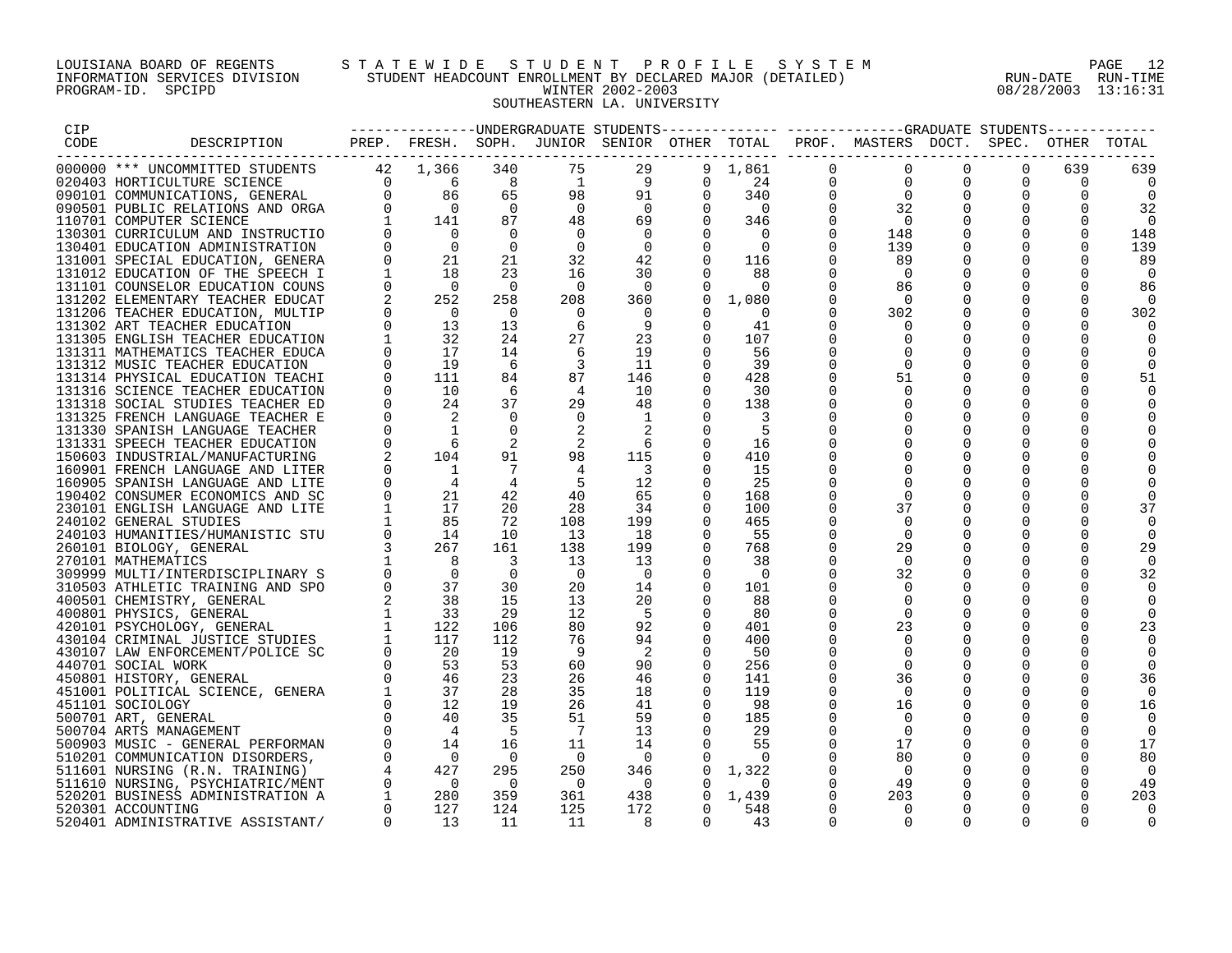| LOUISIANA BOARD OF REGENTS    | STATEWIDE STUDENT PROFILE SYSTEM                          |                     | PAGE 13  |
|-------------------------------|-----------------------------------------------------------|---------------------|----------|
| INFORMATION SERVICES DIVISION | STUDENT HEADCOUNT ENROLLMENT BY DECLARED MAJOR (DETAILED) | RUN-DATE            | RUN-TIME |
| PROGRAM-ID. SPCIPD            | WINTER 2002-2003                                          | 08/28/2003 13:16:31 |          |
|                               | SOUTHEASTERN LA. UNIVERSITY                               |                     |          |
|                               |                                                           |                     |          |

| CTP                     |                                  |      |          |          |                         |              |            |       | -------------UNDERGRADUATE STUDENTS------------- ------------GRADUATE STUDENTS------------ |       |       |       |       |  |
|-------------------------|----------------------------------|------|----------|----------|-------------------------|--------------|------------|-------|--------------------------------------------------------------------------------------------|-------|-------|-------|-------|--|
| CODE                    | DESCRIPTION                      | PREP | FRESH.   | SOPH.    | JUNIOR                  | SENIOR OTHER | TOTAL      | PROF. | MASTERS                                                                                    | DOCT. | SPEC. | OTHER | TOTAL |  |
| 520801 FINANCE, GENERAL | 521401 BUSINESS MARKETING AND MA |      | 24<br>77 | 52<br>96 | כ כ<br>128              | 65<br>177    | 196<br>478 |       |                                                                                            |       |       |       |       |  |
| TOTAL STUDENTS          |                                  | 66   |          |          | 4,167 2,825 2,447 3,277 |              | 9 12.791   |       | .369                                                                                       |       |       | 639   | 2,008 |  |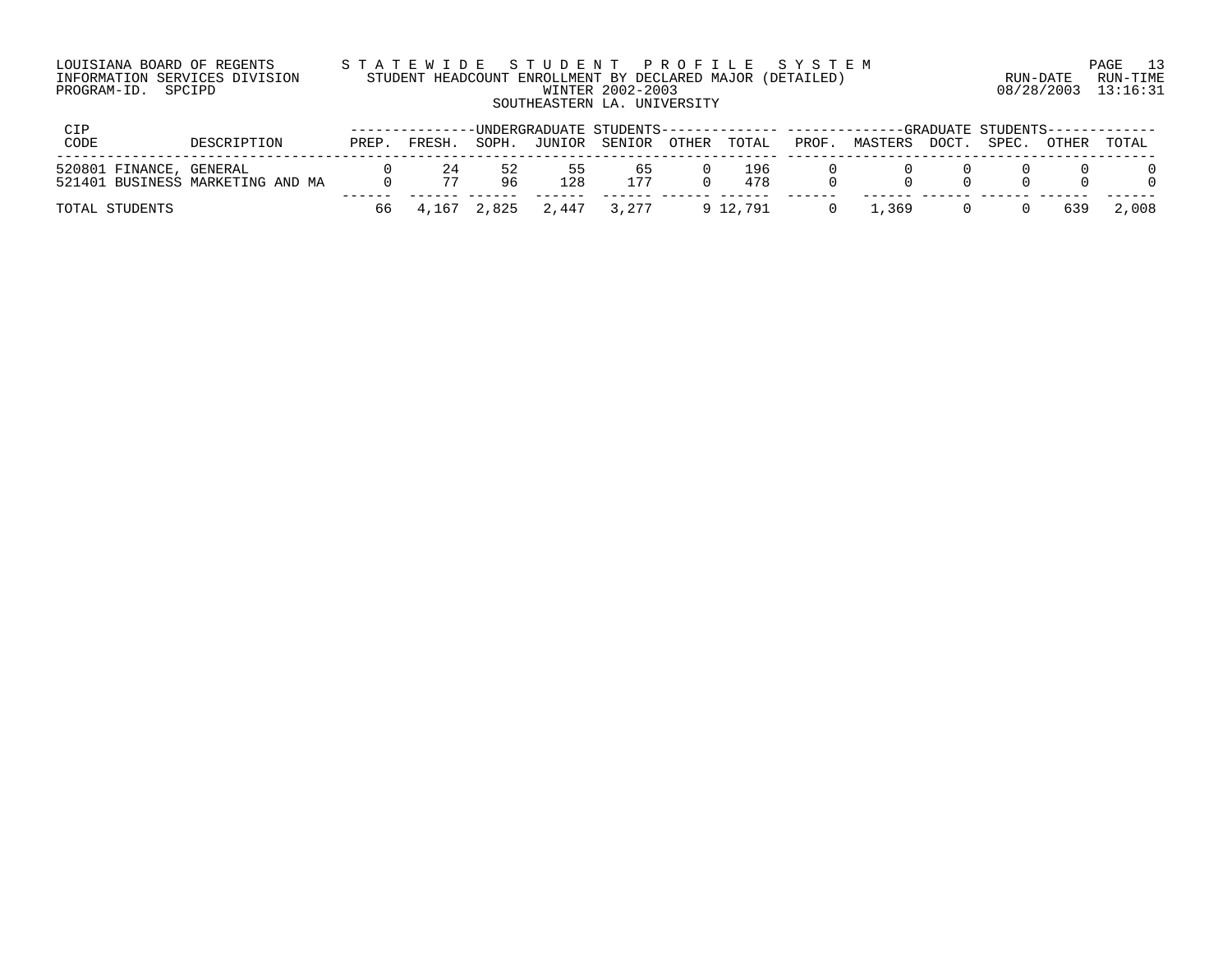## LOUISIANA BOARD OF REGENTS S T A T E W I D E S T U D E N T P R O F I L E S Y S T E M PAGE 14 INFORMATION SERVICES DIVISION STUDENT HEADCOUNT ENROLLMENT BY DECLARED MAJOR (DETAILED) RUN-DATE RUN-TIME PROGRAM-ID. SPCIPD WINTER 2002-2003 08/28/2003 13:16:31 UNIVERSITY OF LA. IN LAFAYETTE

| CIP  |                                                               |                                                                                                                                                                                                                                                                                                                                     |                            |                |                |                |          |              |               | --------------DNDERGRADUATE STUDENTS------------- -----------GRADUATE STUDENTS----------- |             |                      |          |          |
|------|---------------------------------------------------------------|-------------------------------------------------------------------------------------------------------------------------------------------------------------------------------------------------------------------------------------------------------------------------------------------------------------------------------------|----------------------------|----------------|----------------|----------------|----------|--------------|---------------|-------------------------------------------------------------------------------------------|-------------|----------------------|----------|----------|
| CODE | DESCRIPTION                                                   |                                                                                                                                                                                                                                                                                                                                     |                            |                |                |                |          |              |               | PREP. FRESH. SOPH. JUNIOR SENIOR OTHER TOTAL PROF. MASTERS DOCT. SPEC. OTHER TOTAL        |             |                      |          |          |
|      |                                                               |                                                                                                                                                                                                                                                                                                                                     |                            |                |                |                |          |              |               |                                                                                           |             |                      |          |          |
|      | 000000 *** UNCOMMITTED STUDENTS                               | 8 <sup>8</sup>                                                                                                                                                                                                                                                                                                                      | 210                        | 49             | 22             | 415            |          | 687 1,391    | 0             | $\mathbf 0$                                                                               | $\mathbf 0$ | $\Omega$             | 368      | 368      |
|      | 020101 AGRICULTURE/AGRICULTURAL                               | $\Omega$                                                                                                                                                                                                                                                                                                                            | 14                         | 13<br>19       | 8              | 16             | $\Omega$ | 51           | 0             | $\Omega$<br>$\Omega$                                                                      | $\Omega$    | $\Omega$<br>$\Omega$ | $\Omega$ |          |
|      | 039999 CONSERVATION AND RENEWABL                              |                                                                                                                                                                                                                                                                                                                                     | 15                         |                | 16             | 31             | 0        | 81           | 0<br>$\Omega$ |                                                                                           | $\mathbf 0$ |                      | $\Omega$ |          |
|      | 040201 ARCHITECTURE                                           |                                                                                                                                                                                                                                                                                                                                     | $\frac{71}{39}$            | 43<br>41       | 35<br>20       | 65             | $\Omega$ | 214<br>126   |               |                                                                                           | $\mathbf 0$ | $\mathbf 0$          |          |          |
|      | 040501 INTERIOR ARCHITECTURE                                  |                                                                                                                                                                                                                                                                                                                                     | $\overline{0}$             | $\bigcirc$     | $\Omega$       | 26<br>8        |          | 8            | $\Omega$      | $\Omega$                                                                                  | $\Omega$    | $\Omega$             |          |          |
|      | 049999 ARCHITECTURE AND RELATED<br>050199 AREA STUDIES, OTHER |                                                                                                                                                                                                                                                                                                                                     | $\overline{0}$             | $\Omega$       | $\Omega$       | $\mathbf 0$    | $\Omega$ | $\Omega$     | $\Omega$      |                                                                                           | 19          | $\Omega$             | $\Omega$ | 19       |
|      | 080102 FASHION MERCHANDISING                                  |                                                                                                                                                                                                                                                                                                                                     | 41                         | 31             | 18             | 35             | $\Omega$ | 125          | $\Omega$      | $\Omega$                                                                                  | $\Omega$    | $\Omega$             | $\Omega$ |          |
|      |                                                               |                                                                                                                                                                                                                                                                                                                                     | 8                          | 13             | 15             | 20             | $\Omega$ | 56           | $\Omega$      | 31                                                                                        | 0           | 0                    | 0        |          |
|      | 090101 COMMUNICATIONS, GENERAL<br>090401 JOURNALISM           |                                                                                                                                                                                                                                                                                                                                     |                            | $\bigcirc$     | $\overline{0}$ | $\mathbf{1}$   | $\Omega$ | $\mathbf{1}$ |               | $\Omega$                                                                                  |             | $\Omega$             |          | 31       |
|      | 090403 MASS COMMUNICATIONS                                    | $\begin{bmatrix} 0 & 0 & 0 \\ 0 & 0 & 0 \\ 0 & 0 & 0 \\ 0 & 0 & 0 \\ 0 & 0 & 0 \\ 0 & 0 & 0 \\ 0 & 0 & 0 \\ 0 & 0 & 0 \\ 0 & 0 & 0 \\ 0 & 0 & 0 \\ 0 & 0 & 0 \\ 0 & 0 & 0 \\ 0 & 0 & 0 \\ 0 & 0 & 0 \\ 0 & 0 & 0 \\ 0 & 0 & 0 \\ 0 & 0 & 0 & 0 \\ 0 & 0 & 0 & 0 \\ 0 & 0 & 0 & 0 \\ 0 & 0 & 0 & 0 \\ 0 & 0 & 0 & 0 \\ 0 & 0 & 0 & $ | $\frac{0}{97}$<br>45<br>92 | 104            | 69             | 78             | $\Omega$ | 348          | $\Omega$      | $\Omega$                                                                                  | $\Omega$    | $\Omega$             | ∩        | $\Omega$ |
|      | 090501 PUBLIC RELATIONS AND ORGA                              |                                                                                                                                                                                                                                                                                                                                     |                            | 36             | 39             | 33             | $\Omega$ | 153          | $\Omega$      | $\Omega$                                                                                  | $\Omega$    | $\Omega$             | $\Omega$ | $\Omega$ |
|      | 110701 COMPUTER SCIENCE                                       |                                                                                                                                                                                                                                                                                                                                     |                            | 53             | 45             | 90             | $\Omega$ | 280          | $\Omega$      | 128                                                                                       | 44          | $\Omega$             | $\Omega$ | 172      |
|      | 130301 CURRICULUM AND INSTRUCTIO                              |                                                                                                                                                                                                                                                                                                                                     | $\overline{0}$             | $\Omega$       | $\overline{0}$ | $\mathbf 0$    | $\Omega$ | 0            | $\Omega$      | 96                                                                                        | $\mathbf 0$ | $\mathbf 0$          | 0        | 96       |
|      | 130401 EDUCATION ADMINISTRATION                               |                                                                                                                                                                                                                                                                                                                                     | $\overline{0}$             | $\Omega$       | $\overline{0}$ | 0              | $\Omega$ | $\Omega$     | $\Omega$      | 65                                                                                        | $\Omega$    | 0                    | $\Omega$ | 65       |
|      | 131001 SPECIAL EDUCATION, GENERA                              |                                                                                                                                                                                                                                                                                                                                     | 11                         | 15             | 11             | 31             | $\Omega$ | 68           | $\Omega$      | - 0                                                                                       | $\Omega$    | $\Omega$             | $\Omega$ | $\Omega$ |
|      | 131004 EDUCATION OF THE GIFTED A                              |                                                                                                                                                                                                                                                                                                                                     | $\bigcap$                  | $\Omega$       | $\Omega$       | $\Omega$       | $\Omega$ | $\Omega$     | $\Omega$      | 26                                                                                        | $\Omega$    | $\Omega$             | $\Omega$ | 26       |
|      | 131101 COUNSELOR EDUCATION COUNS                              | $\mathbf 0$                                                                                                                                                                                                                                                                                                                         | $\overline{0}$             | $\Omega$       | - 0            | $\Omega$       | $\Omega$ | $\Omega$     |               | 79                                                                                        | $\Omega$    | $\Omega$             | $\Omega$ | 79       |
|      | 131202 ELEMENTARY TEACHER EDUCAT                              | $\mathbf 0$                                                                                                                                                                                                                                                                                                                         | 163                        | 184            | 133            | 232            | $\Omega$ | 712          | $\Omega$      | $\Omega$                                                                                  | $\Omega$    | $\mathbf 0$          | $\Omega$ |          |
|      | 131204 PRE-ELEMENTARY/EARLY CHIL                              | 0                                                                                                                                                                                                                                                                                                                                   | $-5$                       | $\overline{7}$ | - 1            | -2             |          | 15           |               | $\Omega$                                                                                  | $\Omega$    | 0                    | 0        |          |
|      | 131205 SECONDARY TEACHER EDUCATI                              | $\Omega$                                                                                                                                                                                                                                                                                                                            | 85                         | 66             | 63             | 91             | $\Omega$ | 305          |               |                                                                                           | $\Omega$    | $\Omega$             |          |          |
|      | 131312 MUSIC TEACHER EDUCATION                                | $\Omega$                                                                                                                                                                                                                                                                                                                            | - 20                       | 11             | 6              | 12             | $\Omega$ | 49           | $\Omega$      | $\Omega$                                                                                  | $\Omega$    | $\Omega$             |          |          |
|      | 131314 PHYSICAL EDUCATION TEACHI                              | $\overline{0}$                                                                                                                                                                                                                                                                                                                      | 129                        | 114            | 88             | 137            | $\Omega$ | 468          |               |                                                                                           |             | $\Omega$             |          |          |
|      | 131399 TEACHER ED., SPECIFIC ACA                              | $\Omega$                                                                                                                                                                                                                                                                                                                            | $\overline{2}$             | $\overline{2}$ | -2             | 11             |          | 17           | $\Omega$      | $\Omega$                                                                                  | $\Omega$    | $\Omega$             |          | $\Omega$ |
|      | 140701 CHEMICAL ENGINEERING                                   |                                                                                                                                                                                                                                                                                                                                     | 15                         | 23             | 21             | 37             | 0        | 96           | $\Omega$      | 32                                                                                        | $\Omega$    | 0                    |          | 32       |
|      | 140801 CIVIL ENGINEERING, GENERA                              |                                                                                                                                                                                                                                                                                                                                     | 32                         | 25             | 25             | 43             | $\Omega$ | 125          | $\Omega$      | 14                                                                                        | $\Omega$    | $\Omega$             | $\Omega$ | 14       |
|      | 140901 COMPUTER ENGINEERING                                   | $\Omega$                                                                                                                                                                                                                                                                                                                            | 65                         | 33             | 20             | 41             | $\Omega$ | 159          | $\Omega$      | 30                                                                                        | 30          | 0                    | $\Omega$ | 60       |
|      | 141001 ELECTRICAL, ELECTRONICS A                              |                                                                                                                                                                                                                                                                                                                                     | 46                         | 27             | 40             | 69             | $\Omega$ | 182          | $\Omega$      | $\Omega$                                                                                  | $\Omega$    | $\Omega$             | $\Omega$ |          |
|      | 141901 MECHANICAL ENGINEERING                                 | $\Omega$                                                                                                                                                                                                                                                                                                                            | 77                         | 45             | 54             | 78             |          | 254          | $\Omega$      | 19                                                                                        | $\Omega$    | $\Omega$             | $\Omega$ | 19       |
|      | 142501 PETROLEUM ENGINEERING                                  |                                                                                                                                                                                                                                                                                                                                     | $\overline{7}$             | 11             | 8              | 24             | $\Omega$ | 50           | $\Omega$      | $\Omega$                                                                                  | $\Omega$    | $\Omega$             | $\Omega$ | 0        |
|      | 143001 ENGINEERING/INDUSTRIAL MA                              |                                                                                                                                                                                                                                                                                                                                     | $\Omega$                   | $\Omega$       | $\Omega$       | $\Omega$       | $\Omega$ | $\Omega$     | $\Omega$      | 29                                                                                        | $\Omega$    | $\Omega$             | $\Omega$ | 29       |
|      | 149999 ENGINEERING, OTHER                                     |                                                                                                                                                                                                                                                                                                                                     | $\overline{0}$             | $\Omega$       | 0              | 0              |          | $\Omega$     | $\Omega$      | 37                                                                                        | 0           | 0                    | $\Omega$ | 37       |
|      | 150603 INDUSTRIAL/MANUFACTURING                               |                                                                                                                                                                                                                                                                                                                                     | 43                         | 67             | 61             | 97             | $\Omega$ | 268          |               | $\Omega$                                                                                  | $\Omega$    | $\Omega$             | $\Omega$ |          |
|      | 160901 FRENCH LANGUAGE AND LITER                              |                                                                                                                                                                                                                                                                                                                                     |                            | $\Omega$       | $\Omega$       | $\Omega$       | 0        | $\Omega$     |               |                                                                                           |             | $\Omega$             |          |          |
|      | 169999 FOREIGN LANGUAGES AND LIT                              | $\Omega$                                                                                                                                                                                                                                                                                                                            |                            | 3              | 5              | 19             | $\Omega$ | 30           | $\Omega$      | $\Omega$                                                                                  | $\Omega$    | $\Omega$             | $\Omega$ |          |
|      | 190101 HOME ECONOMICS, GENERAL                                |                                                                                                                                                                                                                                                                                                                                     | $\Omega$                   | $\overline{0}$ | $\overline{0}$ | $\overline{0}$ |          | $\Omega$     | $\Omega$      | 20                                                                                        | 0           | 0                    | 0        | 20       |
|      | 190503 DIETETICS/HUMAN NUTRITION                              |                                                                                                                                                                                                                                                                                                                                     | 20                         | 26             | 22             | 25             |          | 93           | $\Omega$      | $\Omega$                                                                                  | $\Omega$    | $\Omega$             | $\Omega$ |          |
|      | 190799 INDIVIDUAL AND FAMILY DEV                              |                                                                                                                                                                                                                                                                                                                                     | 35                         | 52             | 75             | 71             |          | 233          |               | $\Omega$                                                                                  | $\Omega$    | $\Omega$             |          |          |
|      | 199999 HOME ECONOMICS, OTHER                                  |                                                                                                                                                                                                                                                                                                                                     | 35                         | 24             | 24             | 22             | 0        | 105          | $\Omega$      | $\Omega$                                                                                  | $\Omega$    | $\Omega$             |          |          |
|      | 220102 PRE-LAW STUDIES                                        | $\Omega$                                                                                                                                                                                                                                                                                                                            | 62                         | 29             | 24             | 14             | $\Omega$ | 129          | $\Omega$      | $\Omega$                                                                                  | $\Omega$    | $\Omega$             | $\Omega$ |          |
|      | 230101 ENGLISH LANGUAGE AND LITE                              | $\mathbf 0$                                                                                                                                                                                                                                                                                                                         | 24                         | 27             | 61             | 65             | $\Omega$ | 177          | 0             | 23                                                                                        | 73          | $\mathbf 0$          | 0        | 96       |
|      | 230501 ENGLISH CREATIVE WRITING                               | $\overline{0}$                                                                                                                                                                                                                                                                                                                      | $\overline{0}$             | $\Omega$       | $\overline{0}$ | 0              |          | $\Omega$     | $\Omega$      | $\Omega$                                                                                  |             | $\Omega$             | O        |          |
|      | 239999 ENGLISH LANGUAGE AND LITE                              | $\mathbf 0$                                                                                                                                                                                                                                                                                                                         | $\overline{0}$             | $\Omega$       | $\overline{0}$ | $\overline{0}$ | $\Omega$ | $\Omega$     | $\Omega$      | $\Omega$                                                                                  |             | $\Omega$             | $\Omega$ |          |
|      | 240000 *** TRANSFER STUDENTS ***                              | $\Omega$                                                                                                                                                                                                                                                                                                                            | 58                         | 39             | 23             | 13             | $\Omega$ | 133          | $\Omega$      | $\Omega$                                                                                  |             | $\Omega$             |          |          |
|      | 240102 GENERAL STUDIES                                        | $\mathbf 0$                                                                                                                                                                                                                                                                                                                         | 66                         | 114            | 169            | 394            | $\Omega$ | 743          | $\Omega$      | $\Omega$                                                                                  | $\mathbf 0$ | $\mathbf 0$          |          | $\Omega$ |
|      | 260101 BIOLOGY, GENERAL                                       |                                                                                                                                                                                                                                                                                                                                     | 153                        | 86             | 46             | 73             | $\Omega$ | 358          | $\Omega$      | 29                                                                                        | 0           | $\mathbf 0$          |          | 29       |
|      | 260501 MICROBIOLOGY/BACTERIOLOGY                              |                                                                                                                                                                                                                                                                                                                                     | 8                          | 7              | -5             | 15             |          | 35           |               | $\Omega$                                                                                  | $\Omega$    | 0                    | $\Omega$ | 0        |
|      | 260699 MISCELLANEOUS BIOLOGICAL                               | $\Omega$                                                                                                                                                                                                                                                                                                                            | $\overline{0}$             |                | -5             | 14             | $\Omega$ | 24           | $\Omega$      | $\Omega$                                                                                  | 40          | $\Omega$             |          | 40       |
|      | 270101 MATHEMATICS                                            |                                                                                                                                                                                                                                                                                                                                     | 13                         |                | 4              | 15             | $\Omega$ | 40           | $\Omega$      |                                                                                           | 29          | $\Omega$             | $\Omega$ | 32       |
|      | 309999 MULTI/INTERDISCIPLINARY S                              | $\Omega$                                                                                                                                                                                                                                                                                                                            | $\Omega$                   |                | $\Omega$       | $\Omega$       |          | $\Omega$     | $\Omega$      | $\Omega$                                                                                  | 10          | $\Omega$             |          | 10       |
|      | 380101 PHILOSOPHY                                             | $\Omega$                                                                                                                                                                                                                                                                                                                            | 5                          | 7              |                | 8              | $\Omega$ | 23           | $\Omega$      | $\Omega$                                                                                  | $\Omega$    | $\cap$               |          | $\Omega$ |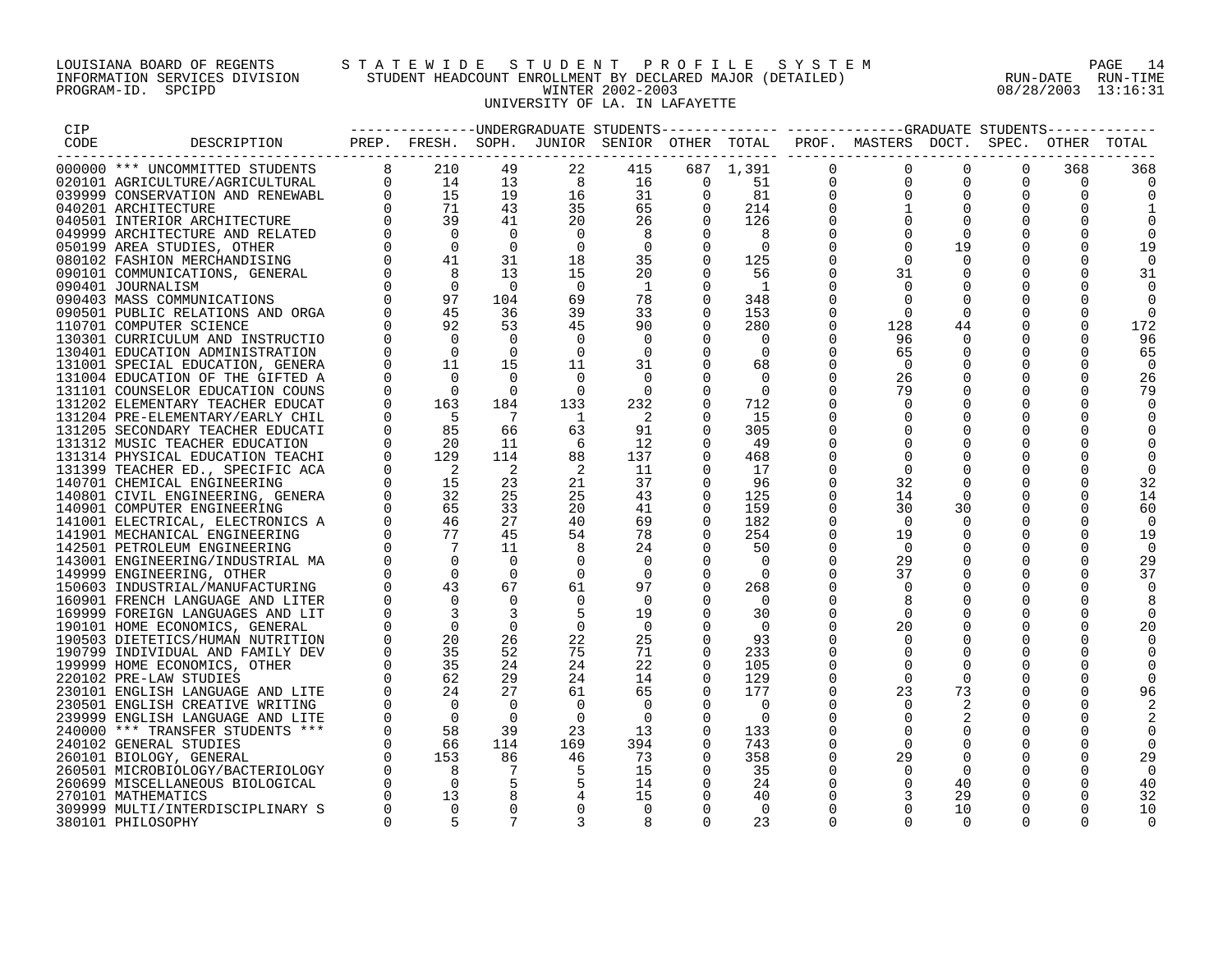## LOUISIANA BOARD OF REGENTS S T A T E W I D E S T U D E N T P R O F I L E S Y S T E M PAGE 15 INFORMATION SERVICES DIVISION STUDENT HEADCOUNT ENROLLMENT BY DECLARED MAJOR (DETAILED) RUN-DATE RUN-TIME PROGRAM-ID. SPCIPD WINTER 2002-2003 08/28/2003 13:16:31 UNIVERSITY OF LA. IN LAFAYETTE

| CIP  |                                  |   |                |             |          |       |          |            |          | --------------UNDERGRADUATE STUDENTS-------------- ------------GRADUATE STUDENTS- |     |          |     |       |
|------|----------------------------------|---|----------------|-------------|----------|-------|----------|------------|----------|-----------------------------------------------------------------------------------|-----|----------|-----|-------|
| CODE | DESCRIPTION                      |   |                |             |          |       |          |            |          | PREP. FRESH. SOPH. JUNIOR SENIOR OTHER TOTAL PROF. MASTERS DOCT. SPEC. OTHER      |     |          |     | TOTAL |
|      | 400501 CHEMISTRY, GENERAL        |   | 10             |             |          | 18    |          | 43         |          |                                                                                   |     |          |     |       |
|      | 400601 GEOLOGY                   |   | 6              |             |          | 12    |          | 27         |          | 15                                                                                |     |          |     |       |
|      | 400801 PHYSICS, GENERAL          |   |                |             |          |       |          | 23         |          | q                                                                                 |     |          |     |       |
|      | 420101 PSYCHOLOGY, GENERAL       |   | 141            | 82          | 73       | 97    |          | 393        |          | 23                                                                                |     |          |     | 23    |
|      | 430104 CRIMINAL JUSTICE STUDIES  |   | 98             | 66          | 83       | 87    |          | 334        |          |                                                                                   |     |          |     |       |
|      | 430107 LAW ENFORCEMENT/POLICE SC |   | $\overline{0}$ |             |          |       |          | 11         |          |                                                                                   |     |          |     |       |
|      | 450201 ANTHROPOLOGY              |   |                |             | 16       | 20    |          | 50         |          |                                                                                   |     |          |     |       |
|      | 450801 HISTORY, GENERAL          |   | 12             | 13          | 32       | 44    |          | 101        |          | 17                                                                                |     |          |     |       |
|      | 451001 POLITICAL SCIENCE, GENERA |   | 24             | 19          | 14       | 35    |          | 92         |          |                                                                                   |     |          |     |       |
|      | 451101 SOCIOLOGY                 |   | 29             | 28          | 27       | 57    |          | 141        |          |                                                                                   |     |          |     |       |
|      | 500101 VISUAL AND PERFORMING ART |   | 28             | 27          | 15       | 29    |          | 99         |          |                                                                                   |     |          |     |       |
|      | 500404 INDUSTRIAL DESIGN         |   | 22             | 16          | 15       | 25    |          | 78         |          |                                                                                   |     |          |     |       |
|      | 500701 ART, GENERAL              |   | 97             | 91          | 86       | 130   |          | 404        |          |                                                                                   |     |          |     |       |
|      | 500903 MUSIC - GENERAL PERFORMAN |   | 40             | 23          | 15       | 28    |          | 106        |          | 17                                                                                |     |          |     |       |
|      | 510204 SPEECH-LANGUAGE PATHOLOGY |   | 29             | 37          | 31       | 27    |          | 124        |          | 34                                                                                |     |          |     | 34    |
|      | 510299 COMMUNICATION DISORDERS S |   | $\overline{0}$ | $\Omega$    |          |       |          | 0          |          |                                                                                   | 10  |          |     | 10    |
|      | 510602 DENTAL HYGIENIST          |   | 33             | 23          | 16       | 19    |          | 91         |          |                                                                                   |     |          |     |       |
|      | 510701 HEALTH SYSTEM/HEALTH SERV |   | $\cap$         | $\Omega$    |          | 0     |          | $\Omega$   |          | 30                                                                                |     |          |     | 3 C   |
|      | 510706 MEDICAL RECORDS ADMINISTR |   | 12             | 26          | 26       | 50    |          | 114        |          |                                                                                   |     |          |     |       |
|      | 511601 NURSING (R.N. TRAINING)   |   | 395            | 264         | 204      | 232   | $\Omega$ | 1,095      |          |                                                                                   |     |          |     |       |
|      | 511699 NURSING, OTHER            |   | $\overline{0}$ | $\Omega$    | $\Omega$ | - 0   |          | 0          |          | 45                                                                                |     |          |     | 45    |
|      | 520201 BUSINESS ADMINISTRATION A |   | 216            | 178         | 167      | 171   |          | 732        |          | 148                                                                               |     |          |     | 148   |
|      | 520301 ACCOUNTING                |   | 107            | 131         | 87       | 185   |          | 510        |          |                                                                                   |     |          |     |       |
|      | 520601 BUSINESS/MANAGERIAL ECONO |   | 10             | 14          |          | 13    |          | 45         |          |                                                                                   |     |          |     |       |
|      | 520801 FINANCE, GENERAL          |   | 63             | 91          | 93       | 109   |          | 356        |          |                                                                                   |     |          |     |       |
|      | 520805 INSURANCE AND RISK MANAGE |   | 14             | 12          | 13       | 18    |          | 57         |          |                                                                                   |     |          |     |       |
|      | 521203 BUSINESS SYSTEMS ANALYSIS |   | 115            | 80          | 53       | 63    |          | 311        |          |                                                                                   |     |          |     |       |
|      | 521401 BUSINESS MARKETING AND MA |   | 107            | 123         | 100      | 91    |          | 421        |          |                                                                                   |     |          |     |       |
|      | 529999 BUSINESS MANAGEMENT AND A |   | 2              | 8           | 11       | 11    |          | 32         |          |                                                                                   |     |          |     |       |
|      | TOTAL STUDENTS                   | 8 |                | 3,436 2,837 | 2,495    | 4,052 |          | 687 13,515 | $\Omega$ | 1,008                                                                             | 259 | $\Omega$ | 368 | 1,635 |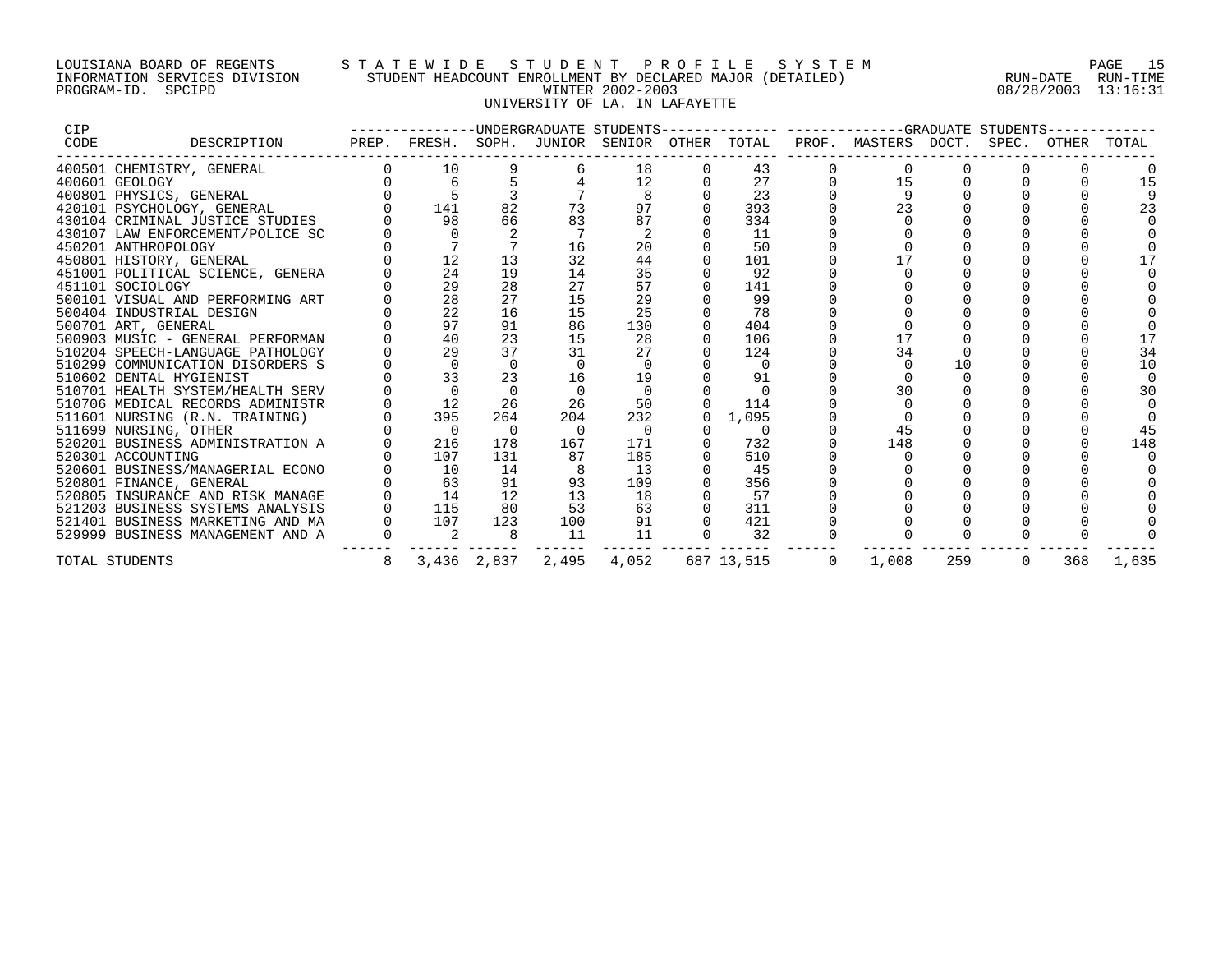## LOUISIANA BOARD OF REGENTS S T A T E W I D E S T U D E N T P R O F I L E S Y S T E M PAGE 16 INFORMATION SERVICES DIVISION STUDENT HEADCOUNT ENROLLMENT BY DECLARED MAJOR (DETAILED) RUN-DATE RUN-TIME PROGRAM-ID. SPCIPD WINTER 2002-2003 08/28/2003 13:16:31 L.S.U. AT ALEXANDRIA

| CIP  |                                  |       |        |       |        | -UNDERGRADUATE STUDENTS- |       |       |       |         |       | -GRADUATE STUDENTS- |       |       |
|------|----------------------------------|-------|--------|-------|--------|--------------------------|-------|-------|-------|---------|-------|---------------------|-------|-------|
| CODE | DESCRIPTION                      | PREP. | FRESH. | SOPH. | JUNIOR | SENIOR                   | OTHER | TOTAL | PROF. | MASTERS | DOCT. | SPEC.               | OTHER | TOTAL |
|      | 110301 DATA PROCESSING TECHNOLOG |       | 38     |       |        |                          |       |       |       |         |       |                     |       |       |
|      | 131204 PRE-ELEMENTARY/EARLY CHIL |       |        |       |        |                          |       | 60    |       |         |       |                     |       |       |
|      | 220103 PARALEGAL/LEGAL ASSISTANT |       |        |       |        |                          |       | 42    |       |         |       |                     |       |       |
|      | 240000 *** TRANSFER STUDENTS *** | 24    | 1,337  | 242   |        |                          | 187   | L.790 |       |         |       |                     |       |       |
|      | 430107 LAW ENFORCEMENT/POLICE SC |       | 96     |       |        |                          |       | 125   |       |         |       |                     |       |       |
|      | 510805 PHARMACY TECHNICIAN/ASSIS |       | 29     |       |        |                          |       |       |       |         |       |                     |       |       |
|      | 510904 EMERGENCY MEDICAL TECHNOL |       |        |       |        |                          |       |       |       |         |       |                     |       |       |
|      | 511005 MEDICAL TECHNOLOGY        |       | 1 G    |       |        |                          |       | 29    |       |         |       |                     |       |       |
|      | 511601 NURSING (R.N. TRAINING)   |       | 622    | 153   |        |                          | 97    | 877   |       |         |       |                     |       |       |
|      | TOTAL STUDENTS                   |       | 2,219  | 453   |        |                          | 308   | 3,012 |       |         |       |                     |       |       |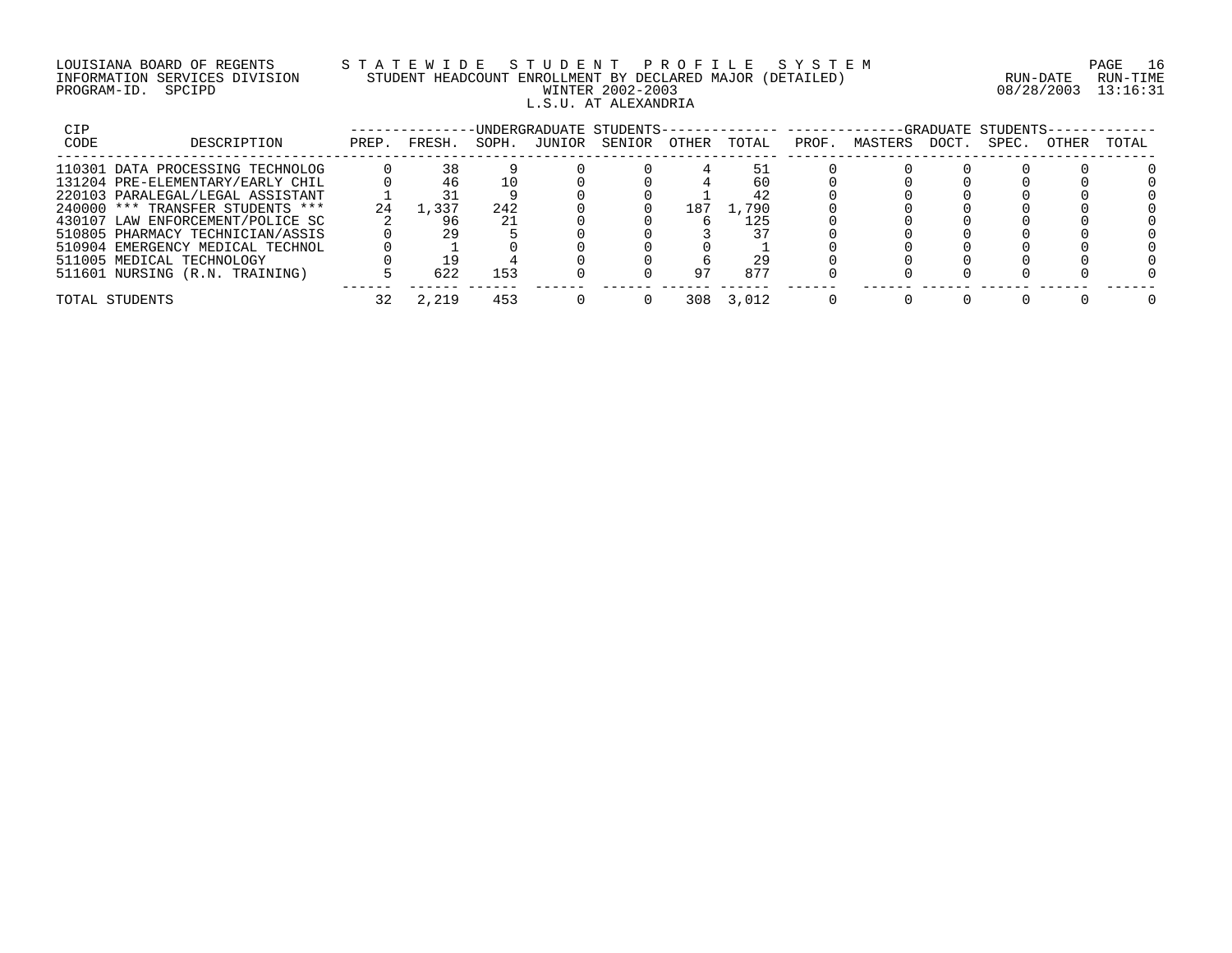## LOUISIANA BOARD OF REGENTS S T A T E W I D E S T U D E N T P R O F I L E S Y S T E M PAGE 17 INFORMATION SERVICES DIVISION STUDENT HEADCOUNT ENROLLMENT BY DECLARED MAJOR (DETAILED) RUN-DATE RUN-TIME PROGRAM-ID. SPCIPD WINTER 2002-2003 08/28/2003 13:16:31 L.S.U. IN BATON ROUGE

| <b>CIP</b> |                                                                                                                                                                                                                                                     |          |                                                                      |                      |                                |                      |                |                                                     |                            | --------------DINDERGRADUATE STUDENTS------------- ------------GRADUATE STUDENTS------------ |                |                         |                      |                |
|------------|-----------------------------------------------------------------------------------------------------------------------------------------------------------------------------------------------------------------------------------------------------|----------|----------------------------------------------------------------------|----------------------|--------------------------------|----------------------|----------------|-----------------------------------------------------|----------------------------|----------------------------------------------------------------------------------------------|----------------|-------------------------|----------------------|----------------|
| CODE       | DESCRIPTION                                                                                                                                                                                                                                         |          |                                                                      |                      |                                |                      |                |                                                     |                            | PREP. FRESH. SOPH. JUNIOR SENIOR OTHER TOTAL PROF. MASTERS DOCT. SPEC. OTHER TOTAL           |                |                         |                      |                |
|            |                                                                                                                                                                                                                                                     |          |                                                                      |                      |                                |                      |                |                                                     |                            |                                                                                              |                |                         |                      |                |
|            |                                                                                                                                                                                                                                                     |          |                                                                      | 349                  | 150                            | 66                   |                | 716 1,613                                           | $\mathbf 0$                | $\overline{0}$                                                                               | $\Omega$       | $\Omega$                | 456                  | 456            |
|            |                                                                                                                                                                                                                                                     |          |                                                                      | 22<br>$\overline{0}$ | 40                             | 51                   | $\overline{0}$ | 128<br>$\begin{matrix} 0 & 0 \\ 0 & 0 \end{matrix}$ | $\overline{0}$<br>$\Omega$ | $\frac{1}{25}$                                                                               | $\Omega$<br>19 | $\Omega$<br>$\Omega$    | $\Omega$             | $\Omega$       |
|            |                                                                                                                                                                                                                                                     |          |                                                                      |                      | $\overline{0}$                 | $\overline{0}$       |                | $0 \t 411$                                          | $\overline{0}$             |                                                                                              | 12             | $\Omega$                | $\Omega$             | 31             |
|            |                                                                                                                                                                                                                                                     |          |                                                                      | 111<br>10            | 96<br>19                       | 77<br>12             |                | $0$ 53                                              | $\overline{0}$             |                                                                                              | 23<br>13       | 0                       | $\mathbf 0$          | 48             |
|            |                                                                                                                                                                                                                                                     |          |                                                                      | 8                    | 10                             | 29                   | $\Omega$       | 50                                                  | $\Omega$                   | $\overline{0}$                                                                               | $\overline{0}$ | $\Omega$                |                      | 25<br>$\Omega$ |
|            |                                                                                                                                                                                                                                                     |          |                                                                      | $\overline{0}$       | $\overline{0}$                 | $\Omega$             | $\Omega$       | $\overline{0}$                                      | $\Omega$                   | 16                                                                                           | 24             | $\Omega$                | $\Omega$             | 40             |
|            |                                                                                                                                                                                                                                                     |          |                                                                      | $\overline{0}$       | $\overline{0}$                 | $\Omega$             | $\Omega$       | $\overline{0}$                                      | $\Omega$                   | 14                                                                                           | 10             | $\Omega$                | $\Omega$             | 24             |
|            |                                                                                                                                                                                                                                                     |          |                                                                      |                      | 16                             | 39                   | $\Omega$       | 70                                                  | $\Omega$                   | 30                                                                                           | $\Omega$       | $\Omega$                | $\Omega$             | 30             |
|            |                                                                                                                                                                                                                                                     |          |                                                                      |                      | $\Omega$                       | $\Omega$             |                | $\Omega$                                            | $\Omega$                   | 13                                                                                           |                |                         |                      | 13             |
|            |                                                                                                                                                                                                                                                     |          |                                                                      | $\overline{0}$       | $\overline{0}$                 | $\overline{0}$       |                | $\overline{0}$                                      | $\Omega$                   | 12                                                                                           | 18             | $\mathbf 0$             | $\Omega$             | 30             |
|            |                                                                                                                                                                                                                                                     |          |                                                                      | 10                   | 12                             | 22                   |                | 47                                                  | $\Omega$                   | $\Omega$                                                                                     |                |                         | $\Omega$             | $\Omega$       |
|            |                                                                                                                                                                                                                                                     |          | $\begin{matrix}0 & 3 \\ 0 & 20 \\ 64 & 54\end{matrix}$               | 20                   | 21                             | 22                   | $\Omega$       | 83                                                  | $\Omega$                   | 22                                                                                           |                | $\Omega$                | $\Omega$             | 30             |
|            |                                                                                                                                                                                                                                                     |          | 64                                                                   | 54                   | 56                             | 91                   | $\Omega$       | 265                                                 | $\Omega$                   | 25                                                                                           | $\Omega$       | $\Omega$                | $\Omega$             | 25             |
|            |                                                                                                                                                                                                                                                     |          | 85                                                                   | 89                   | 56                             | 92                   | $\Omega$       | 322                                                 | $\Omega$                   | $\overline{0}$                                                                               |                | $\Omega$                | $\Omega$             | $\Omega$       |
|            |                                                                                                                                                                                                                                                     |          | 18                                                                   | 40                   | 40                             | 100                  |                | 198                                                 | $\Omega$                   | 51                                                                                           | $\Omega$       | $\Omega$                | $\Omega$             | 51             |
|            |                                                                                                                                                                                                                                                     |          | $\blacksquare$                                                       | $\Omega$             | $\Omega$                       | -5                   |                | -6                                                  | 0                          | $\Omega$                                                                                     |                | $\Omega$                | $\Omega$             |                |
|            |                                                                                                                                                                                                                                                     |          | $\overline{0}$                                                       | $\mathbf{1}$         | $\overline{\phantom{0}}$       | $\overline{1}$       | $\Omega$       |                                                     |                            |                                                                                              |                | $\mathbf 0$             |                      |                |
|            |                                                                                                                                                                                                                                                     |          | 50                                                                   | 75                   | 69                             | 71                   |                | 265                                                 | $\mathbf 0$                | $\Omega$                                                                                     |                | $\mathbf 0$             |                      |                |
|            |                                                                                                                                                                                                                                                     |          | $\overline{0}$                                                       | $\overline{0}$       | $\overline{0}$                 | $\overline{0}$       |                | $\Omega$                                            |                            | 38                                                                                           |                | $\mathbf 0$             |                      | 38             |
|            |                                                                                                                                                                                                                                                     |          | 316                                                                  | 281                  | 279                            | 319                  | $\Omega$       | 1,195                                               | $\Omega$                   | $\bigcap$                                                                                    |                | $\Omega$                |                      | $\Omega$       |
|            |                                                                                                                                                                                                                                                     |          | $\overline{0}$                                                       | $\Omega$             | $\Omega$                       | $\Omega$             | $\Omega$       |                                                     | $\Omega$                   | $\bigcap$                                                                                    | 15             | $\Omega$                | $\Omega$             | 15             |
|            |                                                                                                                                                                                                                                                     |          | $\overline{0}$                                                       | $\overline{0}$       | $\overline{\phantom{0}}$       | $\Omega$             | $\Omega$       | $\Omega$                                            | $\Omega$                   | 62                                                                                           | $\overline{0}$ | $\Omega$                | 0                    | 62             |
|            |                                                                                                                                                                                                                                                     |          | 90                                                                   | 86                   | 97                             | 119                  |                | 392                                                 | $\Omega$                   | $\bigcap$                                                                                    | 50             | $\Omega$                |                      | 50             |
|            | 030102 ENVIRONMENTAL SCIENCE/STU<br>030102 ENVIRONMENTAL SCIENCE/STU<br>030301 FISHING AND FISHERIES SCI<br>030501 FORESTRY, GENERAL<br>030506 FOREST MANAGEMENT<br>040201 MILDLIFE AND WILDLANDS MA<br>040201 ARCHITECTURE<br>040501 INTERIOR ARCH |          | $\Omega$                                                             | $\mathbf 0$          | $\Omega$                       | 0                    |                | 0                                                   | $\Omega$                   | 143                                                                                          | 0              | 44                      |                      | 187            |
|            |                                                                                                                                                                                                                                                     |          | $\Omega$                                                             | $\Omega$             | $\overline{0}$                 | $\Omega$             |                | $\Omega$                                            | $\Omega$                   | $\cap$                                                                                       | 66             | $\Omega$                |                      | 66             |
|            |                                                                                                                                                                                                                                                     |          | $\Omega$                                                             | $\Omega$             | $\overline{0}$                 | 0                    |                | $\Omega$                                            | $\Omega$                   | 14                                                                                           | 4              | $\Omega$                | $\Omega$             | 18             |
|            |                                                                                                                                                                                                                                                     |          |                                                                      |                      | $\Omega$                       | 0                    |                |                                                     |                            |                                                                                              |                |                         |                      |                |
|            |                                                                                                                                                                                                                                                     |          | $\overline{0}$                                                       | $\Omega$             | $\Omega$                       | $\Omega$             |                | $\Omega$                                            |                            |                                                                                              | $\Omega$       | $\Omega$                |                      |                |
|            |                                                                                                                                                                                                                                                     |          | 174                                                                  | 206                  | 225                            | 324                  | $\Omega$       | 929                                                 |                            |                                                                                              |                | $\Omega$                |                      |                |
|            |                                                                                                                                                                                                                                                     |          | $\begin{bmatrix} 0 & 73 \\ 0 & 18 \\ 0 & 176 \\ 0 & 9 \end{bmatrix}$ | 112                  | 125                            | 158                  | $\Omega$       | 468                                                 |                            |                                                                                              |                | $\Omega$                |                      |                |
|            |                                                                                                                                                                                                                                                     |          |                                                                      | 33                   | 17                             | 37                   | 0              | 105                                                 | 0                          | $\Omega$                                                                                     | $\Omega$       | 0                       |                      |                |
|            |                                                                                                                                                                                                                                                     |          |                                                                      | 182                  | 199                            | 272                  |                | 829                                                 | $\Omega$                   | 56                                                                                           | 37             |                         |                      | 93             |
|            |                                                                                                                                                                                                                                                     |          | 9                                                                    | 11                   | 17                             | 27                   | $\Omega$       | 64                                                  | $\Omega$                   | 47                                                                                           | 60             | $\mathbf 0$             | $\Omega$             | 107            |
|            |                                                                                                                                                                                                                                                     |          | $\overline{0}$                                                       | $\bigcirc$           | $\overline{0}$                 | $\overline{0}$       |                | $\Omega$                                            | $\Omega$                   | $\Omega$                                                                                     | 67             | $\Omega$                | $\Omega$             | 67             |
|            |                                                                                                                                                                                                                                                     |          | $\overline{0}$                                                       | $\overline{0}$       | $\overline{0}$                 | $\overline{0}$       | $\Omega$       | $\bigcap$                                           | $\Omega$                   | 12                                                                                           | - 0            | $\Omega$                | $\Omega$             | 12             |
|            |                                                                                                                                                                                                                                                     |          | 26<br>$\begin{array}{c} 26 \\ 76 \\ 83 \end{array}$                  | 29                   | 45                             | 58                   | $\Omega$       | 158                                                 | $\Omega$                   | $\bigcap$                                                                                    | $\Omega$       | $\Omega$                | $\Omega$             | $\Omega$       |
|            |                                                                                                                                                                                                                                                     |          |                                                                      | 111                  | 85                             | 170                  |                | 442                                                 | $\mathbf 0$                | 16                                                                                           | 29             | $\mathbf 0$             | 0                    | 45             |
|            |                                                                                                                                                                                                                                                     |          |                                                                      | 68                   | 72                             | 117                  | $\Omega$       | 340                                                 | $\mathbf 0$                | 59                                                                                           | 60             | 0                       | $\Omega$             | 119            |
|            |                                                                                                                                                                                                                                                     |          | 86                                                                   | 89                   | 69                             | 85                   | $\Omega$       | 329                                                 | $\Omega$                   | $\Omega$                                                                                     | $\Omega$       | $\Omega$                | $\Omega$             | 0              |
|            |                                                                                                                                                                                                                                                     | $\Omega$ | 98<br>$\overline{0}$                                                 | 90                   | 90                             | 168                  | $\Omega$       | 446                                                 | $\Omega$<br>$\Omega$       | 100                                                                                          | 32             | $\Omega$                | $\Omega$             | 132            |
|            |                                                                                                                                                                                                                                                     |          | 8                                                                    | $\overline{0}$<br>8  | $\overline{\phantom{0}}$<br>18 | $\overline{0}$<br>28 | $\Omega$       | $\overline{0}$<br>62                                | $\Omega$                   | -41<br>0                                                                                     | 41<br>$\Omega$ | $\mathbf 0$<br>$\Omega$ | $\Omega$<br>$\Omega$ | 82<br>$\Omega$ |
|            |                                                                                                                                                                                                                                                     |          |                                                                      |                      |                                |                      | $\Omega$       | 112                                                 | $\Omega$                   |                                                                                              | - 0            | $\Omega$                |                      |                |
|            | 190401 CUNNICLION AND INSURED (1905)<br>190401 EDUCATION ADMINISTRATION (1906)1 EDUCATIONAL EVALUATION AN<br>19101 COUNSELOR EDUCATION COUNS<br>191202 ELEMENTARY TEACHER EDUCATION<br>191205 SECONDARY TEACHER EDUCATION<br>191312 MUSIC TEA       | $\Omega$ | $\begin{array}{c} 10 \\ 171 \\ 29 \\ 47 \end{array}$                 | 17<br>135            | 24<br>111                      | 61<br>169            | $\Omega$       | 586                                                 | $\mathbf 0$                | 37<br>58                                                                                     | 35             | $\mathbf 0$             | $\mathbf 0$          | 37<br>93       |
|            |                                                                                                                                                                                                                                                     |          |                                                                      |                      | 37                             |                      |                |                                                     | $\mathbf 0$                | 16                                                                                           | 10             | 0                       | $\mathbf 0$          |                |
|            |                                                                                                                                                                                                                                                     |          |                                                                      | 50<br>107            | 187                            | 50<br>231            | 0              | 166<br>572                                          | $\Omega$                   | $\Omega$                                                                                     | $\Omega$       | $\Omega$                | $\Omega$             | 26<br>$\Omega$ |
|            |                                                                                                                                                                                                                                                     |          |                                                                      | $\overline{0}$       | $\Omega$                       | 0                    |                |                                                     |                            |                                                                                              |                |                         |                      | 11             |
|            |                                                                                                                                                                                                                                                     |          | $\Omega$                                                             | $\mathbf{1}$         | $\overline{3}$                 | $\overline{1}$       |                | -5                                                  |                            |                                                                                              | $\cap$         |                         |                      |                |
|            | 160901 FRENCH LANGUAGE AND LITER                                                                                                                                                                                                                    | $\Omega$ |                                                                      |                      | 9                              | 17                   | $\Omega$       | 35                                                  | $\Omega$                   | -5                                                                                           | 26             | $\Omega$                | $\Omega$             | 31             |
|            | 160905 SPANISH LANGUAGE AND LITE                                                                                                                                                                                                                    | $\Omega$ |                                                                      |                      |                                | 16                   | $\cap$         | 33                                                  | $\cap$                     | 1 O                                                                                          |                |                         |                      | 10             |
|            |                                                                                                                                                                                                                                                     |          |                                                                      |                      |                                |                      |                |                                                     |                            |                                                                                              |                |                         |                      |                |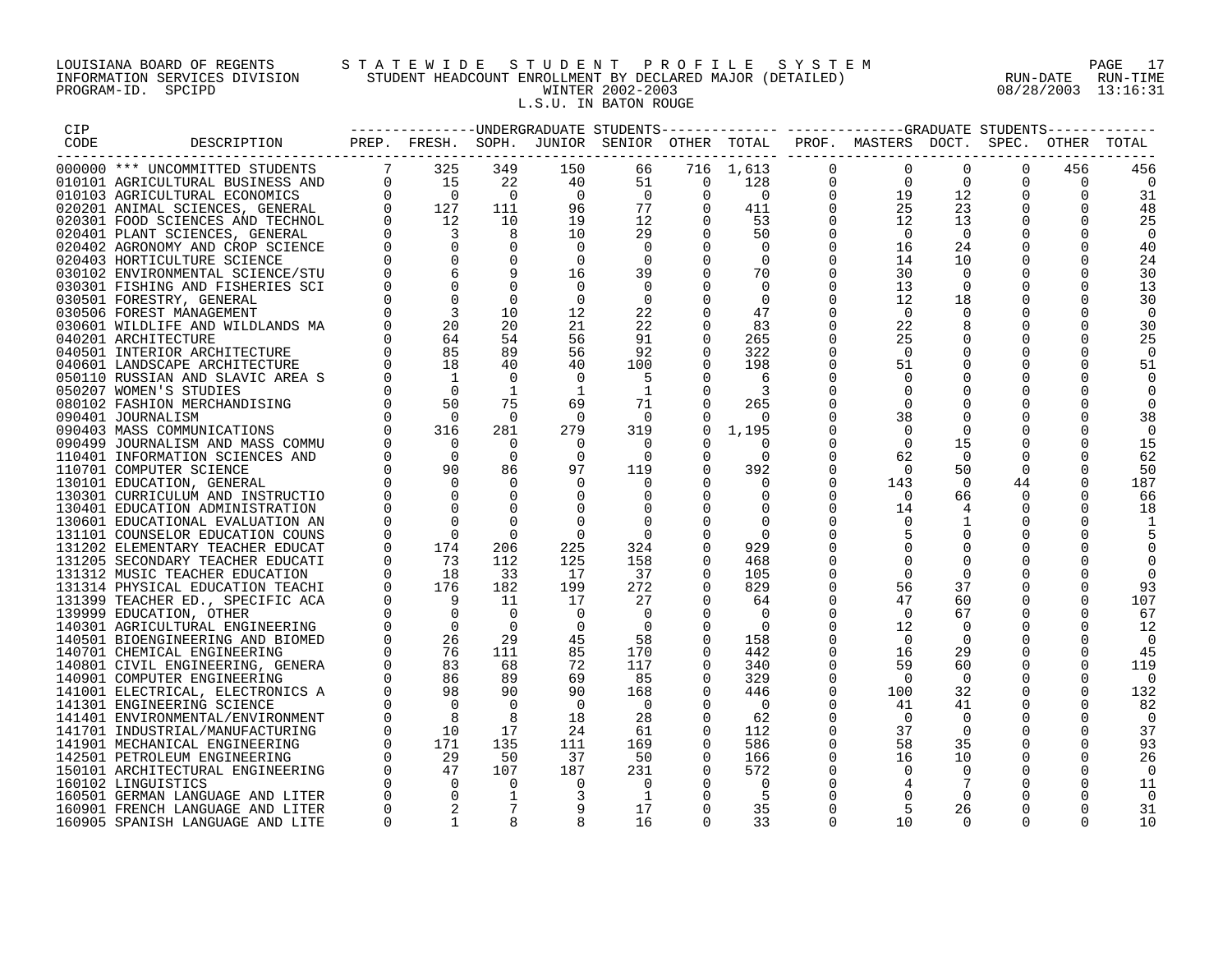## LOUISIANA BOARD OF REGENTS S T A T E W I D E S T U D E N T P R O F I L E S Y S T E M PAGE 18 INFORMATION SERVICES DIVISION STUDENT HEADCOUNT ENROLLMENT BY DECLARED MAJOR (DETAILED) RUN-DATE RUN-TIME PROGRAM-ID. SPCIPD WINTER 2002-2003 08/28/2003 13:16:31 L.S.U. IN BATON ROUGE

| CIP  |                                  |          |           |          |                |                                    |                                                 |                 |                | -------------UNDERGRADUATE STUDENTS------------- -----------GRADUATE STUDENTS----------- |                |                |          |          |
|------|----------------------------------|----------|-----------|----------|----------------|------------------------------------|-------------------------------------------------|-----------------|----------------|------------------------------------------------------------------------------------------|----------------|----------------|----------|----------|
| CODE | DESCRIPTION                      |          |           |          |                |                                    |                                                 |                 |                | PREP. FRESH. SOPH. JUNIOR SENIOR OTHER TOTAL PROF. MASTERS DOCT. SPEC. OTHER TOTAL       |                |                |          |          |
|      |                                  |          |           |          |                |                                    |                                                 |                 |                |                                                                                          |                |                |          |          |
|      | 161203 LATIN LANGUAGE AND LITERA |          |           |          | 4              | 8                                  | $\mathbf 0$                                     | 12              | $\mathbf{0}$   | $\overline{0}$                                                                           | $\Omega$       | $\Omega$       | $\Omega$ | $\Omega$ |
|      | 190101 HOME ECONOMICS, GENERAL   |          |           |          | $\overline{0}$ |                                    | $\frac{0}{18}$<br>$\frac{18}{4}$<br>$\mathbf 0$ | $\overline{0}$  | $\overline{0}$ | 17                                                                                       | 17             | $\overline{0}$ | $\Omega$ | 34       |
|      | 190503 DIETETICS/HUMAN NUTRITION |          |           |          | 38             | 48                                 | $\Omega$                                        | 150             | $\Omega$       | $\Omega$                                                                                 | $\overline{0}$ |                |          | $\Omega$ |
|      | 190701 INDIVIDUAL AND FAMILY DEV |          |           |          | 52             | 78                                 | $\Omega$                                        | 195             | $\Omega$       | $\Omega$                                                                                 | $\overline{0}$ | $\Omega$       | $\Omega$ | $\Omega$ |
|      | 230101 ENGLISH LANGUAGE AND LITE |          |           |          | 165            | 214                                | $\Omega$                                        | 565             | $\Omega$       |                                                                                          | 56             |                |          | 58       |
|      | 230301 COMPARATIVE LITERATURE    |          |           |          | $\overline{0}$ | $\overline{\phantom{0}}$           | $\Omega$                                        | $\overline{0}$  | $\Omega$       | $\overline{2}$                                                                           | 12             | 0              | $\Omega$ | 14       |
|      | 230501 ENGLISH CREATIVE WRITING  |          |           |          | $\overline{0}$ | $\begin{array}{c}0\\49\end{array}$ | $\Omega$                                        | $\overline{0}$  | $\Omega$       | 22                                                                                       | $\overline{0}$ | $\Omega$       | $\Omega$ | 22       |
|      | 231001 SPEECH AND RHETORICAL STU |          |           |          | 53             |                                    |                                                 | $0 \t 134$      | $\Omega$       |                                                                                          | 32             | 0              | $\Omega$ | 41       |
|      | 240000 *** TRANSFER STUDENTS *** |          |           |          | 81             | 15                                 | $\Omega$                                        | 471             | $\Omega$       | $\Omega$                                                                                 | $\Omega$       | $\mathbf 0$    |          | $\Omega$ |
|      | 240101 LIBERAL ARTS AND SCIENCES |          |           |          | 21             | 33                                 | $\Omega$                                        | 72              | $\Omega$       | $\Omega$                                                                                 |                |                |          |          |
|      | 240102 GENERAL STUDIES           |          |           |          | 329            | 611                                |                                                 | $0 \quad 1,087$ | $\Omega$       | $\bigcap$                                                                                |                | $\mathbf 0$    |          | $\Omega$ |
|      | 240103 HUMANITIES/HUMANISTIC STU |          |           |          | $\Omega$       | $\Omega$                           | $\Omega$                                        | $\Omega$        | $\Omega$       | 57                                                                                       | $\Omega$       | $\Omega$       |          | 57       |
|      | 250101 LIBRARY SCIENCE/LIBRARIAN |          |           |          | $\overline{0}$ | $\overline{0}$                     | $\mathbf 0$                                     | $\mathbf 0$     | $\mathbf 0$    | 172                                                                                      | $\overline{0}$ | $\mathbf 0$    |          | 176      |
|      | 260101 BIOLOGY, GENERAL          |          |           |          | 0              | $\overline{0}$                     | 0                                               | $\Omega$        | $\mathbf 0$    | $\overline{\phantom{0}}^2$                                                               | 24             | $\mathbf 0$    |          | 26       |
|      | 260202 BIOCHEMISTRY              |          |           |          | 54             | 95                                 | $\Omega$                                        | 242             | 0              |                                                                                          | 26             | 0              | $\Omega$ | 28       |
|      | 260301 BOTANY, GENERAL           |          |           |          | $\overline{0}$ | $\overline{0}$                     | $\Omega$                                        | $\overline{0}$  | $\Omega$       |                                                                                          | 16             | 0              | $\Omega$ | 17       |
|      | 260305 PLANT PATHOLOGY           |          |           |          | 0              | $\overline{0}$                     | $\Omega$                                        | $\overline{0}$  | $\Omega$       |                                                                                          | - 9            | $\Omega$       | $\Omega$ | 17       |
|      | 260501 MICROBIOLOGY/BACTERIOLOGY |          |           |          | $\mathbf{1}$   | 74                                 | $\Omega$                                        | 75              | $\Omega$       |                                                                                          | 12             |                | $\Omega$ | 14       |
|      |                                  |          |           |          |                | 18                                 | $\Omega$                                        | 19              | $\Omega$       | 2                                                                                        | 23             | $\Omega$       | $\Omega$ | 25       |
|      |                                  |          |           |          |                | $\bigcirc$                         | $\Omega$                                        | $\overline{0}$  | $\Omega$       | 14                                                                                       | 17             | $\Omega$       | $\Omega$ | 31       |
|      |                                  |          |           |          |                | 437                                |                                                 | $0 \quad 1,997$ | $\Omega$       | $\overline{0}$                                                                           | $\overline{0}$ | $\mathbf 0$    | $\Omega$ | $\Omega$ |
|      |                                  |          |           |          |                | 40                                 | $\Omega$                                        | 96              | $\Omega$       | $\overline{7}$                                                                           | 64             | 0              | $\Omega$ | 71       |
|      |                                  |          |           |          |                | 0                                  | $\Omega$                                        | $\Omega$        | 0              | 19                                                                                       |                |                |          | 19       |
|      |                                  |          |           |          |                | $\overline{0}$                     | $\Omega$                                        | $\Omega$        | $\Omega$       | 32                                                                                       | $\Omega$       | $\mathbf 0$    | $\Omega$ | 32       |
|      |                                  |          |           |          |                | 26                                 | $\Omega$                                        | 91              | $\Omega$       |                                                                                          |                |                |          |          |
|      |                                  |          |           |          |                | 34                                 | $\Omega$                                        | 87              | $\Omega$       | 8                                                                                        | $\Omega$       |                |          | 8        |
|      |                                  |          |           |          |                | 41                                 | $\Omega$                                        | 134             | $\Omega$       | -5                                                                                       | 120            | $\Omega$       | $\Omega$ | 125      |
|      |                                  |          |           |          |                | 17                                 | $\Omega$                                        | 47              | $\mathbf 0$    | 14                                                                                       | 14             |                |          | 28       |
|      |                                  |          |           |          |                | $\overline{\phantom{0}}$           | $\Omega$                                        | $\overline{0}$  | 0              | 26                                                                                       | 31             | 0              |          | 57       |
|      |                                  |          |           |          |                | 21                                 | $\Omega$                                        | 75              | $\Omega$       | - 2                                                                                      | 39             | 0              | 0        | 41       |
|      |                                  |          |           |          |                | 324                                | $\Omega$                                        | 1,131           | $\Omega$       | $\overline{1}$                                                                           | 91             | 0              | $\Omega$ | 92       |
|      |                                  |          |           |          |                | 0                                  | $\Omega$                                        | $\Omega$        | $\Omega$       | 116                                                                                      | $\Omega$       | $\mathbf 0$    |          | 116      |
|      |                                  |          |           |          |                | $\overline{0}$                     | $\Omega$                                        | $\Omega$        | $\Omega$       | 180                                                                                      | 15             |                |          | 195      |
|      |                                  |          |           |          |                | 62                                 | $\Omega$                                        | 186             | $\Omega$       | 42                                                                                       | $\Omega$       | $\Omega$       | $\Omega$ | 42       |
|      |                                  |          |           |          |                | 58                                 | $\Omega$                                        | 112             | $\Omega$       | -2                                                                                       | 22             | $\Omega$       | $\Omega$ | 24       |
|      |                                  |          |           |          |                | 35                                 | $\Omega$                                        | 74              | $\mathbf 0$    | 16                                                                                       | 38             | 0              | $\Omega$ | 54       |
|      |                                  |          |           |          |                | 137                                | 0                                               | 320             | 0              | 22                                                                                       | 39             | 0              | $\Omega$ | 61       |
|      |                                  |          |           |          |                | 190                                | 0                                               | 706             | 0              | 13                                                                                       | 24             |                | $\Omega$ | 37       |
|      |                                  |          |           |          |                | 171                                | $\Omega$                                        | 474             | 0              | 10                                                                                       | 27             | 0              | $\Omega$ | 37       |
|      |                                  |          |           |          |                | 48                                 | $\Omega$                                        | 147             | $\Omega$       | 15                                                                                       | 21             | $\Omega$       | $\Omega$ | 36       |
|      |                                  |          |           |          |                | 211                                | $\Omega$                                        | 637             | $\Omega$       | 39                                                                                       |                | $\Omega$       | $\Omega$ | 39       |
|      |                                  |          |           |          |                | $\overline{\phantom{0}}$           |                                                 | $\overline{0}$  | $\Omega$       | 9                                                                                        |                | $\Omega$       |          |          |
|      |                                  |          |           |          |                | 10                                 | $\Omega$                                        | 19              | $\Omega$       | $\Omega$                                                                                 | 9              | $\Omega$       | $\Omega$ |          |
|      |                                  |          |           |          |                | 55                                 | $\Omega$                                        | 155             | $\mathbf 0$    | 56                                                                                       | 78             | 0              | $\Omega$ | 134      |
|      |                                  |          |           |          |                | $\overline{0}$                     | $\overline{0}$                                  | $\overline{0}$  | $\Omega$       | $\overline{0}$                                                                           |                | 0              | $\Omega$ | -3       |
|      |                                  |          |           |          |                | 80                                 | $\mathbf 0$                                     | 213             | $\Omega$       | 48                                                                                       |                | 0              | $\Omega$ | 56       |
|      |                                  |          |           |          |                | $\overline{0}$                     | $\Omega$                                        | $\overline{0}$  | $\Omega$       | 11                                                                                       | 0              | $\overline{0}$ | $\Omega$ | -11      |
|      |                                  |          |           |          |                | $\overline{0}$                     | $\Omega$                                        | $\overline{0}$  | 315            | $\overline{0}$                                                                           | 0              | $\mathbf 0$    |          | 315      |
|      | 512501 VETERINARY CLINICAL SCIEN |          | $\bigcap$ | $\Omega$ | _ റ            | $\Omega$                           |                                                 | $\cap$          | $\overline{0}$ | 20                                                                                       | 35             | $\Omega$       | $\Omega$ | 55       |
|      | 520201 BUSINESS ADMINISTRATION A | $\Omega$ | 460       | 400      | 319            | 285                                | $\Omega$                                        | 1,464           | $\Omega$       | 306                                                                                      | 8              | $\Omega$       | $\Omega$ | 314      |
|      | 520301 ACCOUNTING                |          | 120       | 171      | 190            | 218                                | $\cap$                                          | 699             | $\Omega$       | 48                                                                                       |                | $\Omega$       |          | 56       |
|      |                                  |          |           |          |                |                                    |                                                 |                 |                |                                                                                          |                |                |          |          |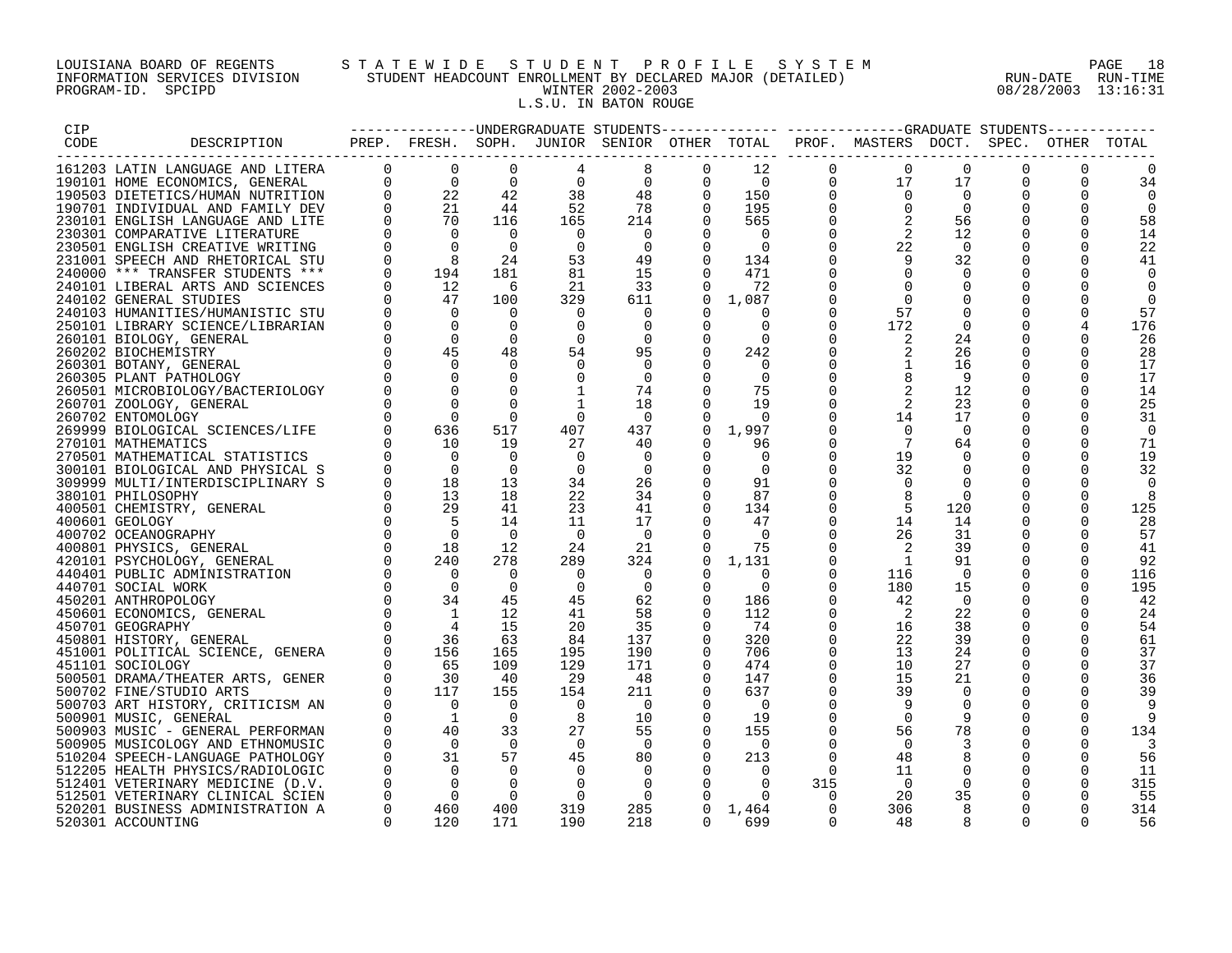## LOUISIANA BOARD OF REGENTS S T A T E W I D E S T U D E N T P R O F I L E S Y S T E M PAGE 19 INFORMATION SERVICES DIVISION STUDENT HEADCOUNT ENROLLMENT BY DECLARED MAJOR (DETAILED) RUN-DATE RUN-TIME PROGRAM-ID. SPCIPD WINTER 2002-2003 08/28/2003 13:16:31 L.S.U. IN BATON ROUGE

| CIP         |                                  |       |        |       |        | UNDERGRADUATE STUDENTS-------------- ------- |       |            |       |         |       | -GRADUATE STUDENTS-- |       |       |
|-------------|----------------------------------|-------|--------|-------|--------|----------------------------------------------|-------|------------|-------|---------|-------|----------------------|-------|-------|
| <b>CODE</b> | DESCRIPTION                      | PREP. | FRESH. | SOPH. | JUNIOR | SENIOR                                       | OTHER | TOTAL      | PROF. | MASTERS | DOCT. | SPEC.                | OTHER | TOTAL |
|             | 520601 BUSINESS/MANAGERIAL ECONO |       |        |       |        | 22                                           |       |            |       |         |       |                      |       |       |
|             | 520801 FINANCE, GENERAL          |       |        | 94    | -38    | 148                                          |       | 454        |       |         | 14    |                      |       | 26    |
|             | 521101 INTERNATIONAL BUSINESS    |       |        | 40    | 46     | 33                                           |       | 141        |       |         |       |                      |       |       |
|             | 521301 MANAGEMENT SCIENCE        |       | 68     | 107   | 150    | 234                                          |       | 559        |       | 24      |       |                      |       | 37    |
|             | 521401 BUSINESS MARKETING AND MA |       | 108    | 139   | 186    | 185                                          |       | 618        |       |         |       |                      |       | 13    |
|             |                                  |       |        |       |        |                                              |       |            |       |         |       |                      |       |       |
|             | TOTAL STUDENTS                   |       | 4,983  | 5,556 | 5.755  | 7.470                                        |       | 716 24,487 | 315   |         | . 626 | 44                   | 460   | 4,822 |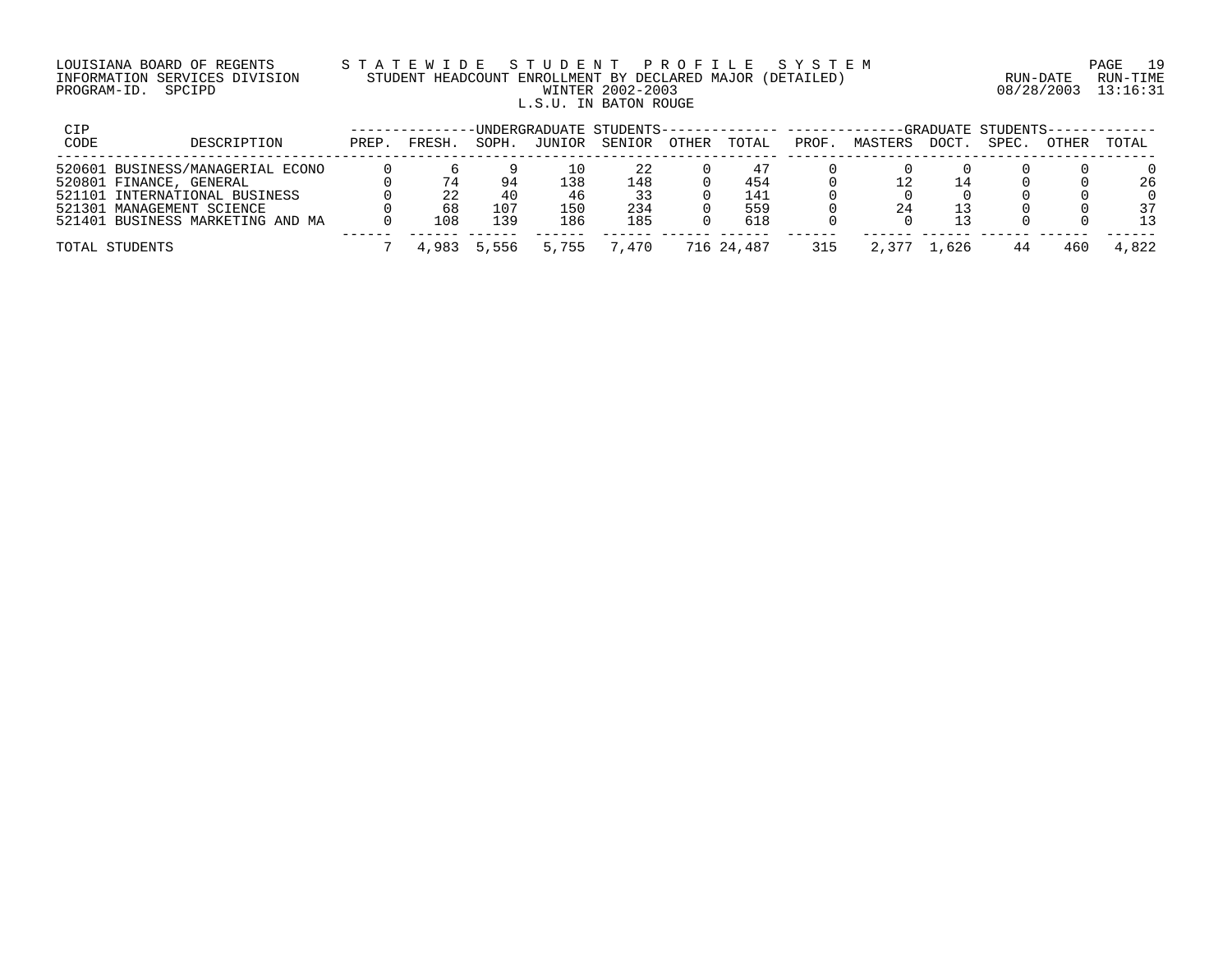# LOUISIANA BOARD OF REGENTS S T A T E W I D E S T U D E N T P R O F I L E S Y S T E M PAGE 20 INFORMATION SERVICES DIVISION STUDENT HEADCOUNT ENROLLMENT BY DECLARED MAJOR (DETAILED) RUN-DATE RUN-TIME PROGRAM-ID. SPCIPD WINTER 2002-2003 08/28/2003 13:16:31 L.S.U. AT EUNICE

| <b>CIP</b> |                                  |       |     |                                              |     |           | -------------UNDERGRADUATE STUDENTS-------------- -------------GRADUATE STUDENTS- |  |       |       |
|------------|----------------------------------|-------|-----|----------------------------------------------|-----|-----------|-----------------------------------------------------------------------------------|--|-------|-------|
| CODE       | DESCRIPTION                      |       |     | PREP. FRESH. SOPH. JUNIOR SENIOR OTHER TOTAL |     |           | PROF. MASTERS DOCT. SPEC.                                                         |  | OTHER | TOTAL |
|            | 000000 *** UNCOMMITTED STUDENTS  | 90    |     |                                              | 20  | 116       |                                                                                   |  |       |       |
|            | 110301 DATA PROCESSING TECHNOLOG | 60    | 27  |                                              | 19  | 106       |                                                                                   |  |       |       |
|            | 131204 PRE-ELEMENTARY/EARLY CHIL | 69    | 30  |                                              | 39  | 138       |                                                                                   |  |       |       |
|            | 220103 PARALEGAL/LEGAL ASSISTANT | 23    |     |                                              | 12  | 42        |                                                                                   |  |       |       |
|            | 240000 *** TRANSFER STUDENTS *** | 558   | 290 |                                              | 165 | 1,013     |                                                                                   |  |       |       |
|            | 240102 GENERAL STUDIES           | 75    | 38  |                                              | 21  | 134       |                                                                                   |  |       |       |
|            | 240199 LIBERAL ART & SCIENCES, G | 20    | 20  |                                              | 26  | 66        |                                                                                   |  |       |       |
|            | 430107 LAW ENFORCEMENT/POLICE SC | 48    | 24  |                                              | 26  | 98        |                                                                                   |  |       |       |
|            | 430201 FIRE PROTECTION AND SAFET |       |     |                                              |     |           |                                                                                   |  |       |       |
|            | 430203 FIRE SCIENCE/FIREFIGHTING | 68    | 34  |                                              | 50  | 152       |                                                                                   |  |       |       |
|            | 430299 FIRE PROTECTION, OTHER    |       |     |                                              |     |           |                                                                                   |  |       |       |
|            | 439999 PROTECTIVE SERVICES, OTHE |       |     |                                              |     |           |                                                                                   |  |       |       |
|            | 510907 MEDICAL RADIOLOGIC TECHNO | 132   | 50  |                                              | 51  | 233       |                                                                                   |  |       |       |
|            | 510908 RESPIRATORY THERAPY TECHN | 35    | 21  |                                              | 22  | 78        |                                                                                   |  |       |       |
|            | 510910 DIAGNOSTIC MEDICAL SONOGR |       |     |                                              |     |           |                                                                                   |  |       |       |
|            | 511601 NURSING (R.N. TRAINING)   | 276   | 125 |                                              | 136 | 537       |                                                                                   |  |       |       |
|            | 520201 BUSINESS ADMINISTRATION A | 62    | 48  |                                              | 42  | 152       |                                                                                   |  |       |       |
|            | 520401 ADMINISTRATIVE ASSISTANT/ | 31    | 34  |                                              | 24  | 89        |                                                                                   |  |       |       |
|            | 520408 GENERAL OFFICE/CLERICAL A |       |     |                                              |     |           |                                                                                   |  |       |       |
|            | TOTAL STUDENTS                   | 1,550 | 756 | $\overline{0}$                               |     | 660 2,966 |                                                                                   |  |       |       |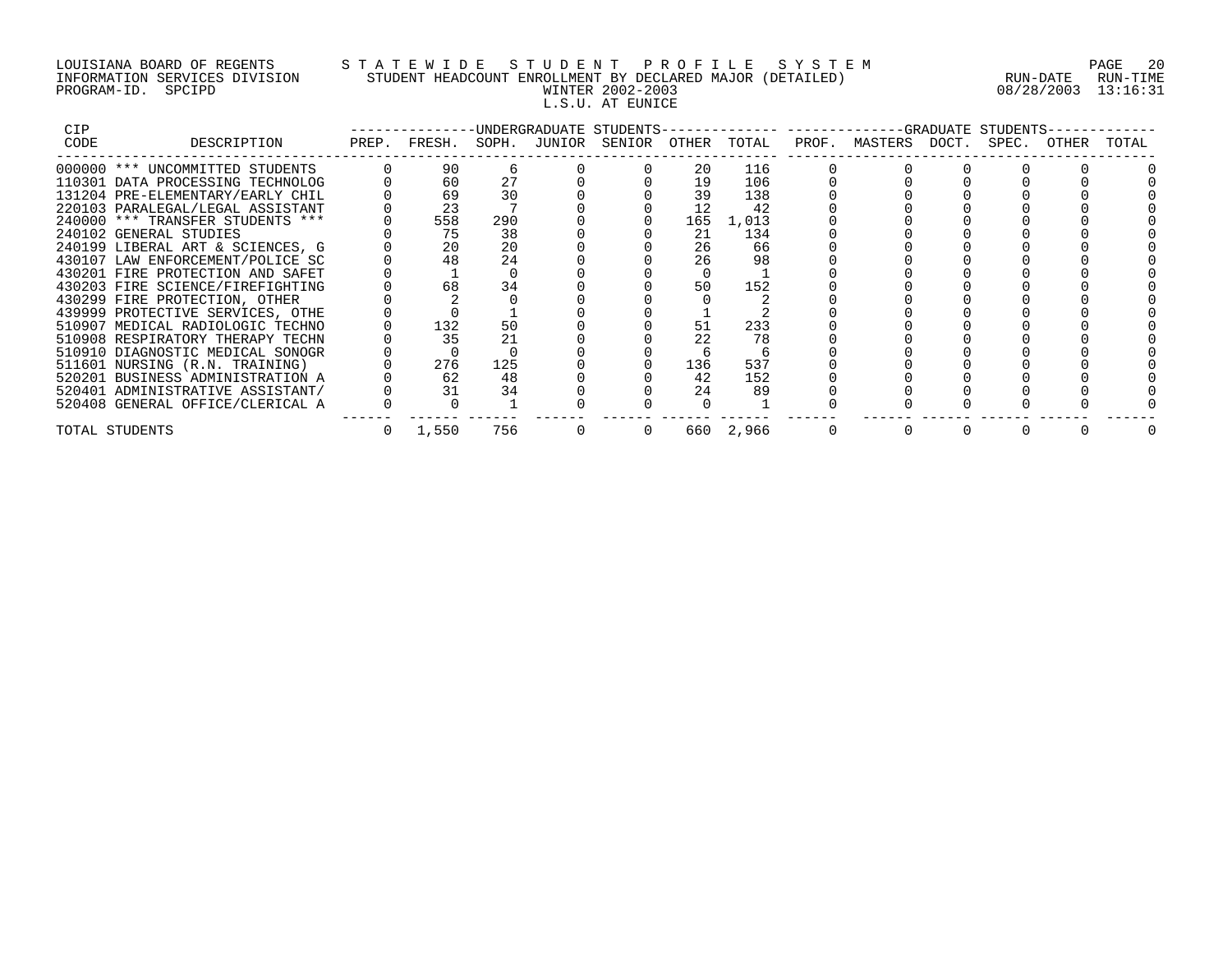## LOUISIANA BOARD OF REGENTS S T A T E W I D E S T U D E N T P R O F I L E S Y S T E M PAGE 21 INFORMATION SERVICES DIVISION STUDENT HEADCOUNT ENROLLMENT BY DECLARED MAJOR (DETAILED) RUN-DATE RUN-TIME PROGRAM-ID. SPCIPD WINTER 2002-2003 08/28/2003 13:16:31 L.S.U. IN SHREVEPORT

| CIP  |                                                                                                                                                                                                                                                     |                |                         |                |                | ---------------DNDERGRADUATE STUDENTS-------------- |                |                 |              | -------------GRADUATE STUDENTS----------- |             |          |             |       |
|------|-----------------------------------------------------------------------------------------------------------------------------------------------------------------------------------------------------------------------------------------------------|----------------|-------------------------|----------------|----------------|-----------------------------------------------------|----------------|-----------------|--------------|-------------------------------------------|-------------|----------|-------------|-------|
| CODE | DESCRIPTION                                                                                                                                                                                                                                         |                |                         |                |                | PREP. FRESH. SOPH. JUNIOR SENIOR OTHER TOTAL        |                |                 |              | PROF. MASTERS DOCT.                       |             |          | SPEC. OTHER | TOTAL |
|      | 000000 *** UNCOMMITTED STUDENTS 17 382                                                                                                                                                                                                              |                |                         | 111            | 78             | 50                                                  | 65             | 703             | $\Omega$     | $\Omega$                                  | $\Omega$    | $\Omega$ | 608         | 608   |
|      |                                                                                                                                                                                                                                                     |                |                         | $\overline{1}$ | $\overline{1}$ |                                                     | 8<br>$\Omega$  | 10              |              |                                           | $\Omega$    | $\Omega$ | $\Omega$    |       |
|      | 030102 ENVIRONMENTAL SCIENCE/STU 0 0<br>090403 MASS COMMUNICATIONS 0 16<br>110401 INFORMATION SCIENCES AND 0 0                                                                                                                                      |                |                         | 27             | 30             | 34                                                  | $\mathbf{0}$   | 107             | $\mathbf{0}$ |                                           | $\mathbf 0$ | $\Omega$ |             |       |
|      |                                                                                                                                                                                                                                                     |                | $\overline{0}$          | $\overline{0}$ | $\Omega$       | $\overline{0}$                                      |                | $\overline{0}$  |              |                                           |             |          |             |       |
|      |                                                                                                                                                                                                                                                     |                | 35                      | 35             | 53             | 47                                                  | $\Omega$       | 170             |              | $\Omega$                                  | $\Omega$    |          |             |       |
|      |                                                                                                                                                                                                                                                     |                | $\Omega$                | $\Omega$       | $\Omega$       | $\overline{0}$                                      |                | $\Omega$        |              | 29                                        | $\mathbf 0$ |          | 0           | 29    |
|      |                                                                                                                                                                                                                                                     |                |                         |                |                | $\overline{0}$                                      |                | $\Omega$        |              |                                           |             |          |             |       |
|      | 030102 ENVIRONMENTAL SCIENCE/ST0<br>110401 MASS COMMUNICATIONS<br>110401 INFORMATION SCIENCES AND<br>110701 COMPUTER SCIENCE<br>130101 EDUCATIONAL PSYCHOLOGY<br>131001 SPECIAL EDUCATION, GENERA<br>131001 SPECIAL EDUCATION, GENERA<br>131202 ELE |                | 3                       | 3              |                | 13                                                  |                | 24              |              |                                           |             |          |             |       |
|      |                                                                                                                                                                                                                                                     |                | 36                      | 54             | 67             | 90                                                  | $\Omega$       | 247             |              |                                           | 0           | $\Omega$ |             |       |
|      |                                                                                                                                                                                                                                                     |                | $\mathbf{1}$            |                | $\Omega$       |                                                     |                | -5              |              |                                           |             |          |             |       |
|      |                                                                                                                                                                                                                                                     |                |                         | $\overline{4}$ |                | 10                                                  |                | 26              |              |                                           |             | $\Omega$ |             |       |
|      |                                                                                                                                                                                                                                                     |                |                         | $\mathbf{1}$   | $\overline{3}$ | -6                                                  |                | 15              |              |                                           | $\Omega$    | $\Omega$ |             |       |
|      | 131314 PHYSICAL EDUCATION TEACHI                                                                                                                                                                                                                    |                |                         | 15             | 20             | 29                                                  |                | 71              |              |                                           |             |          |             |       |
|      | 131318 SOCIAL STUDIES TEACHER ED                                                                                                                                                                                                                    |                |                         |                |                | 18                                                  |                | 39              |              |                                           |             |          |             |       |
|      | 131322 BIOLOGY TEACHER EDUCATION                                                                                                                                                                                                                    |                |                         | $\Omega$       |                |                                                     |                | 9               |              |                                           | $\Omega$    |          |             |       |
|      | 131323 CHEMISTRY TEACHER EDUCATI                                                                                                                                                                                                                    |                |                         |                |                |                                                     |                | 1               |              |                                           |             | $\Omega$ |             |       |
|      | 160901 FRENCH LANGUAGE AND LITER                                                                                                                                                                                                                    |                |                         |                |                |                                                     |                |                 |              |                                           | $\Omega$    | $\Omega$ |             |       |
|      | 160905 SPANISH LANGUAGE AND LITE                                                                                                                                                                                                                    |                |                         |                |                |                                                     |                | 11              |              |                                           |             | $\Omega$ |             |       |
|      | 230101 ENGLISH LANGUAGE AND LITE                                                                                                                                                                                                                    |                | 10                      |                |                | 14                                                  |                | 39              |              |                                           |             |          |             |       |
|      | 231001 SPEECH AND RHETORICAL STU                                                                                                                                                                                                                    |                | $\Omega$                | $\overline{1}$ |                | -3                                                  |                | -5              |              |                                           |             |          |             |       |
|      | 240102 GENERAL STUDIES                                                                                                                                                                                                                              |                | 3                       | 17             | 42             | 100                                                 | $\Omega$       | 162             |              |                                           | $\Omega$    |          |             |       |
|      | 240103 HUMANITIES/HUMANISTIC STU                                                                                                                                                                                                                    |                |                         | $\Omega$       | $\Omega$       | $\Omega$                                            |                | $\overline{0}$  |              | 20                                        |             |          | $\Omega$    |       |
|      | 260101 BIOLOGY, GENERAL                                                                                                                                                                                                                             |                | 52                      | 61             | 46             | 60                                                  |                | 219             |              |                                           |             | $\Omega$ |             |       |
|      | 269999 BIOLOGICAL SCIENCES/LIFE                                                                                                                                                                                                                     |                | 6                       | 16             | 10             | 16                                                  | $\mathbf{0}$   | 48              |              |                                           | 0           |          |             |       |
|      | 270101 MATHEMATICS                                                                                                                                                                                                                                  |                |                         | 3              |                |                                                     |                | 22              |              |                                           |             |          |             |       |
|      | 400501 CHEMISTRY, GENERAL                                                                                                                                                                                                                           |                | $7\overline{ }$         |                |                |                                                     |                | 22              |              |                                           |             |          |             |       |
|      | 400801 PHYSICS, GENERAL                                                                                                                                                                                                                             |                | $\Omega$                |                | $\mathbf 0$    |                                                     | $\Omega$       | 11              |              |                                           | $\Omega$    | $\Omega$ |             |       |
|      | 420101 PSYCHOLOGY, GENERAL                                                                                                                                                                                                                          |                | 42                      | 44             | 38             | 58                                                  |                | 182             |              |                                           |             |          |             |       |
|      | 430104 CRIMINAL JUSTICE STUDIES                                                                                                                                                                                                                     |                | 24                      | 16             | 33             | 37                                                  |                | 110             |              |                                           |             |          |             |       |
|      | 440201 COMMUNITY ORGANIZATION, R                                                                                                                                                                                                                    |                | $\Omega$                | $\Omega$       | $\Omega$       | $\overline{0}$                                      | $\Omega$       | $\Omega$        |              | 21                                        | 0           | $\Omega$ | 0           |       |
|      | 450701 GEOGRAPHY                                                                                                                                                                                                                                    |                | $\overline{1}$          | $\Omega$       |                |                                                     |                |                 |              |                                           |             |          |             |       |
|      | 450801 HISTORY, GENERAL                                                                                                                                                                                                                             |                | $\overline{5}$          | 11             |                | 19                                                  |                | 43              |              |                                           |             |          |             |       |
|      | 451001 POLITICAL SCIENCE, GENERA                                                                                                                                                                                                                    |                | $7\overline{ }$         | 13             | 5              | 16                                                  |                | 41              |              |                                           | $\Omega$    | $\Omega$ |             |       |
|      | 451101 SOCIOLOGY                                                                                                                                                                                                                                    |                |                         | 10             | 11             | 17                                                  |                | 43              |              |                                           |             |          |             |       |
|      | 500701 ART, GENERAL                                                                                                                                                                                                                                 |                | 9                       |                | 17             | 21                                                  |                | 56              |              |                                           |             |          |             |       |
|      | 510204 SPEECH-LANGUAGE PATHOLOGY                                                                                                                                                                                                                    |                | $\overline{0}$          | $\Omega$       | 6              | $-5$                                                | $\Omega$       | 11              |              |                                           | $\mathbf 0$ | $\Omega$ | O           |       |
|      | 520201 BUSINESS ADMINISTRATION A                                                                                                                                                                                                                    |                | 57                      | 91             | 117            | 110                                                 |                | 375<br>$\Omega$ |              | 55                                        |             |          |             |       |
|      | 520301 ACCOUNTING                                                                                                                                                                                                                                   |                | 34                      | 41             | 54             | 66                                                  | $\Omega$       | 195             |              |                                           |             |          |             |       |
|      | 520801 FINANCE, GENERAL                                                                                                                                                                                                                             |                | $\overline{\mathbf{3}}$ | 13             | 29             | 40                                                  | $\Omega$       | 85              | $\Omega$     |                                           | $\Omega$    |          |             |       |
|      | 521401 BUSINESS MARKETING AND MA                                                                                                                                                                                                                    | $\overline{0}$ | 20                      | 23             | 40             | 35                                                  | $\overline{0}$ | 118             | $\Omega$     | $\Omega$                                  | $\Omega$    | 0        |             |       |
|      | TOTAL STUDENTS                                                                                                                                                                                                                                      | 17             | 790                     | 647            | 753            | 958                                                 |                | 65 3,230        | $\Omega$     | 134                                       | $\Omega$    | 6        | 608         | 748   |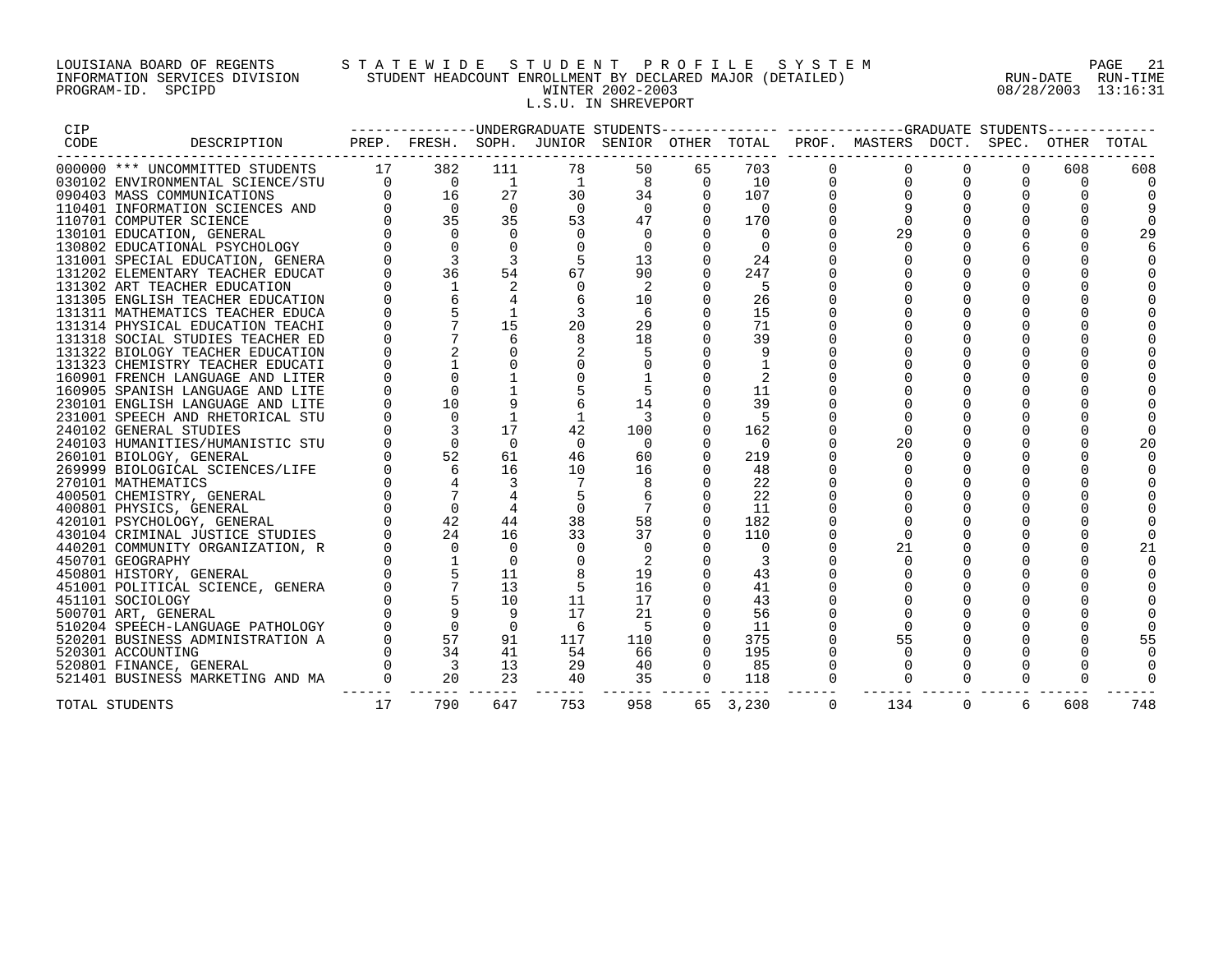## LOUISIANA BOARD OF REGENTS S T A T E W I D E S T U D E N T P R O F I L E S Y S T E M PAGE 22 INFORMATION SERVICES DIVISION STUDENT HEADCOUNT ENROLLMENT BY DECLARED MAJOR (DETAILED) RUN-DATE RUN-TIME PROGRAM-ID. SPCIPD WINTER 2002-2003 08/28/2003 13:16:31 UNIVERSITY OF NEW ORLEANS

|                                                                                                                                                                                                                                                                                                                                                                          |                |                                                           |                            |                          |                          |                |                          |                      | ---------------UNDERGRADUATE STUDENTS------------- -----------GRADUATE STUDENTS------------ |                |                            |                 |          |
|--------------------------------------------------------------------------------------------------------------------------------------------------------------------------------------------------------------------------------------------------------------------------------------------------------------------------------------------------------------------------|----------------|-----------------------------------------------------------|----------------------------|--------------------------|--------------------------|----------------|--------------------------|----------------------|---------------------------------------------------------------------------------------------|----------------|----------------------------|-----------------|----------|
|                                                                                                                                                                                                                                                                                                                                                                          |                |                                                           |                            |                          |                          |                |                          |                      | PREP. FRESH. SOPH. JUNIOR SENIOR OTHER TOTAL PROF. MASTERS DOCT. SPEC. OTHER TOTAL          |                |                            |                 |          |
|                                                                                                                                                                                                                                                                                                                                                                          |                |                                                           |                            | 294                      | 356                      |                | $0 \quad 2,429$          | $\mathbf 0$          | $\overline{0}$                                                                              | $\overline{0}$ |                            | $0 \quad 1,206$ | 1,206    |
|                                                                                                                                                                                                                                                                                                                                                                          |                |                                                           |                            |                          |                          |                | 16                       | $\mathbf 0$          |                                                                                             | $\Omega$       | 0                          | $\Omega$        |          |
|                                                                                                                                                                                                                                                                                                                                                                          |                |                                                           |                            | $\frac{5}{0}$            |                          |                | $\overline{0}$           | $\overline{0}$       | $\begin{array}{c}0\\46\end{array}$                                                          | $\Omega$       | $\mathbf 0$                | $\Omega$        | 46       |
|                                                                                                                                                                                                                                                                                                                                                                          |                |                                                           |                            | 151                      |                          |                | 705                      | $\mathbf 0$          | $\overline{5}$                                                                              |                | $\mathbf 0$                |                 | - 5      |
|                                                                                                                                                                                                                                                                                                                                                                          |                |                                                           |                            | 71                       |                          |                | 435                      | $\overline{0}$       | 61                                                                                          | $\overline{0}$ | 0                          |                 | 61       |
|                                                                                                                                                                                                                                                                                                                                                                          |                |                                                           |                            | $\mathbf 0$              |                          |                | $\overline{0}$           | $\Omega$             | 139                                                                                         | 82             | $\mathbf 0$                | $\Omega$        | 221      |
|                                                                                                                                                                                                                                                                                                                                                                          |                |                                                           |                            | $\mathbf 0$              |                          | $\Omega$       | $\overline{0}$           | 0                    | 114                                                                                         | 48             | $\Omega$                   | $\Omega$        | 162      |
|                                                                                                                                                                                                                                                                                                                                                                          |                |                                                           |                            | $\Omega$                 | $\Omega$                 | $\Omega$       | $\overline{\phantom{0}}$ | $\Omega$             | 70                                                                                          | 21             | $\Omega$                   | $\Omega$        | 91       |
|                                                                                                                                                                                                                                                                                                                                                                          |                |                                                           |                            | $\mathbf 0$              | $\overline{0}$           | $\Omega$       | $\Omega$                 | $\Omega$             | 118                                                                                         | 44             | $\Omega$                   | $\Omega$        | 162      |
|                                                                                                                                                                                                                                                                                                                                                                          |                |                                                           |                            | 99                       | 175                      | $\mathbf 0$    | 480                      |                      |                                                                                             | $\Omega$       |                            |                 |          |
|                                                                                                                                                                                                                                                                                                                                                                          |                |                                                           |                            |                          |                          |                | 10                       | $\Omega$             |                                                                                             | $\Omega$       | $\mathbf 0$                |                 |          |
|                                                                                                                                                                                                                                                                                                                                                                          |                |                                                           |                            |                          |                          |                | -3                       |                      |                                                                                             |                |                            |                 |          |
|                                                                                                                                                                                                                                                                                                                                                                          |                |                                                           |                            | $\overline{0}$           | 11                       | $\overline{0}$ | 11                       |                      |                                                                                             |                | 0                          |                 |          |
| 131312 MUSIC TEACHER EDUCATION                                                                                                                                                                                                                                                                                                                                           | $\mathbf 0$    | $\mathbf 0$                                               | $\Omega$                   | $\mathbf 0$              | $\overline{7}$           | $\Omega$       |                          |                      | $\Omega$                                                                                    |                | $\mathbf 0$                |                 |          |
| 131314 PHYSICAL EDUCATION TEACHI                                                                                                                                                                                                                                                                                                                                         | $\Omega$       | 22<br>$\overline{0}$                                      | 33                         | 24                       | 79<br>$4\overline{4}$    |                | 158                      |                      | 38                                                                                          |                | $\mathbf 0$                |                 | 38       |
| 131316 SCIENCE TEACHER EDUCATION                                                                                                                                                                                                                                                                                                                                         |                | $\bigcap$                                                 | $\Omega$<br>$\overline{1}$ | 5                        | 16                       | $\Omega$       | -6<br>22                 | $\Omega$<br>$\Omega$ | 10<br>$\Omega$                                                                              |                | $\mathbf 0$<br>$\Omega$    | $\Omega$        | 10       |
| 131318 SOCIAL STUDIES TEACHER ED<br>131328 HISTORY TEACHER EDUCATION                                                                                                                                                                                                                                                                                                     | $\mathbf 0$    | $\overline{0}$                                            | $\Omega$                   | $\overline{0}$           | $\overline{0}$           |                | $\overline{0}$           |                      |                                                                                             |                | $\mathbf 0$                |                 |          |
| 140801 CIVIL ENGINEERING, GENERA                                                                                                                                                                                                                                                                                                                                         | $\overline{0}$ |                                                           | 42                         | 39                       | 61                       | 0              | 204                      |                      |                                                                                             |                |                            |                 |          |
| 141001 ELECTRICAL, ELECTRONICS A                                                                                                                                                                                                                                                                                                                                         | $\overline{0}$ |                                                           | 106                        | 65                       | 131                      |                | 418                      |                      |                                                                                             |                | 0                          |                 |          |
| 141301 ENGINEERING SCIENCE                                                                                                                                                                                                                                                                                                                                               |                |                                                           | $\bigcirc$                 | $\overline{0}$           | $\overline{0}$           | $\Omega$       | $\overline{0}$           | $\Omega$             | 128                                                                                         | 72             | $\mathbf 0$                |                 | 200      |
| 141901 MECHANICAL ENGINEERING                                                                                                                                                                                                                                                                                                                                            |                | $\begin{array}{r} 62 \\ 116 \\ 0 \\ 72 \\ 26 \end{array}$ | 77                         | 49                       | 91                       | $\Omega$       | 289                      | $\Omega$             |                                                                                             |                | $\Omega$                   |                 |          |
| 142201 NAVAL ARCHITECTURE AND MA                                                                                                                                                                                                                                                                                                                                         | $\Omega$       |                                                           | 40                         | 22                       | 47                       | $\Omega$       | 135                      | $\Omega$             | $\Omega$                                                                                    |                | $\Omega$                   |                 |          |
| 143001 ENGINEERING/INDUSTRIAL MA                                                                                                                                                                                                                                                                                                                                         |                | $\bigcirc$                                                | $\overline{0}$             | $\overline{0}$           | $\overline{0}$           |                | $\bigcap$                | $\Omega$             | 40                                                                                          |                | $\Omega$                   |                 | 40       |
| 160901 FRENCH LANGUAGE AND LITER                                                                                                                                                                                                                                                                                                                                         |                |                                                           | $\overline{\mathbf{3}}$    | 8                        | 11                       | 0              | 25                       |                      |                                                                                             |                | 0                          |                 |          |
| 160905 SPANISH LANGUAGE AND LITE                                                                                                                                                                                                                                                                                                                                         |                |                                                           | $7\overline{ }$            | -5                       | - 9                      |                | 24                       |                      | $\Omega$                                                                                    |                | 0                          |                 |          |
| 160999 ROMANCE LANGUAGES AND LIT                                                                                                                                                                                                                                                                                                                                         |                |                                                           | $\Omega$                   | $\overline{0}$           | $\overline{\phantom{0}}$ | $\Omega$       | 0                        | $\Omega$             | 27                                                                                          |                | $\mathbf 0$                | O               | 27       |
| 230101 ENGLISH LANGUAGE AND LITE                                                                                                                                                                                                                                                                                                                                         |                |                                                           | 61                         | 53                       | 111                      | 0              | 276                      |                      | 73                                                                                          |                | 0                          |                 | 73       |
| 240102 GENERAL STUDIES                                                                                                                                                                                                                                                                                                                                                   |                |                                                           | 156                        | 201                      | 401                      |                | 919                      | $\Omega$             | $\Omega$                                                                                    |                | $\Omega$                   |                 | $\Omega$ |
| 260101 BIOLOGY, GENERAL                                                                                                                                                                                                                                                                                                                                                  |                |                                                           | 70                         | 73                       | 122                      | $\Omega$       | 370                      | $\Omega$             | 16                                                                                          | $\Omega$       | $\Omega$                   | $\Omega$        | 16       |
| 260699 MISCELLANEOUS BIOLOGICAL                                                                                                                                                                                                                                                                                                                                          |                |                                                           | $\overline{0}$             | $\overline{\phantom{0}}$ | $\overline{0}$           |                | $\overline{0}$           | $\Omega$             | $\overline{0}$                                                                              | 22             | $\mathbf 0$                | $\mathbf 0$     | 22       |
| 270101 MATHEMATICS                                                                                                                                                                                                                                                                                                                                                       |                |                                                           | 11                         |                          | 24                       | $\overline{0}$ | 49                       | 0                    | 32                                                                                          | 0              | 0                          | $\Omega$        | 32       |
| 301101 GERONTOLOGY                                                                                                                                                                                                                                                                                                                                                       |                |                                                           | $\Omega$                   | $\overline{0}$           | $\overline{0}$           |                | $\overline{0}$           |                      |                                                                                             |                |                            |                 |          |
| 380101 PHILOSOPHY                                                                                                                                                                                                                                                                                                                                                        |                |                                                           | 10 <sup>°</sup>            | 13<br>14                 | 17<br>25                 | 0<br>$\Omega$  | 41<br>65                 | $\Omega$             |                                                                                             | $\Omega$<br>61 | $\mathbf 0$<br>$\mathbf 0$ |                 | $\Omega$ |
| 400501 CHEMISTRY, GENERAL<br>400601 GEOLOGY                                                                                                                                                                                                                                                                                                                              |                |                                                           |                            | 13                       | 12                       |                | 40                       | $\Omega$             | 27                                                                                          | $\Omega$       |                            |                 | 63<br>27 |
| 400603 GEOPHYSICS AND SEISMOLOGY                                                                                                                                                                                                                                                                                                                                         |                |                                                           |                            | $\overline{0}$           | $\overline{\phantom{a}}$ |                | $\overline{7}$           | $\Omega$             | $\bigcap$                                                                                   | $\Omega$       | $\Omega$                   |                 | $\Omega$ |
| 400801 PHYSICS, GENERAL                                                                                                                                                                                                                                                                                                                                                  |                |                                                           | 8                          | - 9                      | 12                       |                | 39                       | 0                    | 13                                                                                          |                | $\mathbf 0$                |                 | 13       |
| 420101 PSYCHOLOGY, GENERAL                                                                                                                                                                                                                                                                                                                                               |                |                                                           | 141                        | 99                       | 197                      | $\Omega$       | 563                      | $\Omega$             | $\overline{0}$                                                                              | $\Omega$       | 0                          | $\Omega$        | $\Omega$ |
| 429999 PSYCHOLOGY, OTHER                                                                                                                                                                                                                                                                                                                                                 |                |                                                           | $\Omega$                   | $\Omega$                 | $\Omega$                 |                | $\Omega$                 | $\Omega$             | $\Omega$                                                                                    | 30             | $\Omega$                   | $\Omega$        | 30       |
| 440401 PUBLIC ADMINISTRATION                                                                                                                                                                                                                                                                                                                                             |                |                                                           | $\Omega$                   | $\overline{0}$           | $\Omega$                 | $\overline{0}$ | $\Omega$                 | $\Omega$             | 35                                                                                          | $\Omega$       | $\Omega$                   | $\Omega$        | 35       |
| 450201 ANTHROPOLOGY                                                                                                                                                                                                                                                                                                                                                      |                |                                                           | 30                         | 14                       | 37                       | $\mathbf 0$    | 89                       | $\Omega$             | $\Omega$                                                                                    |                | $\mathbf 0$                |                 | $\Omega$ |
| 450601 ECONOMICS, GENERAL                                                                                                                                                                                                                                                                                                                                                |                |                                                           | 1                          | $\mathbf{1}$             |                          |                | 4                        | $\Omega$             | $\Omega$                                                                                    |                | $\mathbf 0$                |                 | $\Omega$ |
| 450701 GEOGRAPHY                                                                                                                                                                                                                                                                                                                                                         |                |                                                           | 7                          | 11                       | 15                       | $\Omega$       | 38                       | $\Omega$             | 21                                                                                          | $\Omega$       | $\Omega$                   |                 | 21       |
| 450801 HISTORY, GENERAL                                                                                                                                                                                                                                                                                                                                                  |                |                                                           | 29                         | 45                       | 68                       | $\mathbf 0$    | 176                      | 0                    | 38                                                                                          | $\overline{0}$ | $\mathbf 0$                | $\mathbf 0$     | 38       |
| $\begin{array}{cccc} 0 & 0 & 0 & 0 \\ 0 & 0 & 0 & 0 \\ 0 & 0 & 0 & 0 \\ 0 & 0 & 0 & 0 \\ 0 & 0 & 161 \\ 0 & 0 & 161 \\ 0 & 0 & 0 \\ 0 & 0 & 0 \\ 0 & 0 & 0 \\ 0 & 0 & 0 \\ 0 & 0 & 0 \\ 0 & 0 & 0 \\ 0 & 0 & 0 \\ 0 & 0 & 0 \\ 0 & 0 & 0 \\ 0 & 0 & 0 \\ 0 & 0 & 0 \\ 0 & 0 & 0 \\ 0 & 0 & 0 \\ 0 & 0 & 0 \\ 0 & 0 & 0 \\ 0 & 0 & 0$<br>451001 POLITICAL SCIENCE, GENERA |                |                                                           | 80                         | 50                       | 49                       | 0              | 262                      | 0                    | 13                                                                                          | 27             | 0                          | $\Omega$        | 40       |
| 451101 SOCIOLOGY                                                                                                                                                                                                                                                                                                                                                         |                |                                                           | 22                         | 39                       | 50                       |                | 134                      | $\Omega$             | 31                                                                                          | - 0            | 0                          | 0               | 31       |
| 451201 URBAN AFFAIRS/STUDIES                                                                                                                                                                                                                                                                                                                                             |                |                                                           |                            |                          | 13                       | $\overline{0}$ | 29                       | 0                    | 21                                                                                          | 36             | 0                          | 0               | 57       |
| 500501 DRAMA/THEATER ARTS, GENER                                                                                                                                                                                                                                                                                                                                         |                |                                                           | $\Omega$                   | $\Omega$                 | $\Omega$                 | $\Omega$       | $\Omega$                 | $\Omega$             | 110                                                                                         | $\Omega$       | $\Omega$                   |                 | 110      |
| 500702 FINE/STUDIO ARTS                                                                                                                                                                                                                                                                                                                                                  |                |                                                           | $\Omega$                   | $\Omega$                 | $\Omega$                 | $\Omega$       | $\Omega$                 | $\Omega$             | 13                                                                                          | $\Omega$       | $\Omega$                   | $\Omega$        | 13       |
| 500703 ART HISTORY, CRITICISM AN                                                                                                                                                                                                                                                                                                                                         | $\Omega$       | 83                                                        | 71                         | 61                       | 96                       | $\cap$         | 311                      | $\cap$               |                                                                                             |                |                            |                 | $\Omega$ |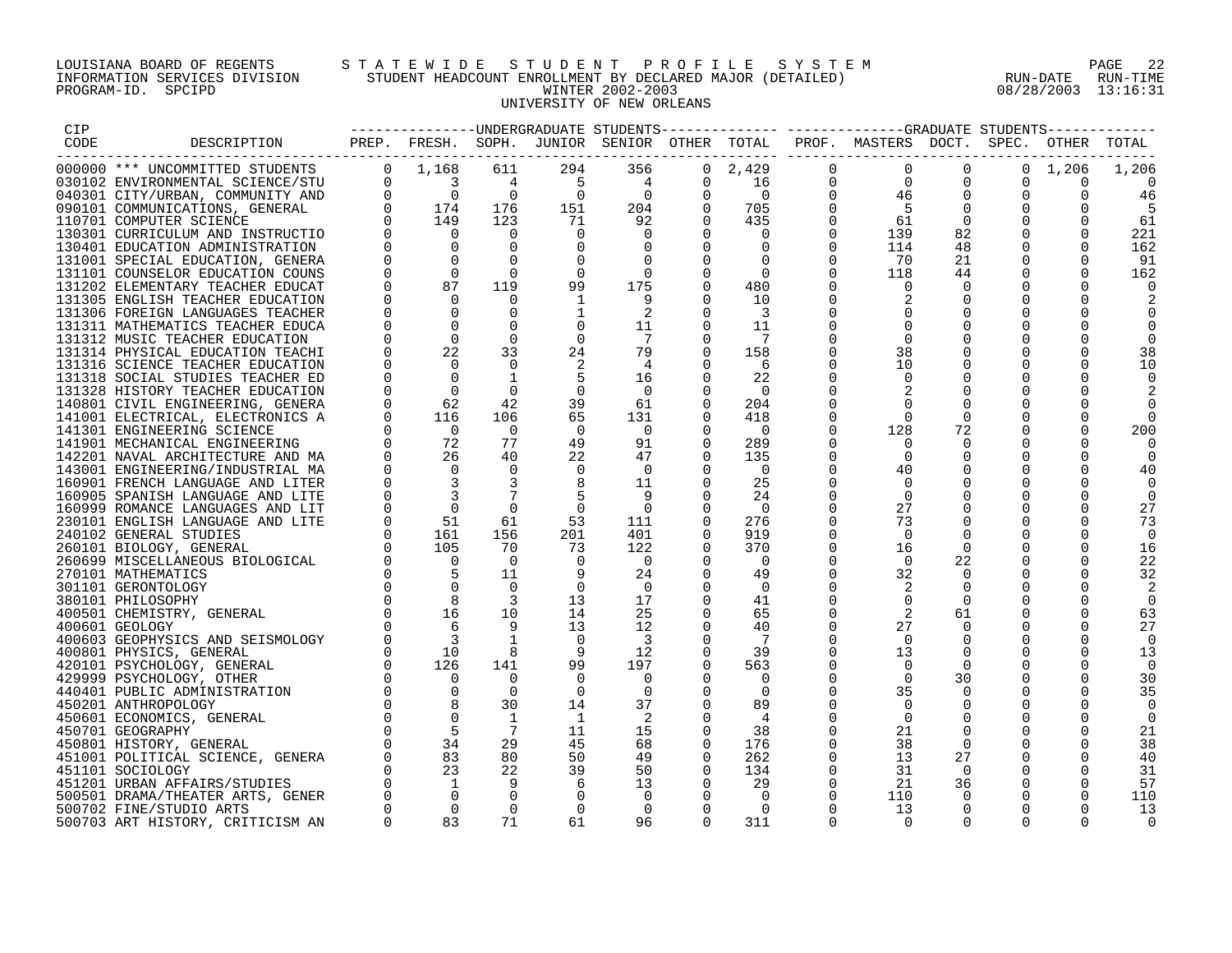## LOUISIANA BOARD OF REGENTS S T A T E W I D E S T U D E N T P R O F I L E S Y S T E M PAGE 23 INFORMATION SERVICES DIVISION STUDENT HEADCOUNT ENROLLMENT BY DECLARED MAJOR (DETAILED) RUN-DATE RUN-TIME PROGRAM-ID. SPCIPD WINTER 2002-2003 08/28/2003 13:16:31 UNIVERSITY OF NEW ORLEANS

| CIP  |                                  |       |        |             |       | -UNDERGRADUATE STUDENTS- |       |             |       |               |     | -GRADUATE STUDENTS- |       |       |
|------|----------------------------------|-------|--------|-------------|-------|--------------------------|-------|-------------|-------|---------------|-----|---------------------|-------|-------|
| CODE | DESCRIPTION                      | PREP. | FRESH. | SOPH.       |       | JUNIOR SENIOR            | OTHER | TOTAL       | PROF. | MASTERS DOCT. |     | SPEC.               | OTHER | TOTAL |
|      | 500704 ARTS MANAGEMENT           |       |        |             |       |                          |       |             |       | 23            |     |                     |       | 23    |
|      | 500901 MUSIC, GENERAL            |       | 23     |             | 28    | 54                       |       |             |       | 34            |     |                     |       | 34    |
|      | 510701 HEALTH SYSTEM/HEALTH SERV |       |        |             |       |                          |       |             |       |               |     |                     |       | 72    |
|      | 511005 MEDICAL TECHNOLOGY        |       |        |             |       |                          |       |             |       |               |     |                     |       |       |
|      | 520201 BUSINESS ADMINISTRATION A |       | 326    | 356         | 357   | 507                      |       | 1,546       |       | 732           |     |                     |       | 732   |
|      | 520301 ACCOUNTING                |       | 93     | 120         | 138   | 225                      |       | 576         |       | 62            |     |                     |       | 62    |
|      | 520601 BUSINESS/MANAGERIAL ECONO |       |        | 10          |       |                          |       | 40          |       |               |     |                     |       | 37    |
|      | 520801 FINANCE, GENERAL          |       | 45     | 70          | 83    | 107                      |       | 305         |       |               |     |                     |       |       |
|      | 520901 HOSPITALITY/ADMINISTRATIO |       |        | 66          | 55    | 86                       |       | 258         |       |               |     |                     |       |       |
|      | 521201 MANAGEMENT INFO. SYSTEMS  |       | 32     | 47          |       | 35                       |       | 161         |       |               |     |                     |       |       |
|      | 521401 BUSINESS MARKETING AND MA |       | 69     | 117         | 114   | 151                      |       | 451         |       |               |     |                     |       |       |
|      | 521601 TAXATION                  |       |        |             |       |                          |       |             |       | 24            |     |                     |       | 24    |
|      | TOTAL STUDENTS                   |       |        | 3,266 2,863 | 2,384 | 3,745                    |       | $0\,12.258$ |       | 2,194         | 480 |                     | . 206 | 3,880 |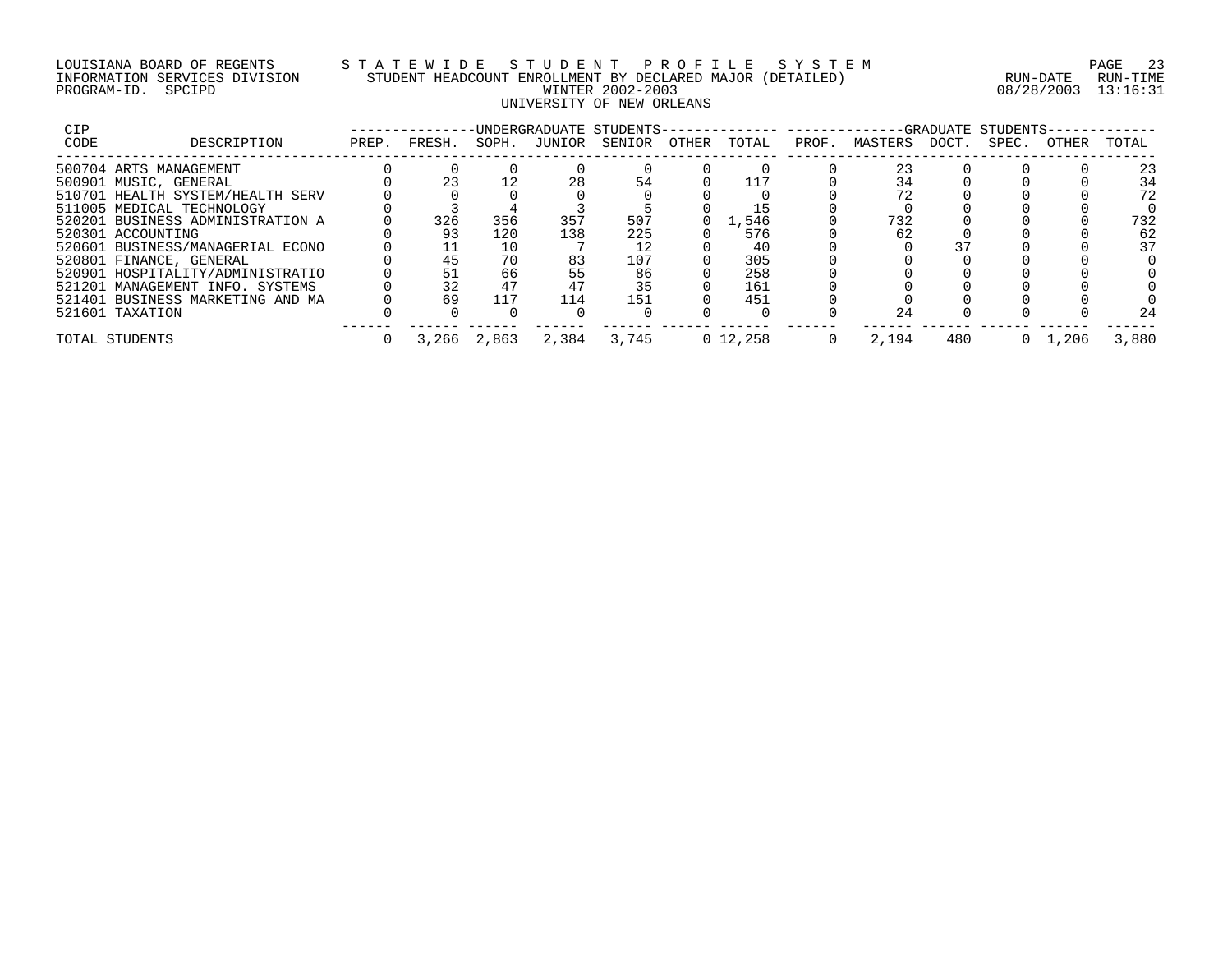## LOUISIANA BOARD OF REGENTS S T A T E W I D E S T U D E N T P R O F I L E S Y S T E M PAGE 24 INFORMATION SERVICES DIVISION STUDENT HEADCOUNT ENROLLMENT BY DECLARED MAJOR (DETAILED) RUN-DATE RUN-TIME PROGRAM-ID. SPCIPD WINTER 2002-2003 08/28/2003 13:16:31 L.S.U. LAW CENTER

| CIP          |                                                  |       |        |       |        | -UNDERGRADUATE STUDENTS-------------- --------- |       |       |       |         |       | -GRADUATE STUDENTS- |       |          |
|--------------|--------------------------------------------------|-------|--------|-------|--------|-------------------------------------------------|-------|-------|-------|---------|-------|---------------------|-------|----------|
| CODE         | DESCRIPTION                                      | PREP. | FRESH. | SOPH. | JUNIOR | SENIOR                                          | OTHER | TOTAL | PROF. | MASTERS | DOCT. | SPEC.               | OTHER | TOTAL    |
| $000000$ *** | UNCOMMITTED STUDENTS<br>220101 LAW (LL.B., J.D.) |       |        |       |        |                                                 |       |       | 62    |         |       |                     |       | 19<br>62 |
|              | 220104 JURIDICAL SCIENCE/LEGAL S                 |       |        |       |        |                                                 |       |       |       |         |       |                     |       |          |
|              | 220199 LAW AND LEGAL STUDIES, OT                 |       |        |       |        |                                                 |       |       | 560   |         |       |                     |       | 560      |
|              | TOTAL STUDENTS                                   |       |        |       |        |                                                 |       |       | 622   |         |       |                     |       | 649      |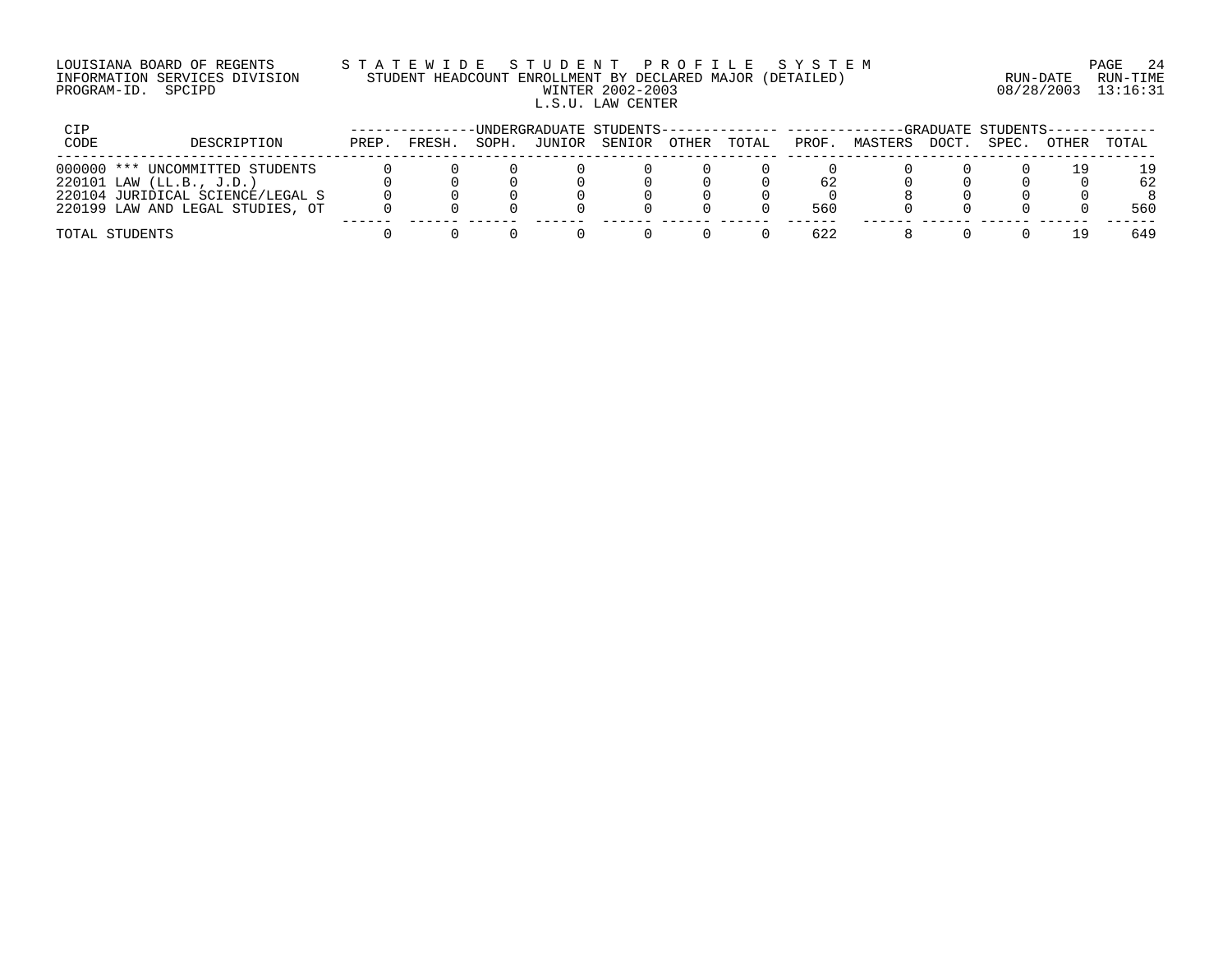## LOUISIANA BOARD OF REGENTS S T A T E W I D E S T U D E N T P R O F I L E S Y S T E M PAGE 25 INFORMATION SERVICES DIVISION STUDENT HEADCOUNT ENROLLMENT BY DECLARED MAJOR (DETAILED) RUN-DATE RUN-TIME PROGRAM-ID. SPCIPD WINTER 2002-2003 08/28/2003 13:16:31 SOUTHERN U. IN BATON ROUGE

| CIP  |             |  |  |                                                                 |                                  |                            |             | --------------DNDERGRADUATE STUDENTS------------- -----------GRADUATE STUDENTS-    |          |                  |          |           |
|------|-------------|--|--|-----------------------------------------------------------------|----------------------------------|----------------------------|-------------|------------------------------------------------------------------------------------|----------|------------------|----------|-----------|
| CODE | DESCRIPTION |  |  |                                                                 |                                  |                            |             | PREP. FRESH. SOPH. JUNIOR SENIOR OTHER TOTAL PROF. MASTERS DOCT. SPEC. OTHER TOTAL |          |                  |          |           |
|      |             |  |  | 56                                                              | 89                               | 361                        | $\mathbf 0$ | $\mathbf 0$                                                                        | $\Omega$ | $\Omega$         | 360      | 360       |
|      |             |  |  | 6                                                               | $\overline{0}$                   | 31                         | $\mathbf 0$ | $\Omega$                                                                           | $\Omega$ |                  | $\Omega$ |           |
|      |             |  |  |                                                                 | $\Omega$                         | 37                         | $\Omega$    |                                                                                    |          | $\Omega$         |          |           |
|      |             |  |  |                                                                 | $\Omega$                         | $\overline{1}$             | $\Omega$    | $\Omega$                                                                           |          | $\Omega$         | $\Omega$ |           |
|      |             |  |  |                                                                 | $\Omega$                         | 32                         | $\Omega$    | 14                                                                                 |          | 0                |          | 14        |
|      |             |  |  |                                                                 | $\Omega$                         | 116                        | $\Omega$    | $\overline{0}$                                                                     |          | $\mathbf 0$      | $\Omega$ | $\Omega$  |
|      |             |  |  | $\begin{array}{c} 6 \\ 12 \\ 0 \\ 9 \\ 23 \\ 69 \\ \end{array}$ |                                  | 240                        | 0           | 28                                                                                 |          | $\Omega$         | $\Omega$ | 28        |
|      |             |  |  | $\overline{1}$                                                  | $\Omega$                         | $\overline{\phantom{a}}^2$ | $\Omega$    | - 0                                                                                |          | $\Omega$         | $\Omega$ | $\Omega$  |
|      |             |  |  | 121                                                             | $\Omega$                         | 510                        | $\mathbf 0$ | 59                                                                                 | $\Omega$ | $\Omega$         |          | 59        |
|      |             |  |  | $\overline{0}$                                                  |                                  | $\overline{0}$             | 0           | 228                                                                                |          | $\mathbf 0$      |          | 228       |
|      |             |  |  | 10                                                              | $\Omega$                         | 37                         | $\Omega$    | 61                                                                                 | 14       | $\Omega$         | $\Omega$ | 75        |
|      |             |  |  | $\overline{0}$                                                  | $\Omega$                         | $\bigcap$                  | $\Omega$    | 22                                                                                 |          | $\Omega$         | $\Omega$ | 22        |
|      |             |  |  | 89                                                              | $\mathbf 0$                      | 324                        | $\mathbf 0$ | 17                                                                                 | 0        | $\mathbf 0$      | $\Omega$ | 17        |
|      |             |  |  | $\overline{\phantom{a}}$                                        | 0                                | $\frac{4}{3}$              | $\Omega$    | $\Omega$                                                                           | $\Omega$ | $\mathbf 0$      |          |           |
|      |             |  |  | 99                                                              | $\Omega$                         | 236                        |             |                                                                                    |          |                  |          |           |
|      |             |  |  | $\overline{1}$                                                  |                                  | $\overline{1}$             |             |                                                                                    |          |                  |          |           |
|      |             |  |  | 12                                                              | $\Omega$                         | 27                         | 0           |                                                                                    | $\Omega$ | $\Omega$         |          |           |
|      |             |  |  | $\overline{0}$                                                  | $\Omega$                         | $\Omega$                   |             | $\Omega$                                                                           | 36       | $\Omega$         |          | 36        |
|      |             |  |  | $\overline{0}$                                                  |                                  | $\Omega$                   | $\Omega$    | 14                                                                                 | $\Omega$ | $\Omega$         |          |           |
|      |             |  |  | 26                                                              | $\Omega$                         | 80                         |             |                                                                                    |          | $\Omega$         |          |           |
|      |             |  |  | 110                                                             | $\Omega$                         | 307                        | $\Omega$    |                                                                                    |          | $\mathbf 0$      |          |           |
|      |             |  |  | 67                                                              | $\Omega$                         | 199                        | $\Omega$    |                                                                                    |          | $\Omega$         |          |           |
|      |             |  |  | 40                                                              | $\overline{0}$                   | 165                        |             |                                                                                    |          | 0                |          |           |
|      |             |  |  | $\overline{1}$                                                  |                                  | $\overline{1}$             |             |                                                                                    | $\Omega$ | $\Omega$         |          |           |
|      |             |  |  | $\overline{0}$                                                  | $\overline{0}$                   |                            |             |                                                                                    |          |                  |          |           |
|      |             |  |  | 76                                                              | $\Omega$                         | 127                        | $\Omega$    |                                                                                    |          | $\Omega$         |          |           |
|      |             |  |  | $\overline{0}$                                                  | $\Omega$                         | $\overline{1}$             | 377         |                                                                                    | $\Omega$ | $\Omega$         |          | 377       |
|      |             |  |  | 23                                                              | $\Omega$                         | 67                         | $\Omega$    |                                                                                    |          |                  |          |           |
|      |             |  |  | $\bigcirc$                                                      | $\Omega$                         |                            | $\Omega$    | $\Omega$                                                                           |          | 0                |          | $\Omega$  |
|      |             |  |  | 92                                                              | $\Omega$                         | 343                        | 0           | 17                                                                                 |          | $\Omega$         | $\Omega$ | 17        |
|      |             |  |  | $\overline{0}$                                                  | $\Omega$                         | $\overline{0}$             | $\Omega$    | $\overline{0}$                                                                     | 10       | $\Omega$         | $\Omega$ | 10        |
|      |             |  |  | 15                                                              | $\Omega$                         | 27                         | $\Omega$    | 13                                                                                 | $\Omega$ | $\Omega$         | $\Omega$ | 13        |
|      |             |  |  | 103                                                             | 0                                | 220                        | $\Omega$    | 51                                                                                 |          | $\Omega$         | $\Omega$ | 51        |
|      |             |  |  | 45                                                              | $\Omega$                         | 115                        | $\Omega$    |                                                                                    |          | $\Omega$         |          |           |
|      |             |  |  | 11                                                              | $\Omega$                         | 27                         | $\Omega$    |                                                                                    |          | $\Omega$         |          |           |
|      |             |  |  | 110                                                             | $\overline{0}$                   | 321                        | $\Omega$    |                                                                                    |          | $\Omega$         |          |           |
|      |             |  |  | 66<br>17                                                        | $\overline{0}$<br>$\overline{0}$ | 159<br>81                  | 0<br>0      |                                                                                    |          | $\mathbf 0$<br>0 |          |           |
|      |             |  |  | $\overline{0}$                                                  | $\Omega$                         | $\Omega$                   | $\Omega$    |                                                                                    | $\Omega$ | $\Omega$         |          |           |
|      |             |  |  | $\overline{0}$                                                  | $\Omega$                         | $\Omega$                   | $\Omega$    | 123                                                                                | 36       | $\Omega$         | $\Omega$ | 123<br>36 |
|      |             |  |  | 83                                                              | $\Omega$                         | 219                        | $\Omega$    | - 0                                                                                | $\Omega$ | $\Omega$         | $\Omega$ |           |
|      |             |  |  | $\overline{0}$                                                  | $\Omega$                         | $\overline{0}$             | $\Omega$    | 64                                                                                 | $\Omega$ | $\Omega$         | $\Omega$ | 64        |
|      |             |  |  | 24                                                              | $\Omega$                         | 39                         | $\Omega$    |                                                                                    | $\Omega$ | $\Omega$         |          |           |
|      |             |  |  | 66                                                              | $\overline{0}$                   | 210                        | $\Omega$    |                                                                                    |          | $\mathbf 0$      |          |           |
|      |             |  |  | 31                                                              | $\overline{0}$                   | 55                         | $\Omega$    |                                                                                    | $\Omega$ | $\Omega$         |          |           |
|      |             |  |  |                                                                 | $\overline{0}$                   | 20                         |             |                                                                                    | $\Omega$ | 0                |          |           |
|      |             |  |  | - 8                                                             | $\Omega$                         | 60                         |             | $\Omega$                                                                           | $\Omega$ | $\mathbf 0$      |          |           |
|      |             |  |  |                                                                 | $\Omega$                         | 1                          |             |                                                                                    |          | $\Omega$         |          |           |
|      |             |  |  | 15                                                              | $\Omega$                         | 74                         |             |                                                                                    |          |                  |          |           |
|      |             |  |  | 35                                                              | 1                                | 73                         | $\Omega$    | $\Omega$                                                                           |          | $\Omega$         |          |           |
|      |             |  |  | $\Omega$                                                        | $\cap$                           | $\Omega$                   | $\cap$      | 83                                                                                 |          |                  |          | 83        |
|      |             |  |  |                                                                 |                                  |                            |             |                                                                                    |          |                  |          |           |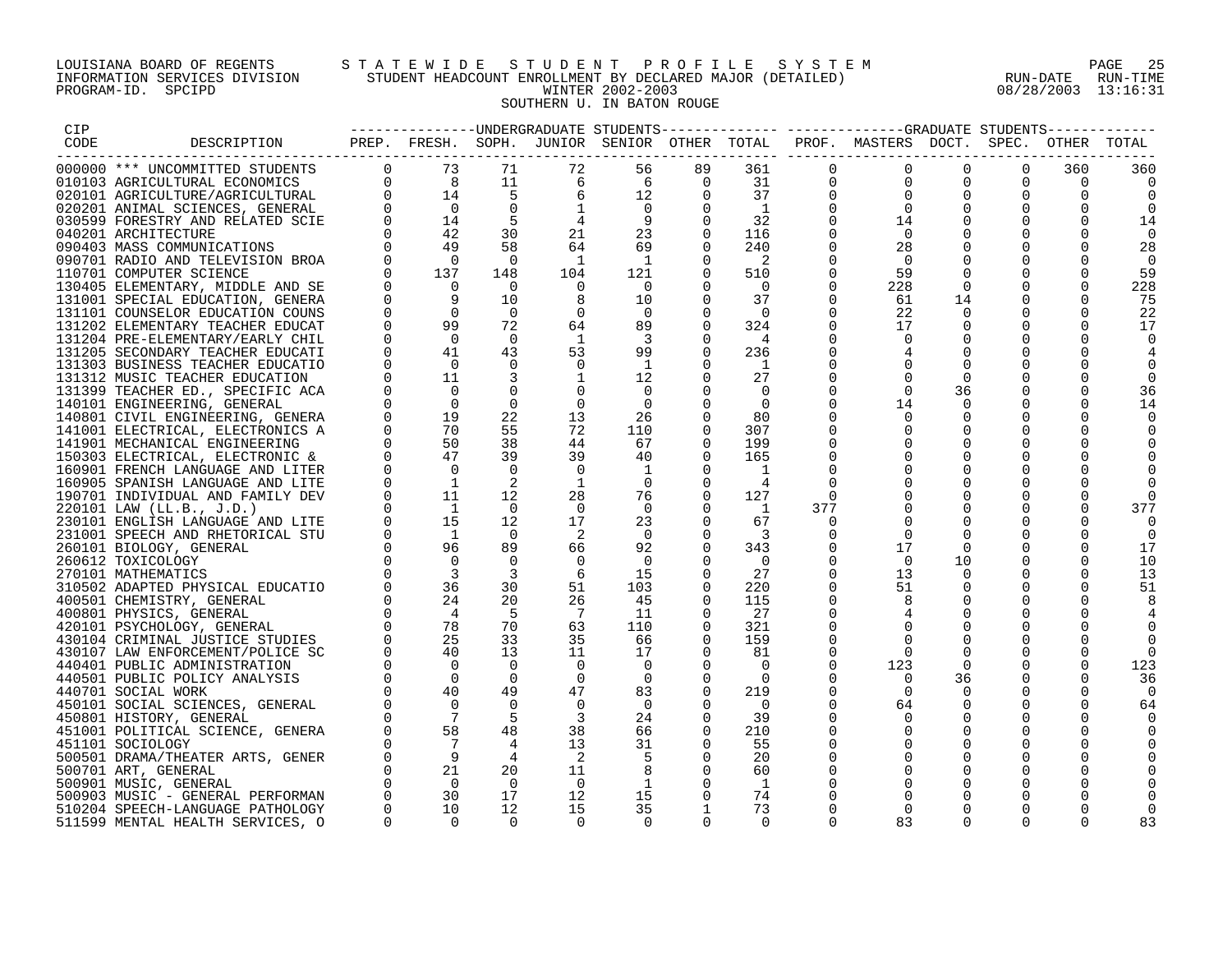## LOUISIANA BOARD OF REGENTS S T A T E W I D E S T U D E N T P R O F I L E S Y S T E M PAGE 26 INFORMATION SERVICES DIVISION STUDENT HEADCOUNT ENROLLMENT BY DECLARED MAJOR (DETAILED) RUN-DATE RUN-TIME PROGRAM-ID. SPCIPD WINTER 2002-2003 08/28/2003 13:16:31 SOUTHERN U. IN BATON ROUGE

| CIP                     |                                  |       |        |       |       | -UNDERGRADUATE STUDENTS- |       |       |       |         |       | -GRADUATE STUDENTS- |       |       |
|-------------------------|----------------------------------|-------|--------|-------|-------|--------------------------|-------|-------|-------|---------|-------|---------------------|-------|-------|
| CODE                    | DESCRIPTION                      | PREP. | FRESH. | SOPH. |       | JUNIOR SENIOR            | OTHER | TOTAL | PROF. | MASTERS | DOCT. | SPEC.               | OTHER | TOTAL |
|                         | 511601 NURSING (R.N. TRAINING)   |       | 233    | 154   | 163   | 252                      |       | 802   |       |         |       |                     |       |       |
|                         | 511605 NURSING, FAMILY PRACTICE  |       |        |       |       |                          |       |       |       | 29      |       |                     |       | 29    |
|                         | 511608 NURSING SCIENCE (POST-R.N |       |        |       |       |                          |       |       |       |         |       |                     |       | 11    |
|                         | 512399 REHABILITATION/THERAPEUTI |       | 24     | 25    |       |                          |       | 157   |       |         |       |                     |       | 27    |
|                         | 520201 BUSINESS ADMINISTRATION A |       | 197    | 175   | 115   | 117                      |       | 604   |       |         |       |                     |       |       |
| 520301 ACCOUNTING       |                                  |       |        |       | 62    | 90                       |       | 292   |       |         |       |                     |       |       |
|                         | 520601 BUSINESS/MANAGERIAL ECONO |       | 14     | 19    | 2.0   | 20                       |       | 73    |       |         |       |                     |       |       |
| 520801 FINANCE, GENERAL |                                  |       |        |       |       |                          |       |       |       |         |       |                     |       |       |
|                         | 521401 BUSINESS MARKETING AND MA |       | 46     | 33    | 36    |                          |       | 186   |       |         |       |                     |       |       |
| TOTAL STUDENTS          |                                  |       |        |       | 1,458 | 2,209                    | 90    | 7.076 | 377   | 866     | 107   |                     | 360   | .710  |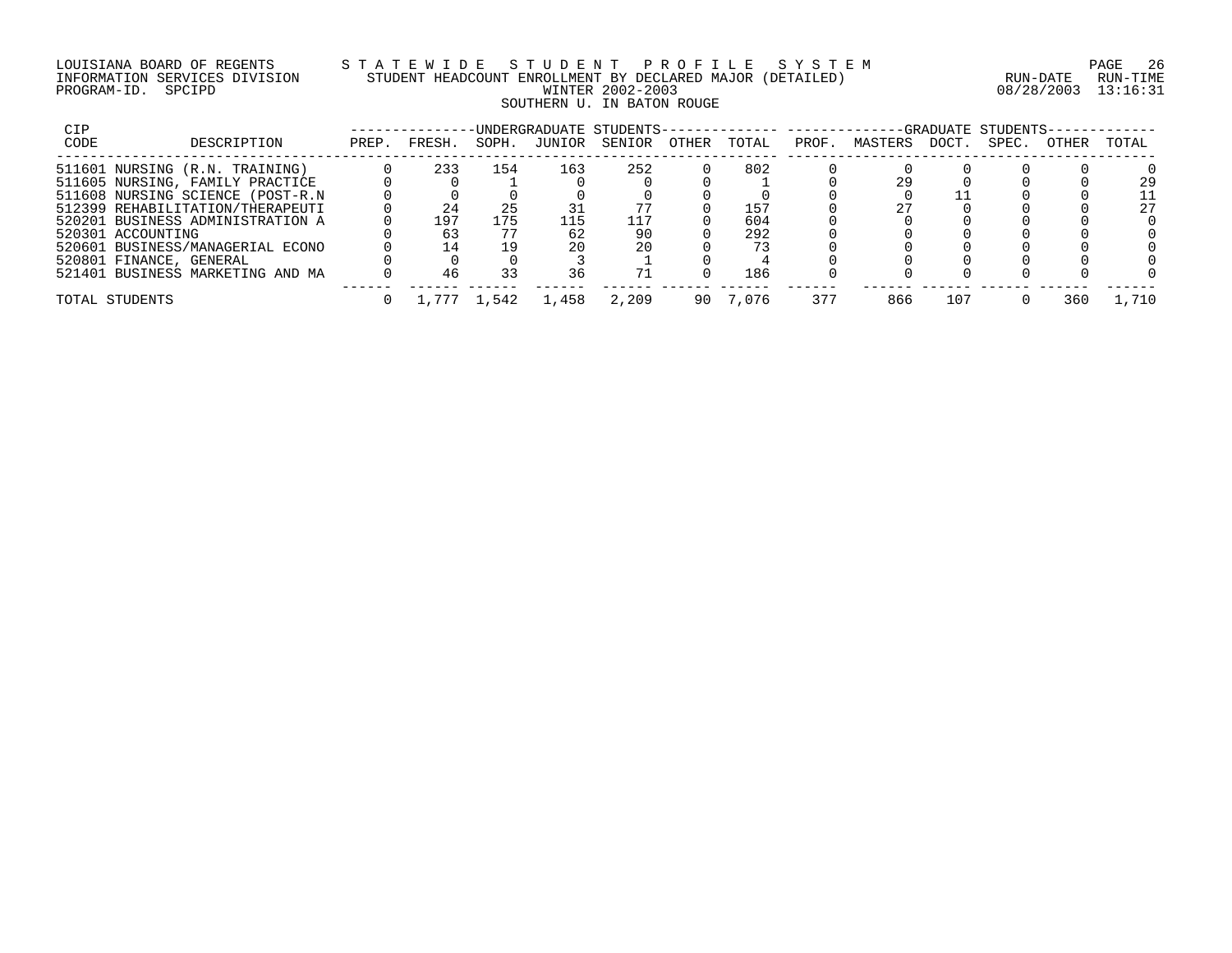## LOUISIANA BOARD OF REGENTS S T A T E W I D E S T U D E N T P R O F I L E S Y S T E M PAGE 27 INFORMATION SERVICES DIVISION STUDENT HEADCOUNT ENROLLMENT BY DECLARED MAJOR (DETAILED) RUN-DATE RUN-TIME PROGRAM-ID. SPCIPD WINTER 2002-2003 08/28/2003 13:16:31 SOUTHERN U. IN NEW ORLEANS

| CIP  |                                  |          |     |     |       |                 |          | --------------UNDERGRADUATE STUDENTS-------------- ------------GRADUATE STUDENTS- |   |          |     |       |
|------|----------------------------------|----------|-----|-----|-------|-----------------|----------|-----------------------------------------------------------------------------------|---|----------|-----|-------|
| CODE | DESCRIPTION                      |          |     |     |       |                 |          | PREP. FRESH. SOPH. JUNIOR SENIOR OTHER TOTAL PROF. MASTERS DOCT. SPEC. OTHER      |   |          |     | TOTAL |
|      | 000000 *** UNCOMMITTED STUDENTS  | 820      | 254 | 65  | 19    | $0 \quad 1,158$ |          |                                                                                   |   | $\Omega$ | 195 | 195   |
|      | 090401 JOURNALISM                | $\Omega$ | 3   | 11  | 15    | 29              |          |                                                                                   |   |          |     |       |
|      | 110101 COMPUTER AND INFORMATION  |          |     |     |       |                 |          |                                                                                   |   |          |     |       |
|      | 110401 INFORMATION SCIENCES AND  |          |     |     |       |                 |          | 30                                                                                |   |          |     | 30    |
|      | 110701 COMPUTER SCIENCE          |          | 30  | 39  | 107   | 176             |          |                                                                                   |   |          |     |       |
|      | 131202 ELEMENTARY TEACHER EDUCAT |          | 33  | 73  | 169   | 283             |          |                                                                                   |   |          | 10  | 10    |
|      | 131302 ART TEACHER EDUCATION     |          |     |     |       |                 |          |                                                                                   |   |          |     |       |
|      | 131305 ENGLISH TEACHER EDUCATION |          |     |     |       | 12              |          |                                                                                   |   |          |     |       |
|      | 131311 MATHEMATICS TEACHER EDUCA |          |     |     |       | 12              |          |                                                                                   |   |          |     |       |
|      | 131312 MUSIC TEACHER EDUCATION   |          |     |     |       |                 |          |                                                                                   |   |          |     |       |
|      | 131316 SCIENCE TEACHER EDUCATION |          |     |     |       |                 |          |                                                                                   |   |          |     |       |
|      | 131318 SOCIAL STUDIES TEACHER ED |          |     |     |       |                 |          |                                                                                   |   |          |     |       |
|      | 131330 SPANISH LANGUAGE TEACHER  |          |     |     |       |                 |          |                                                                                   |   |          |     |       |
|      | 139999 EDUCATION, OTHER          |          |     |     |       |                 |          | 84                                                                                |   |          |     |       |
|      | 160905 SPANISH LANGUAGE AND LITE |          |     |     |       |                 |          |                                                                                   |   |          |     |       |
|      | 230101 ENGLISH LANGUAGE AND LITE |          |     |     |       | 18              |          |                                                                                   |   |          |     |       |
|      | 240102 GENERAL STUDIES           |          |     |     | 22    | 25              |          |                                                                                   |   |          |     |       |
|      | 260101 BIOLOGY, GENERAL          |          | 24  |     | 73    | 131             |          |                                                                                   |   |          |     |       |
|      | 270101 MATHEMATICS               |          |     |     | 13    | 22              |          |                                                                                   |   |          |     |       |
|      | 301401 MUSEOLOGY/MUSEUM STUDIES  |          |     |     |       | $\Omega$        |          |                                                                                   |   |          |     |       |
|      | 400501 CHEMISTRY, GENERAL        |          |     |     |       | 21              |          |                                                                                   |   |          |     |       |
|      | 400801 PHYSICS, GENERAL          |          |     |     |       | 15              |          |                                                                                   |   |          |     |       |
|      | 420101 PSYCHOLOGY, GENERAL       |          | 16  | 19  | 98    | 134             |          |                                                                                   |   |          |     |       |
|      | 430104 CRIMINAL JUSTICE STUDIES  |          | 28  | 39  | 87    | 155             |          | 63                                                                                |   |          |     | 67    |
|      | 440701 SOCIAL WORK               |          | 23  | 43  | 101   | 167             |          | 259                                                                               |   |          | 11  | 270   |
|      | 450801 HISTORY, GENERAL          |          |     |     | 24    | 27              |          |                                                                                   |   |          |     |       |
|      | 451001 POLITICAL SCIENCE, GENERA |          |     |     | 11    | 13              |          |                                                                                   |   |          |     |       |
|      | 451101 SOCIOLOGY                 |          |     |     | 25    | 35              |          |                                                                                   |   |          |     |       |
|      | 500701 ART, GENERAL              |          |     |     |       | 18              |          |                                                                                   |   |          |     |       |
|      | 511501 ALCOHOL/DRUG ABUSE COUNSE |          |     |     | 25    | 37              |          |                                                                                   |   |          | 21  |       |
|      | 520201 BUSINESS ADMINISTRATION A |          | 45  | 73  | 142   | 262             |          |                                                                                   |   |          |     |       |
|      | 520301 ACCOUNTING                |          | 11  | 30  | 70    | 111             |          |                                                                                   |   |          |     |       |
|      | TOTAL STUDENTS                   | 834      | 511 | 471 | 1,072 | 0, 2, 888       | $\Omega$ | 442                                                                               | 0 | $\Omega$ | 265 | 707   |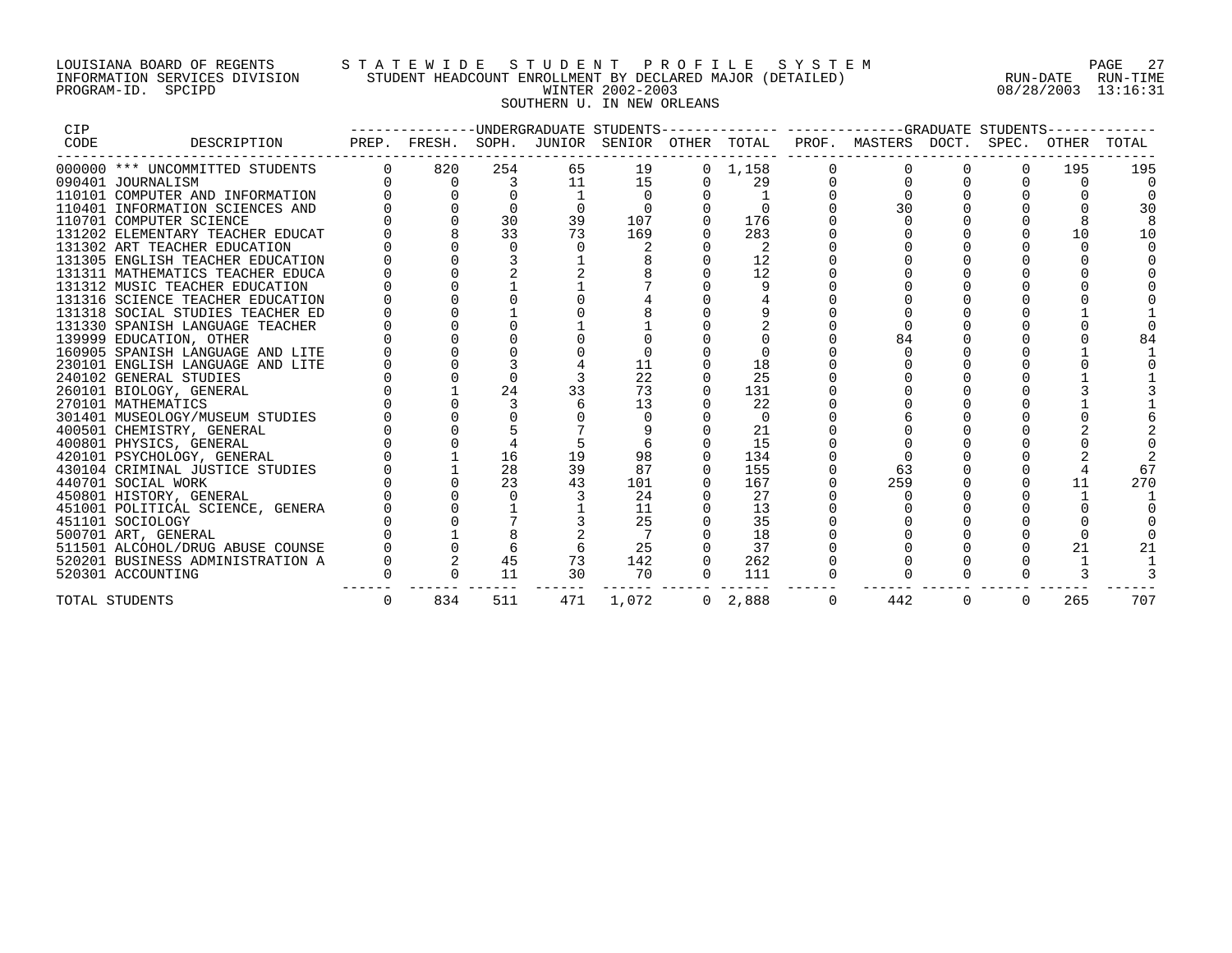## LOUISIANA BOARD OF REGENTS S T A T E W I D E S T U D E N T P R O F I L E S Y S T E M PAGE 28 INFORMATION SERVICES DIVISION STUDENT HEADCOUNT ENROLLMENT BY DECLARED MAJOR (DETAILED) RUN-DATE RUN-TIME PROGRAM-ID. SPCIPD WINTER 2002-2003 08/28/2003 13:16:31 SOUTHERN U. IN SHREVEPORT

| CIP  |                                  |   |                |                |              |    |           | --------------UNDERGRADUATE STUDENTS-------------- ------------GRADUATE STUDENTS------------ |          |          |                   |  |
|------|----------------------------------|---|----------------|----------------|--------------|----|-----------|----------------------------------------------------------------------------------------------|----------|----------|-------------------|--|
| CODE | DESCRIPTION                      |   |                |                |              |    |           | PREP. FRESH. SOPH. JUNIOR SENIOR OTHER TOTAL PROF. MASTERS DOCT.                             |          |          | SPEC. OTHER TOTAL |  |
|      | 110101 COMPUTER AND INFORMATION  |   | 41             | 15             |              |    | 61        |                                                                                              |          |          |                   |  |
|      | 120301 FUNERAL SERVICES AND MORT |   | 10             | 2              |              |    | 12        |                                                                                              |          |          |                   |  |
|      | 131204 PRE-ELEMENTARY/EARLY CHIL |   | 185            | 61             |              | 35 | 281       |                                                                                              |          |          |                   |  |
|      | 131501 TEACHER ASSISTANT/AIDE    |   | $\mathbf{1}$   |                |              |    | 1         |                                                                                              |          |          |                   |  |
|      | 150303 ELECTRICAL, ELECTRONIC &  |   | 22             |                |              |    | 36        |                                                                                              |          |          |                   |  |
|      | 200203 CHILD CARE SERVICES MANAG |   |                |                |              |    |           |                                                                                              |          |          |                   |  |
|      | 220103 PARALEGAL/LEGAL ASSISTANT |   |                |                |              |    |           |                                                                                              |          |          |                   |  |
|      | 240102 GENERAL STUDIES           |   | 431            | 108            |              | 63 | 602       |                                                                                              |          |          |                   |  |
|      | 260101 BIOLOGY, GENERAL          |   | 17             | 15             |              |    | 40        |                                                                                              |          |          |                   |  |
|      | 270101 MATHEMATICS               |   |                |                |              |    |           |                                                                                              |          |          |                   |  |
|      | 400501 CHEMISTRY, GENERAL        |   |                |                |              |    | 14        |                                                                                              |          |          |                   |  |
|      | 430103 CRIMINAL JUSTICE/LAW ENFO |   | 48             | 20             |              |    | 73        |                                                                                              |          |          |                   |  |
|      | 439999 PROTECTIVE SERVICES, OTHE |   |                |                |              |    | 13        |                                                                                              |          |          |                   |  |
|      | 451101 SOCIOLOGY                 |   |                |                |              |    |           |                                                                                              |          |          |                   |  |
|      | 470104 COMPUTER INSTALLER AND RE |   |                |                |              |    |           |                                                                                              |          |          |                   |  |
|      | 470608 AIRCRAFT MECHANIC/TECHNIC |   |                |                |              |    | 10        |                                                                                              |          |          |                   |  |
|      | 470609 AVIATION SYSTEMS AND AVIO |   | 11             |                |              |    | 20        |                                                                                              |          |          |                   |  |
|      | 510602 DENTAL HYGIENIST          |   | 84             | 29             |              | 13 | 126       |                                                                                              |          |          |                   |  |
|      | 510707 MEDICAL RECORDS TECHNOLOG |   | 17             | 6              |              |    | 26        |                                                                                              |          |          |                   |  |
|      | 510901 CARDIOVASCULAR TECHNOLOGY |   | $\Omega$       |                |              | 2  | 3         |                                                                                              |          |          |                   |  |
|      | 510907 MEDICAL RADIOLOGIC TECHNO |   | 177            | 59             |              | 26 | 262       |                                                                                              |          |          |                   |  |
|      | 510908 RESPIRATORY THERAPY TECHN |   | 61             | 13             |              | 16 | 90        |                                                                                              |          |          |                   |  |
|      | 510909 SURGICAL/OPERATING ROOM T |   | 26             | 11             |              |    | 41        |                                                                                              |          |          |                   |  |
|      | 510910 DIAGNOSTIC MEDICAL SONOGR |   |                | 0              |              |    |           |                                                                                              |          |          |                   |  |
|      | 510999 HEALTH AND MEDICAL DIAGNO |   | 11             | 11             |              |    | 26        |                                                                                              |          |          |                   |  |
|      | 511003 HEMATOLOGY TECHNOLOGY/TEC |   | 33             | 12             |              |    | 52        |                                                                                              |          |          |                   |  |
|      | 511004 MEDICAL LABORATORY TECHNI |   | 36             | 11             |              | 19 | 66        |                                                                                              |          |          |                   |  |
|      | 511501 ALCOHOL/DRUG ABUSE COUNSE |   | 16             | 15             |              |    | 33        |                                                                                              |          |          |                   |  |
|      | 511502 PSYCHIATRIC/MENTAL HEALTH |   | $\overline{0}$ | $\overline{0}$ |              |    |           |                                                                                              |          |          |                   |  |
|      | 511599 MENTAL HEALTH SERVICES, O |   | 30             | 15             |              |    | 52        |                                                                                              |          |          |                   |  |
|      | 520201 BUSINESS ADMINISTRATION A |   | 96             | 33             |              |    | 138       |                                                                                              |          |          |                   |  |
|      | 520301 ACCOUNTING                |   | 32             | 30             |              |    | -70       |                                                                                              |          |          |                   |  |
|      | 520901 HOSPITALITY/ADMINISTRATIO |   |                |                |              |    | 19        |                                                                                              |          |          |                   |  |
|      | TOTAL STUDENTS                   | 0 | 1,427          | 508            | $\mathbf{0}$ |    | 257 2,192 | $\Omega$                                                                                     | $\Omega$ | $\Omega$ |                   |  |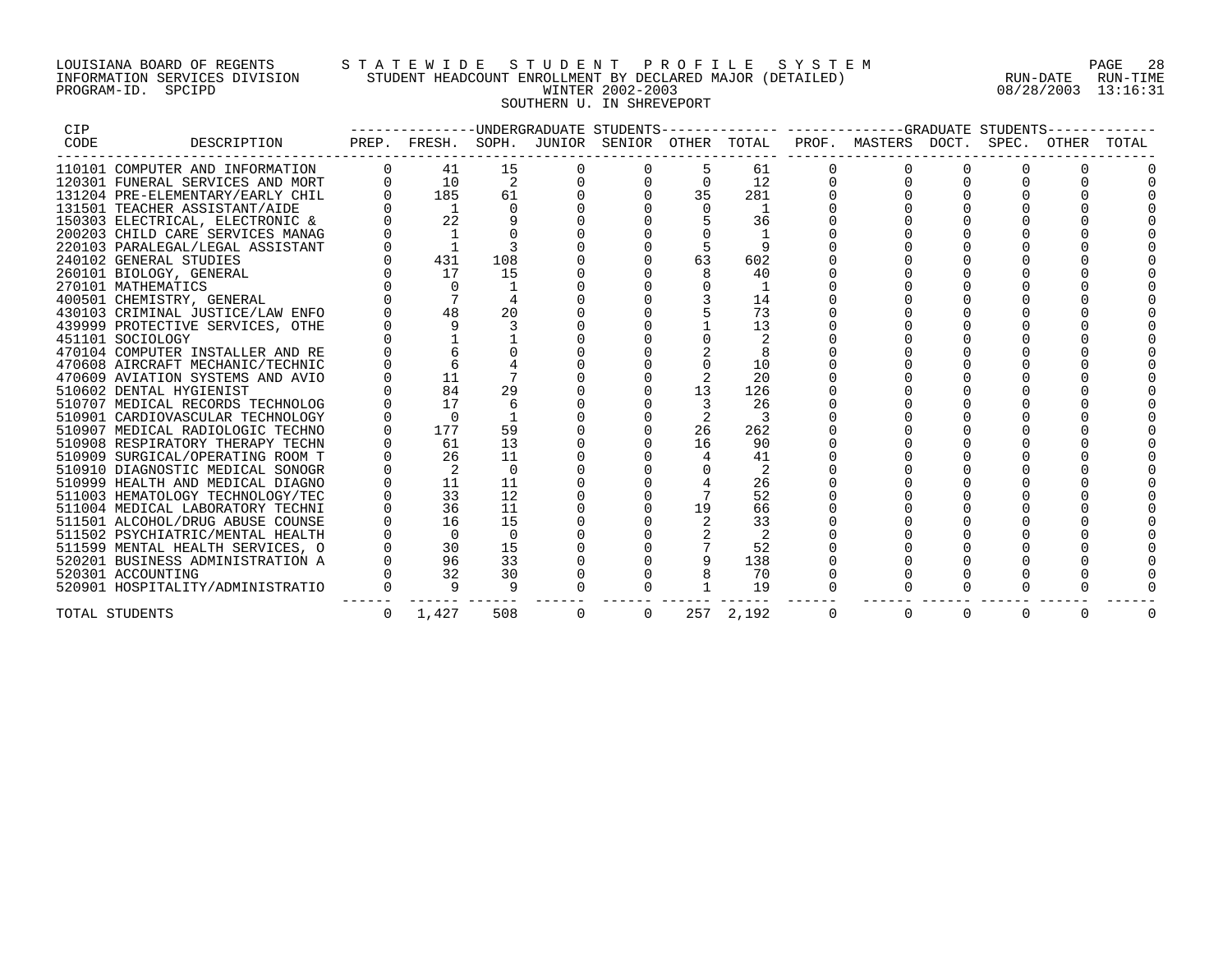## LOUISIANA BOARD OF REGENTS S T A T E W I D E S T U D E N T P R O F I L E S Y S T E M PAGE 29 INFORMATION SERVICES DIVISION STUDENT HEADCOUNT ENROLLMENT BY DECLARED MAJOR (DETAILED) RUN-DATE RUN-TIME PROGRAM-ID. SPCIPD WINTER 2002-2003 08/28/2003 13:16:31 BATON ROUGE COMMUNITY COLLEGE

| CIP  |                                  |       |        |       |        | -UNDERGRADUATE STUDENTS-------------- --------- |       |       |       |         |      | -GRADUATE STUDENTS- |       |       |
|------|----------------------------------|-------|--------|-------|--------|-------------------------------------------------|-------|-------|-------|---------|------|---------------------|-------|-------|
| CODE | DESCRIPTION                      | PREP. | FRESH. | SOPH. | JUNIOR | SENIOR                                          | OTHER | TOTAL | PROF. | MASTERS | DOCT | SPEC.               | OTHER | TOTAL |
|      | 000000 *** UNCOMMITTED STUDENTS  | 34    | 2,307  | 402   |        |                                                 | 102   | 2,845 |       |         |      |                     |       |       |
|      | 150699 INDUSTRIAL PRODUCTION TEC |       | 179    | 48    |        |                                                 | 34    | 263   |       |         |      |                     |       |       |
|      | 240101 LIBERAL ARTS AND SCIENCES |       | 234    |       |        |                                                 | 23    | 334   |       |         |      |                     |       |       |
|      | 240102 GENERAL STUDIES           |       | 200    | 116   |        |                                                 | 27    | 344   |       |         |      |                     |       |       |
|      | 240199 LIBERAL ART & SCIENCES, G |       | 197    |       |        |                                                 | 14    | 282   |       |         |      |                     |       |       |
|      | 520205 OPERATIONS MANAGEMENT AND |       | 270    |       |        |                                                 | 50    | 432   |       |         |      |                     |       |       |
|      | TOTAL STUDENTS                   |       | 3,387  | 826   |        |                                                 | 250   | 4,500 |       |         |      |                     |       |       |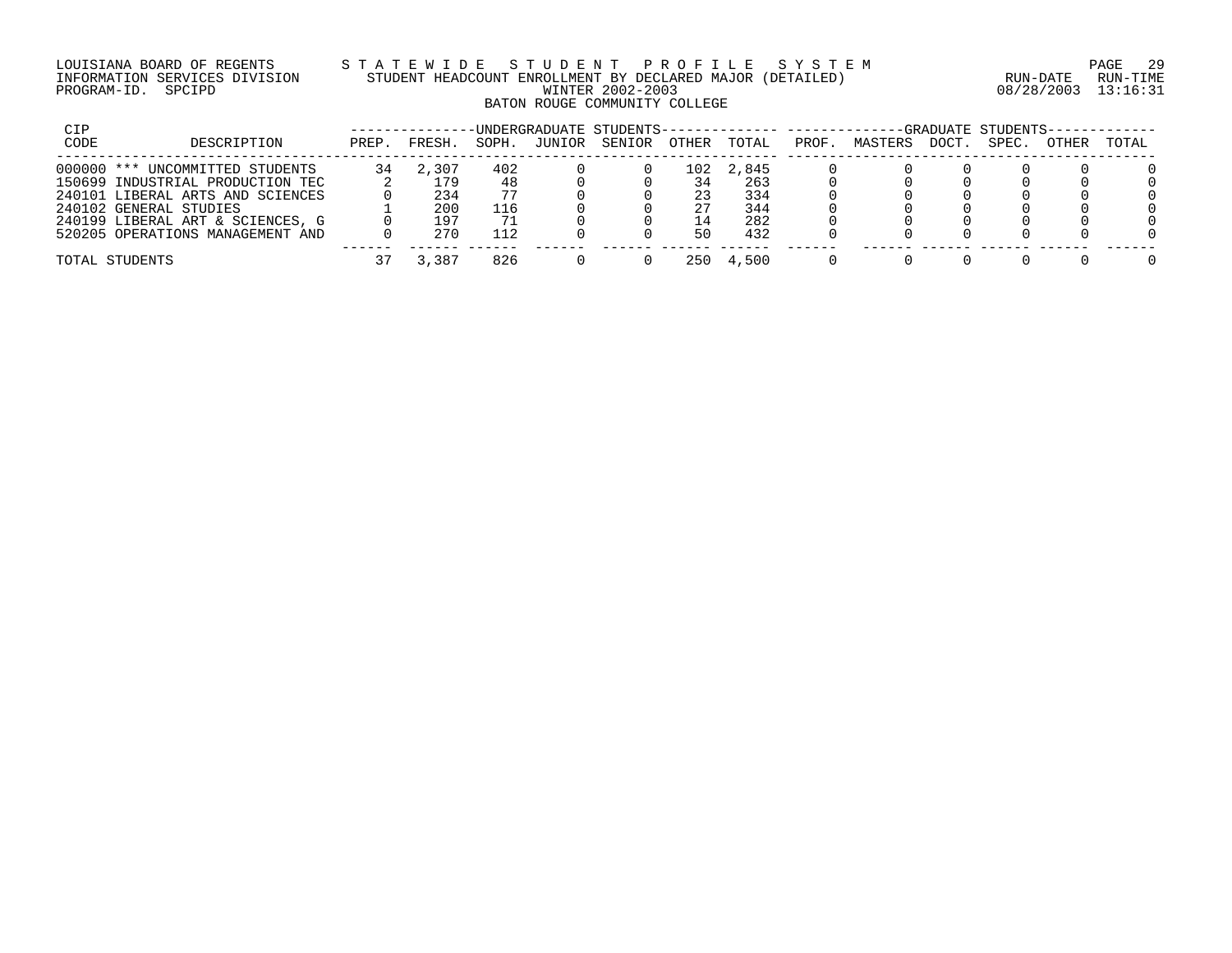## LOUISIANA BOARD OF REGENTS S T A T E W I D E S T U D E N T P R O F I L E S Y S T E M PAGE 30 INFORMATION SERVICES DIVISION STUDENT HEADCOUNT ENROLLMENT BY DECLARED MAJOR (DETAILED) RUN-DATE RUN-TIME PROGRAM-ID. SPCIPD WINTER 2002-2003 08/28/2003 13:16:31 BOSSIER PARISH COMMUNITY COLLEGE

| <b>CIP</b> |                                  |     | ------------UNDERGRADUATE STUDENTS--         |             |   |                 |                     |       |       |       |
|------------|----------------------------------|-----|----------------------------------------------|-------------|---|-----------------|---------------------|-------|-------|-------|
| CODE       | DESCRIPTION                      |     | PREP. FRESH. SOPH. JUNIOR SENIOR OTHER TOTAL |             |   |                 | PROF. MASTERS DOCT. | SPEC. | OTHER | TOTAL |
|            | 000000 *** UNCOMMITTED STUDENTS  | 121 | 159                                          | 116         |   | 396             |                     |       |       |       |
|            | 090701 RADIO AND TELEVISION BROA |     | 53                                           | 72          |   | 125             |                     |       |       |       |
|            | 100199 COMMUNICATIONS TECHNOL./T |     |                                              |             |   | 18              |                     |       |       |       |
|            | 110401 INFORMATION SCIENCES AND  |     | 111                                          | 60          |   | 172             |                     |       |       |       |
|            | 119999 COMPUTER AND INFORMATION  |     |                                              |             |   |                 |                     |       |       |       |
|            | 120503 CULINARY ARTS/CHEF TRAINI |     | 16                                           |             |   | 21              |                     |       |       |       |
|            | 150699 INDUSTRIAL PRODUCTION TEC |     | 19                                           |             |   | 22              |                     |       |       |       |
|            | 240000 *** TRANSFER STUDENTS *** | 57  | 204                                          | 236         |   | 497             |                     |       |       |       |
|            | 240102 GENERAL STUDIES           |     | 695                                          | 522         |   | 1,226           |                     |       |       |       |
|            | 430103 CRIMINAL JUSTICE/LAW ENFO |     | $\Omega$                                     |             |   |                 |                     |       |       |       |
|            | 430104 CRIMINAL JUSTICE STUDIES  |     | 104                                          | 101         |   | 205             |                     |       |       |       |
|            | 470303 INDUSTRIAL MACHINERY MAIN |     | 13                                           | 26          |   | 39              |                     |       |       |       |
|            | 480199 DRAFTING, OTHER           |     | 33                                           | 25          |   | 58              |                     |       |       |       |
|            | 500599 DRAMATIC/THEATER ARTS AND |     | 12                                           | 12          |   | 24              |                     |       |       |       |
|            | 510801 MEDICAL ASSISTANT         |     | 71                                           | 71          |   | 143             |                     |       |       |       |
|            | 510805 PHARMACY TECHNICIAN/ASSIS |     | 41                                           | 16          |   | 57              |                     |       |       |       |
|            | 510806 PHYSICAL THERAPY ASSISTAN |     | 132                                          | 134         |   | 269             |                     |       |       |       |
|            | 510904 EMERGENCY MEDICAL TECHNOL |     | 66                                           | 36          |   | 103             |                     |       |       |       |
|            | 510908 RESPIRATORY THERAPY TECHN |     | 93                                           | 85          |   | 178             |                     |       |       |       |
|            | 510909 SURGICAL/OPERATING ROOM T |     | 36                                           | 29          |   | 65              |                     |       |       |       |
|            | 511003 HEMATOLOGY TECHNOLOGY/TEC |     | 21                                           |             |   | 30              |                     |       |       |       |
|            | 520201 BUSINESS ADMINISTRATION A |     | 249                                          | 255         |   | 505             |                     |       |       |       |
|            | 520401 ADMINISTRATIVE ASSISTANT/ |     |                                              | 10          |   | 18              |                     |       |       |       |
|            | 520799 ENTERPRISE MANAGEMENT AND |     | 16                                           | 15          |   | 31              |                     |       |       |       |
|            | TOTAL STUDENTS                   | 195 |                                              | 2,165 1,847 | 0 | $0 \quad 4,207$ |                     |       |       |       |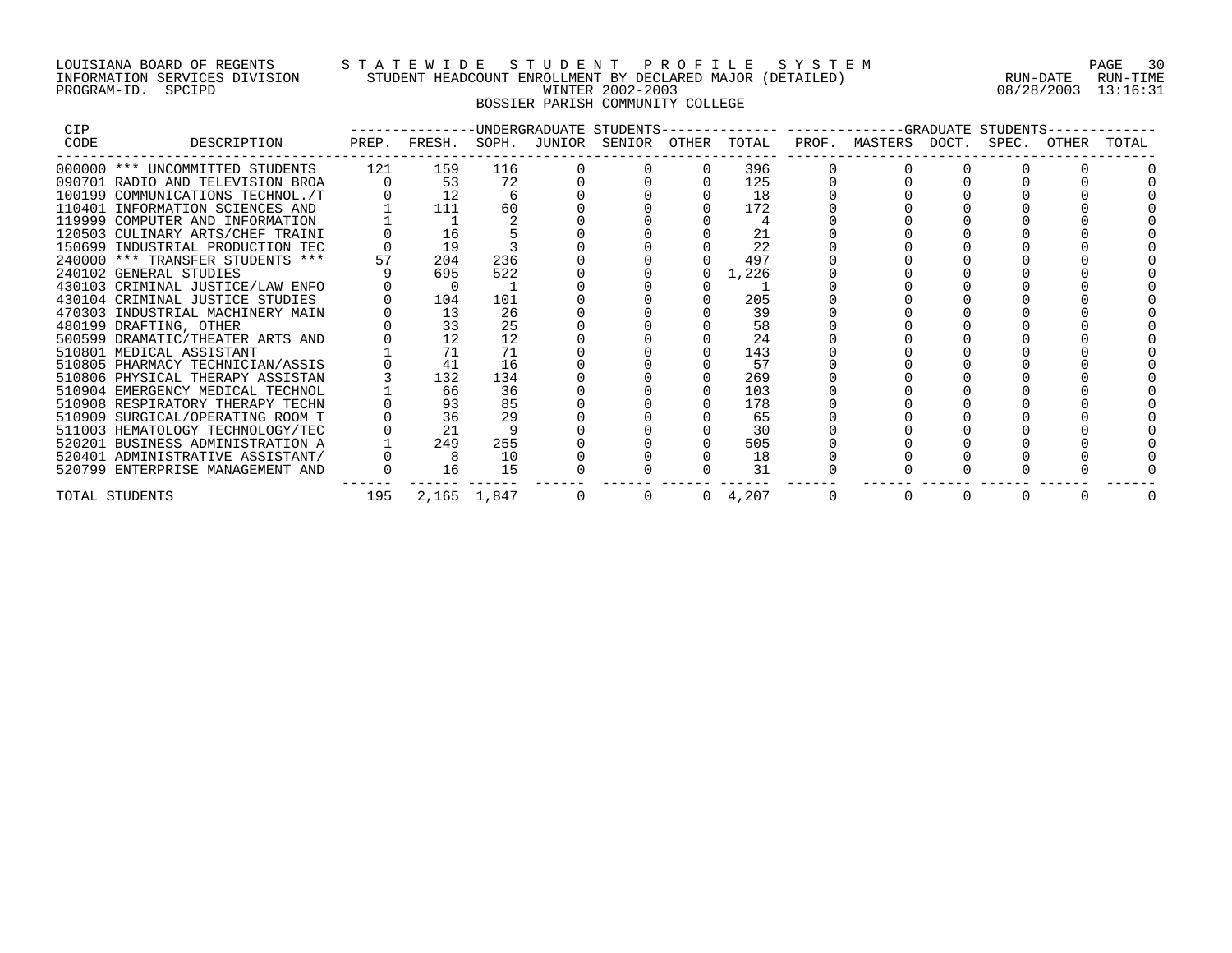# LOUISIANA BOARD OF REGENTS STATEWIDE STUDENT PROFILE SYSTEM NAGE 31 INFORMATION SERVICES DIVISION STUDENT HEADCOUNT ENROLLMENT BY DECLARED MAJOR (DETAILED) RUN-DATE RUN-DATE RUN-TIME<br>PROGRAM-ID. SPCIPD 808/28/2003 13:16:31 DELGADO COMMUNITY COLLEGE

08/28/2003 13:16:31

| CIP  |                                  |              |                                                                                 |                            |              |                |                 |                          |             | -------------DNDERGRADUATE STUDENTS------------- ----------GRADUATE STUDENTS----------- |             |             |          |  |
|------|----------------------------------|--------------|---------------------------------------------------------------------------------|----------------------------|--------------|----------------|-----------------|--------------------------|-------------|-----------------------------------------------------------------------------------------|-------------|-------------|----------|--|
| CODE | DESCRIPTION                      |              |                                                                                 |                            |              |                |                 |                          |             | PREP. FRESH. SOPH. JUNIOR SENIOR OTHER TOTAL PROF. MASTERS DOCT. SPEC. OTHER TOTAL      |             |             |          |  |
|      |                                  |              |                                                                                 |                            |              |                |                 |                          |             |                                                                                         |             |             |          |  |
|      | 000000 *** UNCOMMITTED STUDENTS  | 153          | 755                                                                             | 146                        | 0            | $\mathbf 0$    |                 | 176 1,230                | $\mathbf 0$ | $\Omega$                                                                                | $\Omega$    | $\Omega$    |          |  |
|      |                                  |              |                                                                                 | 10                         | 0            | 0              | 8               | - 36                     | 0           | $\mathbf{0}$                                                                            | 0           | 0           |          |  |
|      |                                  |              |                                                                                 | 38                         | $\mathsf{O}$ | $\Omega$       | 59              | 177                      | 0           | $\overline{0}$                                                                          | $\Omega$    | $\Omega$    | $\Omega$ |  |
|      |                                  |              |                                                                                 | 56                         | $\mathbf 0$  | $\Omega$       | $\overline{32}$ | 186                      | $\Omega$    | $\Omega$                                                                                | $\Omega$    | $\Omega$    |          |  |
|      |                                  |              | $\begin{bmatrix} 0 & 18 \\ 0 & 80 \\ 0 & 98 \\ 0 & 218 \\ 0 & 97 \end{bmatrix}$ | 141                        | $\mathbf 0$  | $\Omega$       | 125             | 484                      | $\Omega$    |                                                                                         |             |             |          |  |
|      |                                  |              |                                                                                 | 35                         | 0            | $\Omega$       | 31              | 163                      | $\Omega$    | $\Omega$                                                                                | $\mathbf 0$ | $\Omega$    |          |  |
|      |                                  |              | 416                                                                             | 185                        | $\mathbf 0$  | $\Omega$       | 133             | 734                      | $\Omega$    | $\Omega$                                                                                | $\Omega$    | $\Omega$    |          |  |
|      |                                  |              | 68                                                                              | 25                         | $\mathbf 0$  | $\Omega$       | 13              | 107                      | $\Omega$    | $\Omega$                                                                                | $\Omega$    | $\Omega$    |          |  |
|      |                                  |              | 32                                                                              | 8                          | $\mathsf 0$  | $\Omega$       | - 9             | - 49                     | 0           | $\mathbf 0$                                                                             | $\mathbf 0$ | $\mathbf 0$ |          |  |
|      |                                  |              | 153                                                                             | 44                         | 0            | $\Omega$       | 32              | 229                      |             |                                                                                         | 0           | 0           |          |  |
|      |                                  |              |                                                                                 | 37                         |              | $\Omega$       |                 |                          |             | $\Omega$                                                                                |             | $\Omega$    |          |  |
|      |                                  |              | 163                                                                             |                            | $\mathbf 0$  |                | 51              | 251                      | $\Omega$    | $\Omega$                                                                                |             |             |          |  |
|      |                                  |              | 16                                                                              | 14                         | 0            | $\Omega$       | 17              | 47                       | $\Omega$    |                                                                                         | $\Omega$    | $\Omega$    |          |  |
|      |                                  |              | 10                                                                              | $\overline{\phantom{0}}^2$ | 0            | $\mathbf{0}$   | 17              | 29                       | 0           |                                                                                         |             |             |          |  |
|      |                                  |              | 16                                                                              | 19                         | $\mathbf 0$  | $\Omega$       | 20              | 55                       |             | $\Omega$                                                                                | $\Omega$    | $\Omega$    |          |  |
|      |                                  |              | 94                                                                              | 40                         | 0            | $\Omega$       | 49              | 183                      | $\Omega$    |                                                                                         |             | $\Omega$    |          |  |
|      |                                  |              | 1,001                                                                           | 334                        | $\mathbf 0$  | $\Omega$       |                 | 242 1,578                | $\Omega$    |                                                                                         | $\Omega$    | $\Omega$    |          |  |
|      |                                  |              | $\begin{matrix}0\\0\end{matrix}$<br>104                                         | 51                         | $\mathbf 0$  | $\overline{0}$ | 52              | 207                      | 0           | $\Omega$                                                                                | $\mathbf 0$ | $\mathbf 0$ |          |  |
|      |                                  |              | 298                                                                             | 145                        | 0            | $\Omega$       | 84              | 527                      | 0           |                                                                                         |             | $\Omega$    |          |  |
|      |                                  |              | 65                                                                              | 24                         | 0            | $\Omega$       | 41              | 130                      | $\Omega$    | $\Omega$                                                                                | $\Omega$    | $\Omega$    |          |  |
|      | 460201 CARPENTER                 | $\Omega$     | 22                                                                              |                            | 0            | $\Omega$       | $\overline{3}$  | 27                       | $\Omega$    | $\Omega$                                                                                | $\Omega$    | $\Omega$    |          |  |
|      | 460302 ELECTRICIAN               |              |                                                                                 |                            | 0            | $\Omega$       | $\Omega$        | 11                       |             | $\Omega$                                                                                | $\mathbf 0$ | $\mathbf 0$ |          |  |
|      | 460401 BUILDING/PROPERTY MAINTEN |              | 18                                                                              |                            | $\mathbf 0$  |                | 12              | 38                       | 0           | $\mathbf 0$                                                                             | $\mathbf 0$ | 0           |          |  |
|      | 470101 ELECTRICAL & ELECTRONIC E |              | 35                                                                              |                            | 0            |                | 6               | 47                       | $\Omega$    |                                                                                         | $\Omega$    | $\Omega$    |          |  |
|      | 470104 COMPUTER INSTALLER AND RE |              | 66                                                                              | 16                         | $\mathbf 0$  | $\Omega$       | 11              | 93                       |             |                                                                                         | $\Omega$    | $\Omega$    |          |  |
|      | 470201 HEATING, AIR COND. & REFR | 0            | 25                                                                              | $\overline{7}$             | $\mathbf 0$  | $\Omega$       | 2               | 34                       | $\Omega$    | $\Omega$                                                                                | $\Omega$    | $\Omega$    |          |  |
|      | 470604 AUTO/AUTOMOTIVE MECHANIC/ | $\Omega$     | 64                                                                              | 24                         | 0            | $\Omega$       | 20              | 108                      | $\Omega$    | $\Omega$                                                                                |             | $\Omega$    |          |  |
|      | 480101 DRAFTING, GENERAL         |              | 46                                                                              | 22                         | 0            |                | 27              | 95                       |             | $\Omega$                                                                                | $\Omega$    | $\Omega$    |          |  |
|      | 480503 MACHINE SHOP ASSISTANT    |              | 10                                                                              |                            | 0            | $\Omega$       | $\Omega$        | 12                       |             |                                                                                         |             | $\Omega$    |          |  |
|      | 480508 WELDER/WELDING TECHNOLOGI |              | $\bigcap$                                                                       | $\Omega$                   | 0            | $\Omega$       | $\mathbf{1}$    | $\overline{\phantom{0}}$ |             |                                                                                         | $\Omega$    | $\Omega$    |          |  |
|      | 500401 DESIGN AND VISUAL COMMUNI | $\Omega$     | 106                                                                             | 43                         | $\mathbf 0$  | $\overline{0}$ | 49              | 198                      | $\Omega$    | $\Omega$                                                                                | 0           | 0           |          |  |
|      |                                  |              | 65                                                                              |                            |              | $\Omega$       |                 |                          |             |                                                                                         |             |             |          |  |
|      | 500701 ART, GENERAL              |              | 49                                                                              | 30                         | $\mathbf 0$  | $\Omega$       | 21              | 116                      | $\Omega$    |                                                                                         |             |             |          |  |
|      | 500901 MUSIC, GENERAL            |              |                                                                                 | 29                         | $\mathbf 0$  |                | 18              | - 96                     | $\Omega$    | $\Omega$                                                                                | $\Omega$    | $\Omega$    |          |  |
|      | 510205 SIGN LANGUAGE INTERPRETER | $\Omega$     | 57                                                                              | 17                         | 0            | $\Omega$       | 43              | 117                      |             | $\Omega$                                                                                | $\Omega$    | $\Omega$    |          |  |
|      | 510602 DENTAL HYGIENIST          |              | 12                                                                              | 7                          | 0            | $\Omega$       | 4               | 24                       |             | $\Omega$                                                                                | $\Omega$    | $\Omega$    |          |  |
|      | 510603 DENTAL LABORATORY TECHNIC |              | 14                                                                              | $\overline{\mathbf{3}}$    | $\mathbf 0$  | $\Omega$       | $\Omega$        | 17                       | $\Omega$    | $\Omega$                                                                                | $\Omega$    | $\Omega$    |          |  |
|      | 510707 MEDICAL RECORDS TECHNOLOG |              | 85                                                                              | 37                         | 0            | $\mathbf 0$    | 48              | 170                      |             | $\Omega$                                                                                | $\mathbf 0$ | $\mathbf 0$ |          |  |
|      | 510803 OCCUPATIONAL THERAPY ASSI |              | 19                                                                              |                            | 0            | $\Omega$       | 10              | 37                       |             |                                                                                         | $\Omega$    | 0           |          |  |
|      | 510804 OPHTHALMIC MEDICAL ASSIST | $\Omega$     | 12                                                                              |                            | $\mathbf 0$  | $\Omega$       | $\overline{1}$  | 15                       | $\Omega$    | $\Omega$                                                                                | $\Omega$    | $\Omega$    |          |  |
|      | 510805 PHARMACY TECHNICIAN/ASSIS | $\Omega$     | 116                                                                             | 30                         | $\mathbf 0$  | $\Omega$       | 31              | 177                      | $\Omega$    |                                                                                         |             |             |          |  |
|      | 510806 PHYSICAL THERAPY ASSISTAN | $\Omega$     | 198                                                                             | 77                         | 0            | $\Omega$       | 43              | 318                      |             | $\Omega$                                                                                | $\mathbf 0$ | $\mathbf 0$ |          |  |
|      | 510904 EMERGENCY MEDICAL TECHNOL | $\Omega$     | - 56                                                                            | 17                         | 0            | $\Omega$       | 21              | 94                       | 0           | $\Omega$                                                                                | $\Omega$    | $\Omega$    |          |  |
|      | 510905 NUCLEAR MEDICAL TECHNOLOG | $\Omega$     | 16                                                                              | 10                         | 0            | $\Omega$       | 14              | 40                       |             | $\Omega$                                                                                | $\Omega$    | $\Omega$    |          |  |
|      | 510907 MEDICAL RADIOLOGIC TECHNO |              | 623                                                                             | 243                        | $\mathbf 0$  | $\Omega$       |                 | 238 1,106                | $\Omega$    | $\Omega$                                                                                | $\Omega$    | $\Omega$    |          |  |
|      | 510908 RESPIRATORY THERAPY TECHN |              | 75                                                                              | 37                         | 0            | $\Omega$       | 53              | 165                      | 0           |                                                                                         |             | $\mathbf 0$ |          |  |
|      | 510909 SURGICAL/OPERATING ROOM T | $\mathbf{0}$ | 143                                                                             | 61                         | 0            | $\Omega$       | 36              | 240                      | 0           | 0                                                                                       | 0           | 0           |          |  |
|      | 510910 DIAGNOSTIC MEDICAL SONOGR | 1            | 36                                                                              | 15                         | 0            | $\Omega$       | 21              | 73                       | $\Omega$    | $\Omega$                                                                                | $\Omega$    | $\Omega$    |          |  |
|      | 511004 MEDICAL LABORATORY TECHNI |              | $\Omega$<br>63                                                                  | 25                         | $\mathbf 0$  | $\Omega$       | 34              | 122                      | $\Omega$    | $\Omega$                                                                                | $\Omega$    | $\Omega$    |          |  |
|      | 511601 NURSING (R.N. TRAINING)   |              | $0 \t 1,607$                                                                    | 800                        | $\mathbf 0$  | $\overline{0}$ |                 | 932 3,339                | 0           | $\mathbf 0$                                                                             | $\mathbf 0$ | $\mathbf 0$ |          |  |
|      | 511613 PRACTICAL NURSE (L.P.N. T |              | $1 \quad$<br>$\overline{0}$                                                     | 8                          | 0            | $\Omega$       | -20             | 29                       | 0           | $\Omega$                                                                                | $\Omega$    | $\Omega$    |          |  |
|      | 520201 BUSINESS ADMINISTRATION A |              | $3 \sim$<br>684                                                                 | 305                        | $\mathbf 0$  | $\Omega$       |                 | 245 1,237                | $\Omega$    | $\Omega$                                                                                | $\Omega$    | $\Omega$    |          |  |
|      |                                  | $\Omega$     |                                                                                 |                            | $\Omega$     | $\Omega$       |                 |                          | $\Omega$    | $\Omega$                                                                                | $\Omega$    | $\Omega$    | ∩        |  |
|      | 520301 ACCOUNTING                |              | 228                                                                             | 141                        |              |                | 106             | 475                      |             |                                                                                         |             |             |          |  |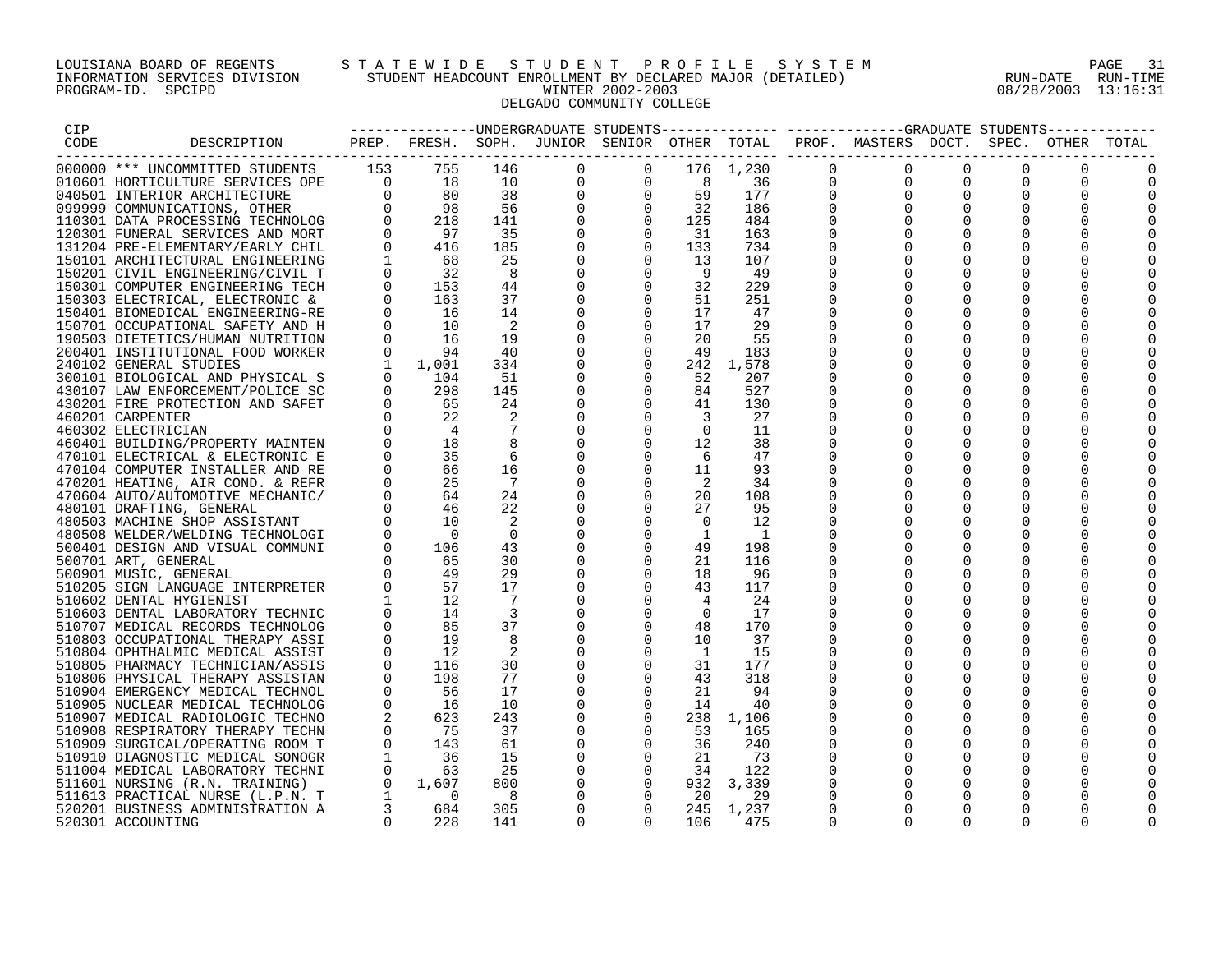## LOUISIANA BOARD OF REGENTS S T A T E W I D E S T U D E N T P R O F I L E S Y S T E M PAGE 32 INFORMATION SERVICES DIVISION STUDENT HEADCOUNT ENROLLMENT BY DECLARED MAJOR (DETAILED) RUN-DATE RUN-TIME PROGRAM-ID. SPCIPD WINTER 2002-2003 08/28/2003 13:16:31 DELGADO COMMUNITY COLLEGE

| CIP  |                                                                                                          |       |           |             | -UNDERGRADUATE STUDENTS-------------- ------- |        |       |                            |       |         |       | -GRADUATE STUDENTS-- |       |       |
|------|----------------------------------------------------------------------------------------------------------|-------|-----------|-------------|-----------------------------------------------|--------|-------|----------------------------|-------|---------|-------|----------------------|-------|-------|
| CODE | DESCRIPTION                                                                                              | PREP. | FRESH.    | SOPH.       | JUNIOR                                        | SENIOR | OTHER | TOTAL                      | PROF. | MASTERS | DOCT. | SPEC.                | OTHER | TOTAL |
|      | 520401 ADMINISTRATIVE ASSISTANT/<br>520403 LEGAL ADMINISTRATIVE ASSI<br>520901 HOSPITALITY/ADMINISTRATIO |       | 56.<br>36 | 40<br>1 R   |                                               |        | 40    | -30<br>95                  |       |         |       |                      |       |       |
|      | TOTAL STUDENTS                                                                                           | 165   |           | 8,399 3,465 |                                               |        |       | $0\quad 3,343\quad 15,372$ |       |         |       |                      |       |       |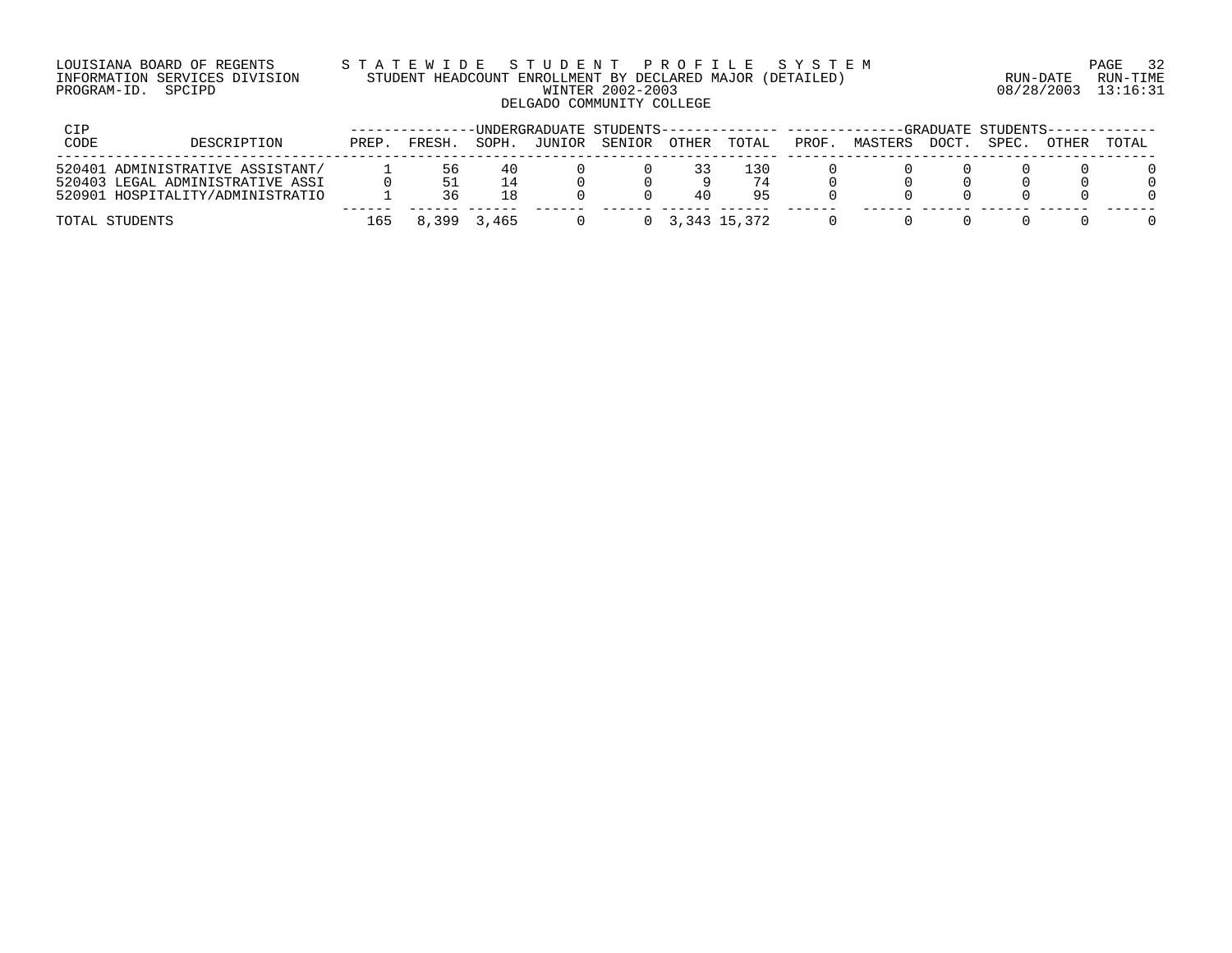## LOUISIANA BOARD OF REGENTS S T A T E W I D E S T U D E N T P R O F I L E S Y S T E M PAGE 33 INFORMATION SERVICES DIVISION STUDENT HEADCOUNT ENROLLMENT BY DECLARED MAJOR (DETAILED) RUN-DATE RUN-TIME PROGRAM-ID. SPCIPD WINTER 2002-2003 08/28/2003 13:16:31 ELAINE P. NUNEZ COMMUN. COLLEGE

| <b>CIP</b> |                                  |    |                 |     | -------------UNDERGRADUATE STUDENTS-- |     |           | ------------GRADUATE STUDENTS-                                               |          |          |       |
|------------|----------------------------------|----|-----------------|-----|---------------------------------------|-----|-----------|------------------------------------------------------------------------------|----------|----------|-------|
| CODE       | DESCRIPTION                      |    |                 |     |                                       |     |           | PREP. FRESH. SOPH. JUNIOR SENIOR OTHER TOTAL PROF. MASTERS DOCT. SPEC. OTHER |          |          | TOTAL |
|            | 000000 *** UNCOMMITTED STUDENTS  | 70 | 13 <sup>°</sup> |     |                                       | 262 | 349       |                                                                              |          |          |       |
|            | 110101 COMPUTER AND INFORMATION  |    | 14              |     |                                       | 21  | 44        |                                                                              |          |          |       |
|            | 110401 INFORMATION SCIENCES AND  |    | 35              | 13  |                                       | 15  | 63        |                                                                              |          |          |       |
|            | 131204 PRE-ELEMENTARY/EARLY CHIL |    | 42              | 27  |                                       | 25  | 94        |                                                                              |          |          |       |
|            | 150402 COMPUTER MAINTENANCE TECH |    | 46              | 23  |                                       | 33  | 102       |                                                                              |          |          |       |
|            | 150507 ENVIRONMENTAL AND POLLUTI |    |                 |     |                                       |     | 11        |                                                                              |          |          |       |
|            | 150603 INDUSTRIAL/MANUFACTURING  |    |                 |     |                                       |     |           |                                                                              |          |          |       |
|            | 200401 INSTITUTIONAL FOOD WORKER |    | 20              | 15  |                                       | 10  | 45        |                                                                              |          |          |       |
|            | 220103 PARALEGAL/LEGAL ASSISTANT |    | 24              | 17  |                                       | 25  | 66        |                                                                              |          |          |       |
|            | 240101 LIBERAL ARTS AND SCIENCES |    | 10              |     |                                       |     | 21        |                                                                              |          |          |       |
|            | 240102 GENERAL STUDIES           |    | 299             | 114 |                                       | 104 | 517       |                                                                              |          |          |       |
|            | 240199 LIBERAL ART & SCIENCES, G |    | 24              | 13  |                                       | 15  | 52        |                                                                              |          |          |       |
|            | 410101 BIOLOGICAL TECHNOLOGY/TEC |    |                 |     |                                       |     |           |                                                                              |          |          |       |
|            | 460302 ELECTRICIAN               |    | 23              |     |                                       |     | 33        |                                                                              |          |          |       |
|            | 470201 HEATING, AIR COND. & REFR |    | 23              | 15  |                                       |     | 47        |                                                                              |          |          |       |
|            | 480101 DRAFTING, GENERAL         |    | 18              |     |                                       | 15  | 41        |                                                                              |          |          |       |
|            | 480503 MACHINE SHOP ASSISTANT    |    |                 |     |                                       |     |           |                                                                              |          |          |       |
|            | 480508 WELDER/WELDING TECHNOLOGI |    | 16              |     |                                       |     | 19        |                                                                              |          |          |       |
|            | 510705 MEDICAL OFFICE MANAGEMENT |    | 25              | 19  |                                       |     | 77        |                                                                              |          |          |       |
|            | 510808 VETERINARIAN ASSISTANT/AN |    | 19              | 11  |                                       |     | 33        |                                                                              |          |          |       |
|            | 510904 EMERGENCY MEDICAL TECHNOL |    | 16              |     |                                       |     | 24        |                                                                              |          |          |       |
|            | 511613 PRACTICAL NURSE (L.P.N. T |    | 148             | 60  |                                       |     | 271       |                                                                              |          |          |       |
|            | 511614 NURSE ASSISTANT/AIDE      |    |                 |     |                                       |     |           |                                                                              |          |          |       |
|            | 511801 OPTICIANRY/DISPENSING OPT |    |                 |     |                                       |     |           |                                                                              |          |          |       |
|            | 520201 BUSINESS ADMINISTRATION A |    | 50              | 50  |                                       | 37  | 137       |                                                                              |          |          |       |
|            | 520301 ACCOUNTING                |    | 22              | 23  |                                       | 10  | 55        |                                                                              |          |          |       |
|            | 520302 ACCOUNTING TECHNICIAN     |    | 4               |     |                                       |     |           |                                                                              |          |          |       |
|            | 520401 ADMINISTRATIVE ASSISTANT/ |    | 35              | 21  |                                       | 16  | 72        |                                                                              |          |          |       |
|            | TOTAL STUDENTS                   | 70 | 938             | 475 | $\Omega$                              |     | 720 2,203 | $\Omega$                                                                     | $\Omega$ | $\Omega$ |       |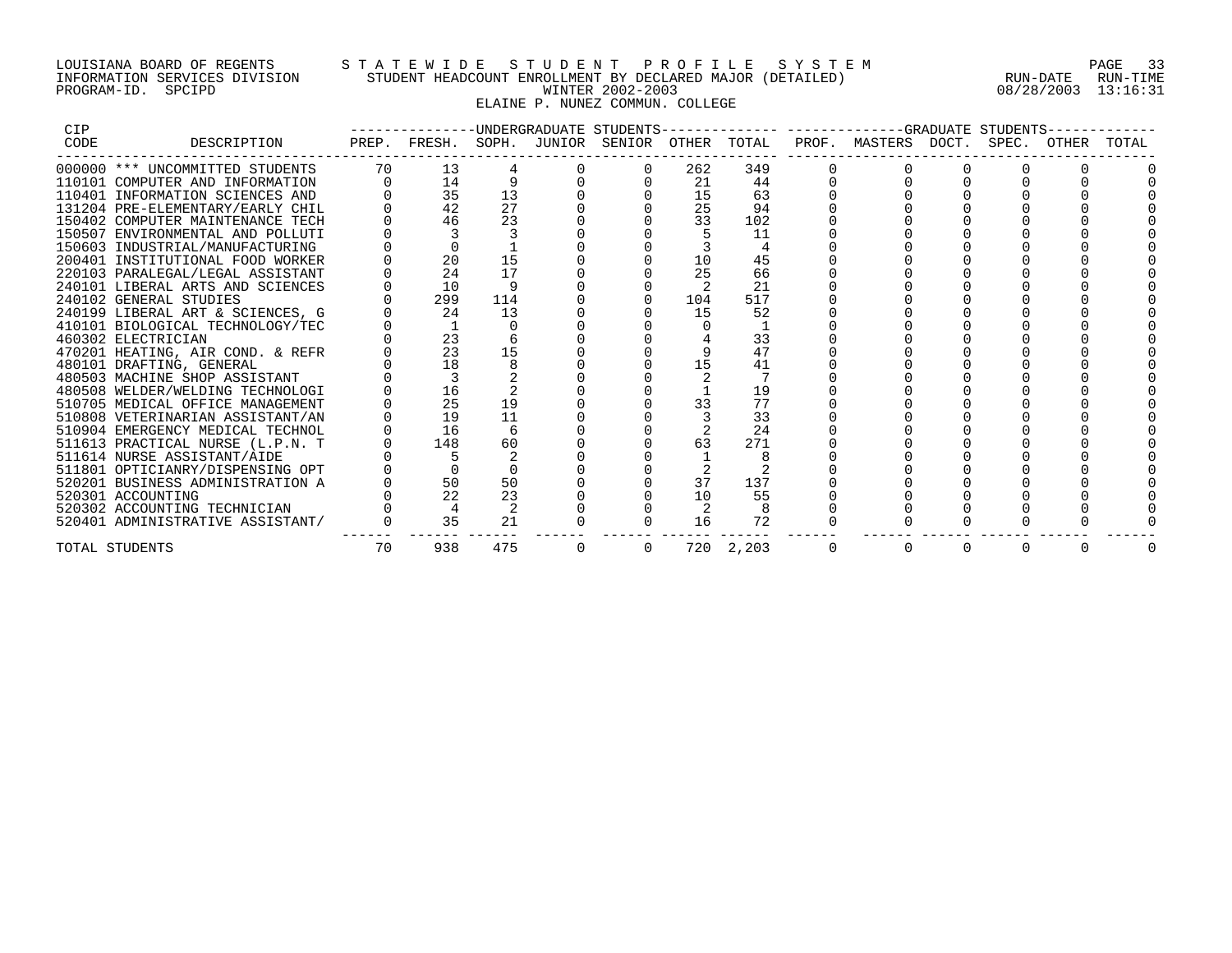#### LOUISIANA BOARD OF REGENTS S T A T E W I D E S T U D E N T P R O F I L E S Y S T E M PAGE 34 INFORMATION SERVICES DIVISION STUDENT HEADCOUNT ENROLLMENT BY DECLARED MAJOR (DETAILED) RUN-DATE RUN-TIME PROGRAM-ID. SPCIPD WINTER 2002-2003 08/28/2003 13:16:31 RIVER PARISHES COMMUNITY COLLEGE

| CIP  |                                                            |       |        |       |        | -INDERGRADUATE STUDENTS-------------- -------- |       |           |      |         |       | -GRADUATE STUDENTS-- |       |       |
|------|------------------------------------------------------------|-------|--------|-------|--------|------------------------------------------------|-------|-----------|------|---------|-------|----------------------|-------|-------|
| CODE | DESCRIPTION                                                | PREP. | FRESH. | SOPH. | JUNIOR | SENIOR                                         | OTHER | TOTAL     | PROF | MASTERS | DOCT. | SPEC.                | OTHER | TOTAL |
|      | 000000 *** UNCOMMITTED STUDENTS                            | 63    | 123    |       |        |                                                |       | 263       |      |         |       |                      |       |       |
|      | 240101 LIBERAL ARTS AND SCIENCES<br>240102 GENERAL STUDIES |       | 247    | 59    |        |                                                |       | 10<br>306 |      |         |       |                      |       |       |
|      | 240199 LIBERAL ART & SCIENCES, G                           |       |        |       |        |                                                |       |           |      |         |       |                      |       |       |
|      | TOTAL STUDENTS                                             | 63    | 384    |       |        |                                                |       | 590       |      |         |       |                      |       |       |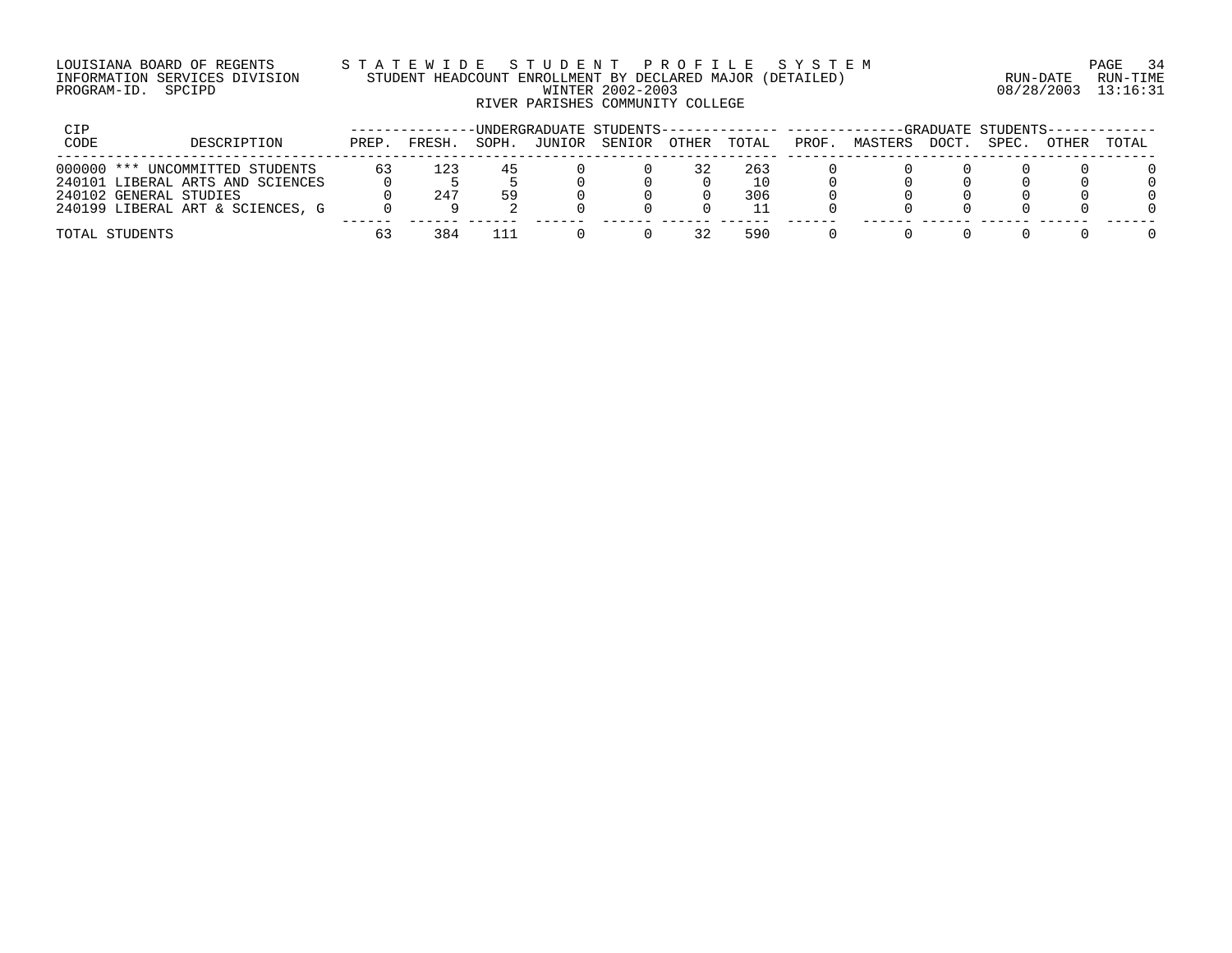## LOUISIANA BOARD OF REGENTS S T A T E W I D E S T U D E N T P R O F I L E S Y S T E M PAGE 35 INFORMATION SERVICES DIVISION STUDENT HEADCOUNT ENROLLMENT BY DECLARED MAJOR (DETAILED) RUN-DATE RUN-TIME PROGRAM-ID. SPCIPD WINTER 2002-2003 08/28/2003 13:16:31 SOUTH LA. COMMUNITY COLLEGE

| CIP  | UNDERGRADUATE STUDENTS--         |       |        |       |        |        |       |       | -GRADUATE STUDENTS- |         |       |       |       |       |  |
|------|----------------------------------|-------|--------|-------|--------|--------|-------|-------|---------------------|---------|-------|-------|-------|-------|--|
| CODE | DESCRIPTION                      | PREP. | FRESH. | SOPH. | JUNIOR | SENIOR | OTHER | TOTAL | PROF                | MASTERS | DOCT. | SPEC. | OTHER | TOTAL |  |
|      | 000000 *** UNCOMMITTED STUDENTS  |       | 135    |       |        |        | 385   | 523   |                     |         |       |       |       |       |  |
|      | 131204 PRE-ELEMENTARY/EARLY CHIL |       | 218    | 66    |        |        |       | 291   |                     |         |       |       |       |       |  |
|      | 150603 INDUSTRIAL/MANUFACTURING  |       | 24     |       |        |        |       | 29    |                     |         |       |       |       |       |  |
|      | 240101 LIBERAL ARTS AND SCIENCES |       |        |       |        |        |       |       |                     |         |       |       |       |       |  |
|      | 240102 GENERAL STUDIES           |       |        |       |        |        |       | 151   |                     |         |       |       |       |       |  |
|      | 430104 CRIMINAL JUSTICE STUDIES  |       |        |       |        |        |       |       |                     |         |       |       |       |       |  |
|      | 510904 EMERGENCY MEDICAL TECHNOL |       |        |       |        |        |       |       |                     |         |       |       |       |       |  |
|      | 520101 BUSINESS, GENERAL         |       |        | 28    |        |        |       | 117   |                     |         |       |       |       |       |  |
|      | TOTAL STUDENTS                   |       | 663    | 153   |        |        | 405   | . 221 |                     |         |       |       |       |       |  |